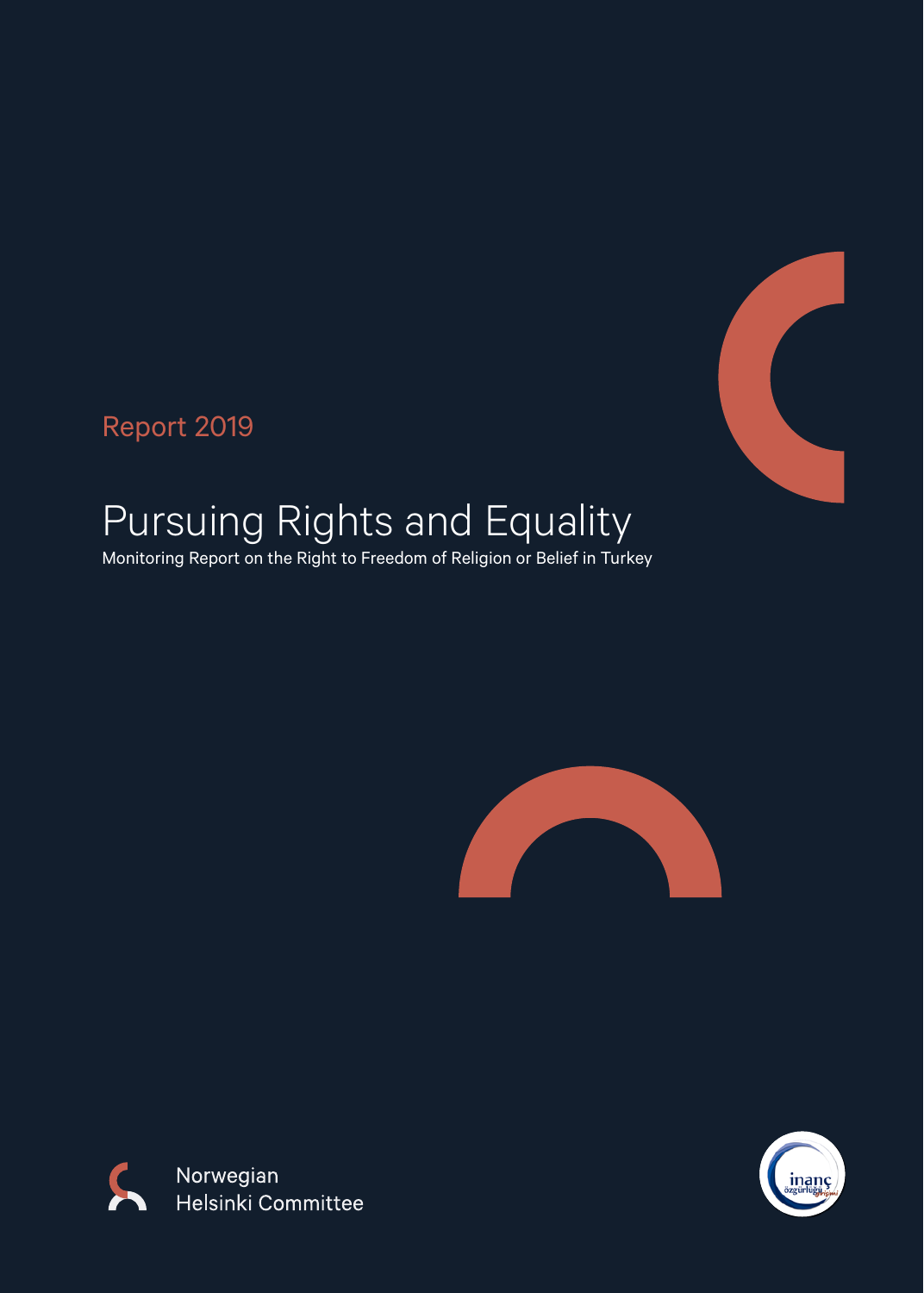Freedom of Belief Initiative is a project of the Norwegian Helsinki Committee and is financed by the Norwegian Foreign Ministry.

Norwegian Helsinki Committee (NHC) is an Oslo based human rights organization established in 1977 and works to improve the protection of human rights in practice. To this end the NHC's activities include monitoring and reporting, human rights training and supporting democratic structures. NHC's work is based on the human rights instruments adopted in the context of United Nations, Council of Europe and the Organization for Security and Cooperation in Europe. The NHC implements projects in many countries including in Central Asia.

The Freedom of Belief Initiative started its activities in 2011 with a view to monitor the state of the right to freedom of religion or belief in Turkey, promote relevant international human rights standards and disseminate its findings to public authorities, stakeholders, civil society, national and international human rights compliance control mechanism and media. Its main activities are monitoring, reporting and making policy recommendations, advocacy and creating platforms for dialogue. The Initiative regularly submits reports to international human rights mechanism that review Turkey's compliance with human rights norms, including United Nations Human Rights Committee and the Office of High Commissioner for Human Rights in the context of the Universal Periodic Review mechanism as well as the Council of Europe Committee of Ministers. Since 2013 the Freedom of Belief Initiative continues its activities with the support of the Norwegian Helsinki Committee.

Freedom of Belief Initiative [www.inancozgurlugugirisimi.org](http://www.inancozgurlugugirisimi.org) Twitter @inancozgurlugu E-mail [info@inancozgurlugugirisimi.org](mailto:info%40inancozgurlugugirisimi.org?subject=)

This Report, Pursuing Rights and Equality – Monitoring Report on the Right to Freedom of Religion or Belief in Turkey (January 2016 – March 2019) was authored by Dr. Mine Yıldırım. Mine Yıldırım is the Director of Norwegian Helsinki Committee's Freedom of Belief Initiative. Yıldırım who has published extensively on the right to freedom of religion or belief in international law and the state of this right in Turkey has wrote her doctoral thesis on "The Collective Dimension of Freedom of Religion or Belief in International Human Rights Law and the Application of Findings to the Case of Turkey" at Human Rights Institute at AAbo Akademi University in Finland. Currently, she is a member of the OSCE/ODIHR Panel of Experts on Freedom of Religion or Belief.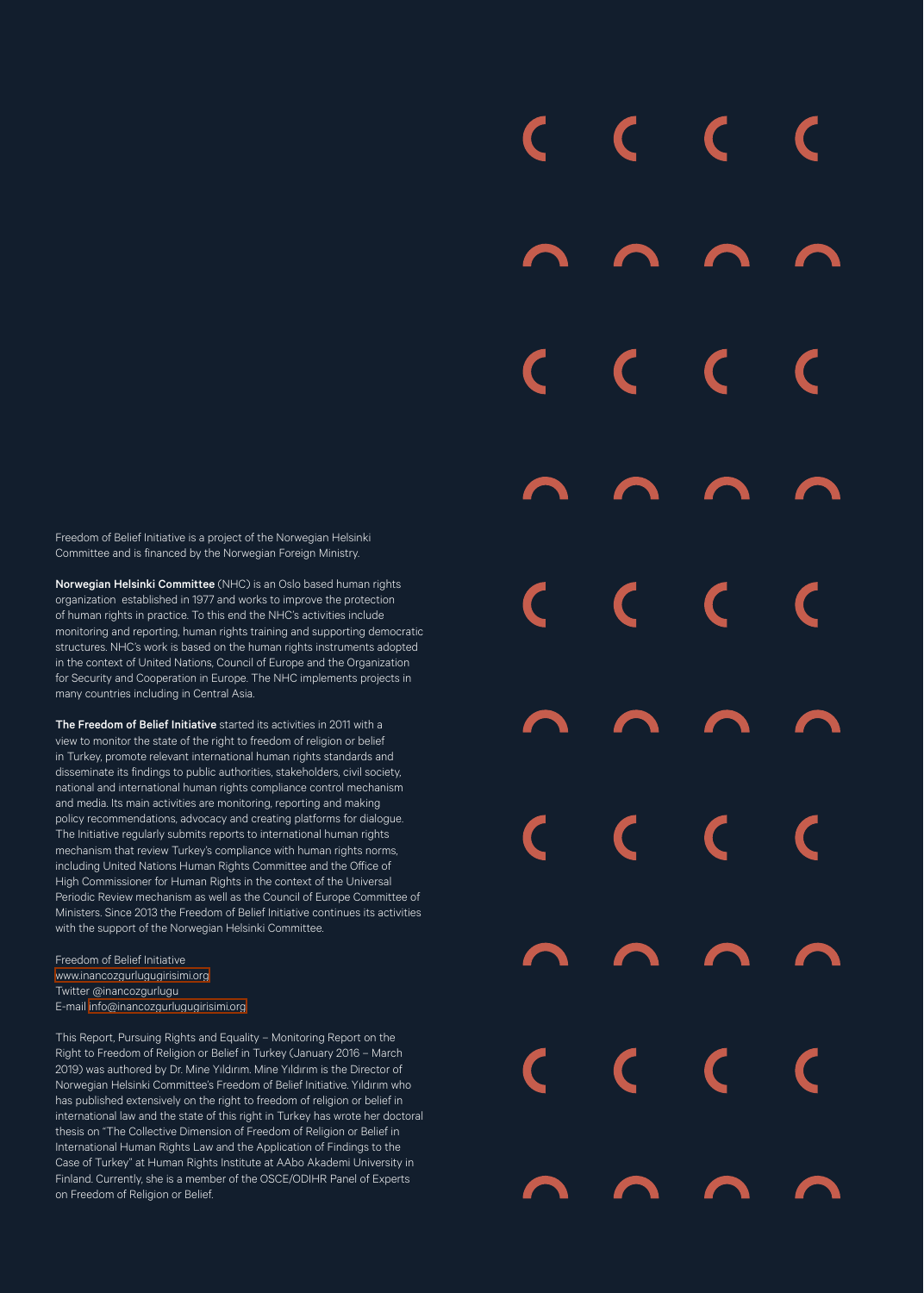### Content

| Page 4  | 1. Executive summary                                                                             |
|---------|--------------------------------------------------------------------------------------------------|
| Page 7  | 2. Methodology                                                                                   |
| Page 8  | 3. Legal framework                                                                               |
| Page 8  | 3.1 International law                                                                            |
| Page 9  | 3.2 Domestic law                                                                                 |
| Page 10 | 4. Freedom of thought, religion, or belief                                                       |
| Page 10 | 4.1 The freedom to have or change one's religion or belief                                       |
| Page 10 | 4.2 The right not to declare one's religion or belief                                            |
| Page 12 | 4.3 Coercion to act in a manner contrary to one's beliefs                                        |
| Page 14 | 5. Freedom to manifest one's religion or belief in worship,<br>teaching, practice and observance |
| Page 14 | 5.1 The right to manifest one's religion or belief in worship                                    |
| Page 22 | Losses in Diyarbakır - Conflict, destruction, and urgent<br>expropriation in Sur                 |
| Page 28 | 5.2 The right to manifest religion or belief in teaching                                         |
| Page 30 | 5.3 The right to manifest religion or belief in practice                                         |
| Page 34 | 6. Point of intersection: freedom of religion or belief and the<br>right to association          |
| Page 35 | Non-Muslim community foundations                                                                 |
| Page 36 | 7. Freedom of religion or belief in education                                                    |
| Page 36 | 7.1 Mandatory courses on religious culture and ethics                                            |
| Page 38 | 7.2 Elective religion courses                                                                    |
| Page 39 | 7.3 High school placement system                                                                 |
| Page 39 | 7.4 Religious practice in schools                                                                |
| Page 40 | 8. Turkish Constitutional Court and freedom of religion and<br>conscience                        |
| Page 43 | 9. Recommendations                                                                               |
| Page 46 | Addendum                                                                                         |
| Page 46 | Turkish Constitutional Court judgments                                                           |

- Page 48 [Council of Europe European Court of Human Rights judgments](#page-47-0)
- Page 51 [United Nations Human Rights Committee views](#page-50-0)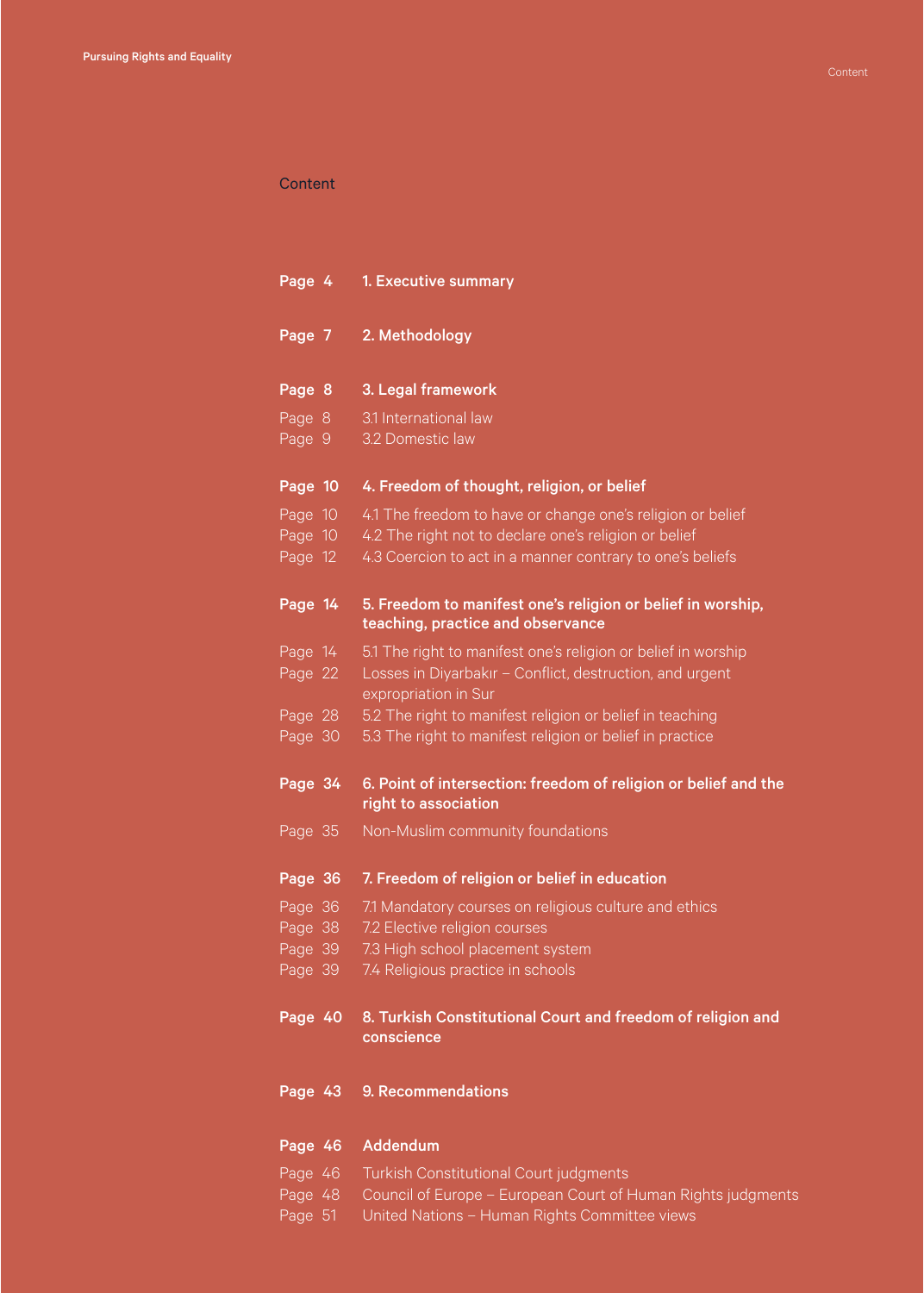### <span id="page-3-0"></span>1. Executive summary

The present monitoring report on freedom of religion or belief in Turkey, covering the period January 2016 – March 2019, systematically evaluates the components of the right to freedom of religion or belief on the basis of international human rights law. Additionally, the report includes recommendations and best practices on aligning legislation and implementation with the standards established by international human rights law. Whether in terms of international human rights treaties and the Treaty of Lausanne or in terms of the Constitution of the Republic of Turkey, Turkey itself has undertaken significant obligations in the area of the freedom of religion or belief. Despite these, still, many aspects of the law and its implementation must change to resolve violations of the freedom of religion or belief. This includes both new instances and longstanding challenges still awaiting resolution. The findings detailed in the report show that the effective protection of the universal right to the freedom of religion or belief will require a fundamental transformation of law and policy that needs to be based on an inclusive consultative process and on international human rights law.

The people we interviewed for this report indicated that individuals, especially those who hold a religion, belief, or worldview other than Sunni Islam, are subject to pressure and discrimination in the context of family, work, and social environment on the basis of their belief, non-belief, or changing their religion or belief, or that they were faced with this risk notwithstanding legal guarantees against this discrimination. These circumstances are widely experienced by atheists, converts to Christianity, Alevis, and members of non-Muslim minorities. During the monitoring period, attacks, threats, and acts of intimidation occurred against places of worship and the people involved with them. It appears that very few of the perpetrators of these acts faced any sanctions. In order to eliminate this multifaceted oppressive dynamic, it is be necessary to have monitoring, reporting, and effective investigation of religious- or belief-based hate crimes, with compensation relative to damages for crimes that occur and a holistic approach directed towards hate crime prevention. Furthermore, there is a need for initiatives to be undertaken collaboratively between public institutions, religious and belief institutions and non-governmental organizations working in this field.

Turkey continues not to recognize the right to conscientious objection to military service, despite its obligations under Article 9 of the European Convention on Human Rights and Article 18 of the United Nations Covenant on Civil and Political Rights, which explicitly protect the right to conscientious objection. Moreover, this failure to recognize the right to conscientious objection is not compatible with the judgments of the European Court of Human Rights<sup>1</sup> and views of the United Nations Human Rights Committee.2 The conversion of penalties for failure to perform military service into monetary fines means that conscientious objectors face penalties that have essentially been lessened in degree but have become more widespread.

See Addendum: Table European Court of Human Rights Judgments

See Addendum: Table of United Nations Human Rights Committee Views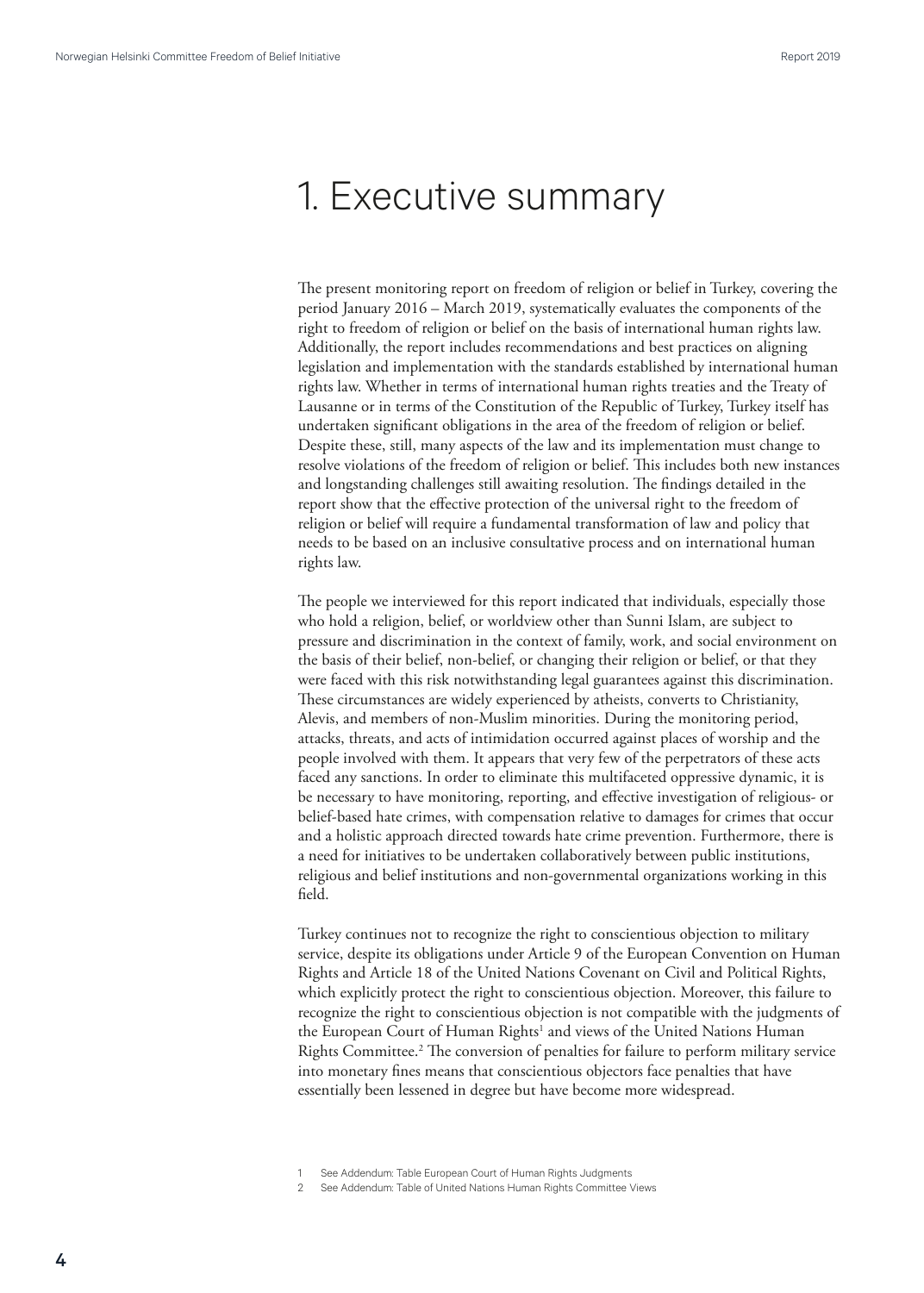Systematic obstacles continue to block the recognition of official places of worship, in particular for *cemevis* [Alevi places of worship], Protestant churches, and places of worship used by Jehovah's Witnesses. The government of Turkey has not implemented the general measures set out in judgments of the European Court of Human Rights to prevent similar violations from happening on this issue.

The most striking problem regarding freedom of association of religious or belief communities is that this right has been effectively suspended since 2013, due to the lack of arrangements for non-Muslim community foundations to hold elections. In January 2013, the General Directorate of Foundations repealed the provisions on the election of board members in the current regulation and announced that new provisions would be prepared to replace them. However, at the time this report was written, the regulation on elections had still not entered into force. In Turkey, no religious or belief community has been able to gain legal personality as a faith community. Religiously motivated associations can be established, and this formula has been useful for many religious or belief communities to gain a kind of legal status, which have used this for activities in the public sphere such as opening places of worship or charitable purposes.

As the European Court of Human Rights, in *Altınkaynak and Others v Turkey*, found, the restriction, present in the Civil Code, that "no foundation can be established to support a particular [religious] community," constitutes an obstacle for the establishment of new foundations to support a religious or belief community. However, the example of the establishment of the Bursa Protestant Church Foundation, which showed it was possible to establish a Protestant foundation, is a positive indication that the interpretation of the law may be changing.

Restrictions on the selection and appointment of religious leaders continue to apply to certain religious or belief communities. The structure for appointing religious officials, *imams*, and *muftis* in the Presidency of Religious Affairs does not include a participatory process. Armenian Orthodox, Jewish, and Greek Orthodox communities are also subject to restrictions in this respect. During the monitoring period, the Armenian Orthodox community faced repeated interference in electing its religious leader since 2008 when the 84th Patriarch, Mesrob Mutafyan, was unable to fulfill his duties after falling ill. Finally, in February 2018, the Istanbul Governor's Office interfered in and obstructed the election process when it sent a letter to the Patriarchate saying that because Patriarch Mesrob Mutafyan was still alive and the Patriarch Vicar Aram Ateşyan was still in office, the conditions for the election of a new Patriarch were absent and an election could not take place.

Turkey has not yet been able to establish an educational system that fulfills its obligations to respect, both, children's freedom of thought, religion, and conscience and parents' right to raise their children in line with their religious or philosophical views while carrying out its duties in the field of education. Despite European Court of Human Rights' judgments finding, in regards to the mandatory Religious Culture and Ethics courses, that Turkey has violated the right to education, the course content and methods for exemptions from the courses have not been brought into alignment with international human rights law. Elective religion courses still do not reflect the diversity of views on religion, belief, and philosophy that exist in Turkey. In addition, as schools offer general elective courses in the form of packages also containing religion courses, many students are forced to take elective religion courses they would not otherwise choose. To the extent that the public sphere in schools has opened up to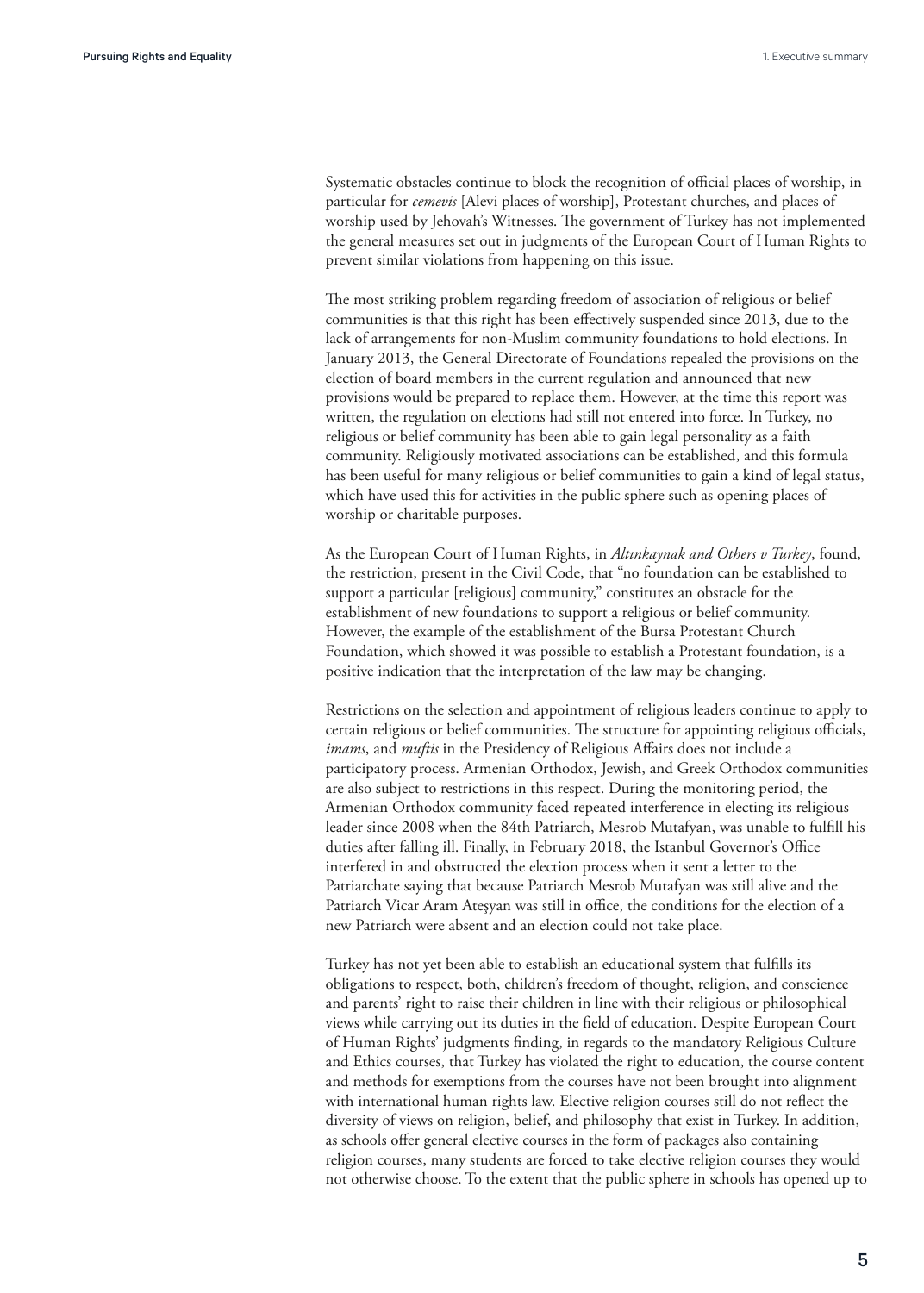religious symbols or practices, these have included activities such as the freedom to use the headscarf, facilitating participation in Friday prayers, opening *masjids*, and holding activities related to Holy Birth [of the Prophet Mohammad] Week celebrations, which shows that space has been opened only for one religion's symbols and practices. There is no equivalent freedom in the public sphere for the symbols or practices of other religions or beliefs, or to celebrate or participate in activities related to people or special days that are important to those religions or beliefs. As a result, freedom of religion or belief and pluralism in the field of education continue to be a problem for all groups. Reform efforts in the Ministry of National Education are not directing adequate attention to the right of freedom of religion or belief.

The security operations that began in July 2015 and have continued in various provinces in the Southeastern Anatolia region, as well as the events unfolding in their aftermath have led to the loss of life, damage to cultural heritage, and other serious and widespread human rights violations in the region. In particular, the period during and after the intense clashes in the Sur District of Diyarbakir, gave rise to developments gravely affecting freedom of religion or belief, the effects of which are still visible. The impact of this destruction on the small Armenian and Syriac communities has, undoubtedly, been severe. These raise concern regarding the ability of these communities to sustain their presence in Diyarbakir.

As of 23 September 2012, the individual application to the Constitutional Court mechanism has entered into Turkish law as a new means of pursuing legal remedies. The Constitutional Court, which takes into account European Court of Human Rights jurisprudence, is a new actor in Turkey that could, and should, lead to important changes related to freedom of religion or belief as well as in interrelated rights such as those of association, education, and the protection of property. However, the Constitutional Court has only reached a small number of decisions on freedom of religion and conscience, and applications regarding key issues of freedom of religion or belief are still pending review. Among these applications awaiting review is one regarding the right to conscientious objection, which was sent to the Plenary Assembly of the Constitutional Court. The Court has given inadmissibility judgments related to the protection of property of religious communities, excessively loud *ezan* [call to prayer], and the use of the Hagia Sophia Museum. On the other hand, the Tuğba Aslan decision, given by the Plenary Assembly of the Constitutional Court in a case regarding the use of the headscarf, represents an important development in that the Constitutional Court presented a new accommodating and liberal position on the issue.

The recommendations and decisions of international human rights protection mechanisms regarding the right to freedom of religion or belief, in particular the judgments of the European Court of Human Rights, have not been effectively implemented. Effectively implementing the general measures set out in judgments related to compulsory Religious Culture and Ethics classes, conscientious objection, the status of places of worship, and the failure to provide resources from the Presidency of Religious Affairs to the Alevi community for public religious services would provide a significant improvement in the protection of freedom of religion or belief in Turkey. Therefore, public institutions, non-governmental organizations, and international human-rights monitoring mechanisms should prioritize monitoring the execution of these judgments.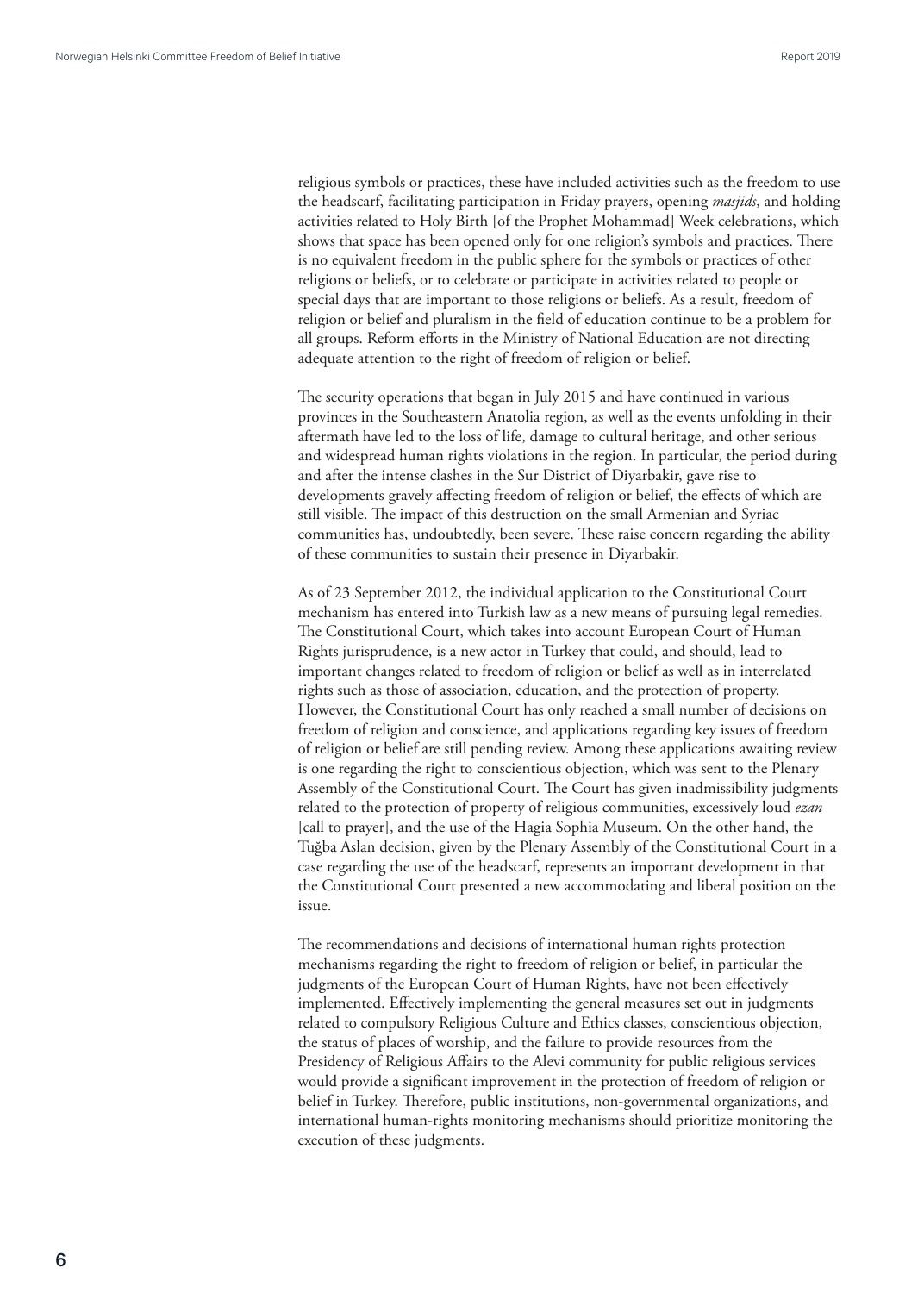### <span id="page-6-0"></span>2. Methodology

The main objective of human rights monitoring, documenting, and reporting is to provide information based on objective and concrete data on human rights practices, especially government practices. This report will document patterns, trends, and discrepancies between the standards established by international law and Turkish law and practice, so as to clarify the measures necessary to bring them into alignment.<sup>3</sup>

The present *Pursuing Rights and Equality: Monitoring Report on the Right to Freedom of Religion or Belief in Turkey* was prepared in order to report on and evaluate legislative, judicial, administrative, practical, and other developments related to the freedom of religion belief (FoRB) in Turkey occurring in the period between January 2016 – March 2019. The study takes two key concepts for its theoretical base: the components of the right to FoRB as stipulated in international law, and the areas where FoRB intersects with other key rights.

This monitoring activity is not limited to legal norms and rules regarding obligations stemming from international law alone, but also includes court decisions and administrative practice. In this context, the study follows the judgments on the individual applications to the Constitutional Court and the decisions of the European Court of Human Rights (ECtHR), as well as their execution.

Observation and monitoring to reveal human rights violations involves actively collecting, verifying, and recording data. Activities carried out for this purpose consist of a number of processes for gathering and sharing information. In addition to the observation of national law-making processes and relevant court proceedings conducted in preparing this report, interviews were conducted with individuals from various religious or belief groups, atheist and deist groups, relevant non-governmental organizations, and human rights defenders in Istanbul, Ankara, Diyarbakir, and Mardin. Interviews were face-to-face or by telephone when possible, as well as by correspondence with relevant individuals in other cities. An accompanying media survey study also provided important data.

In order to confirm the data present in the Report, interviews were also conducted with public officials where possible.

United Nations Commission on Human Rights, Training Manual on Human Rights Monitoring, Geneva, 2001, p. 9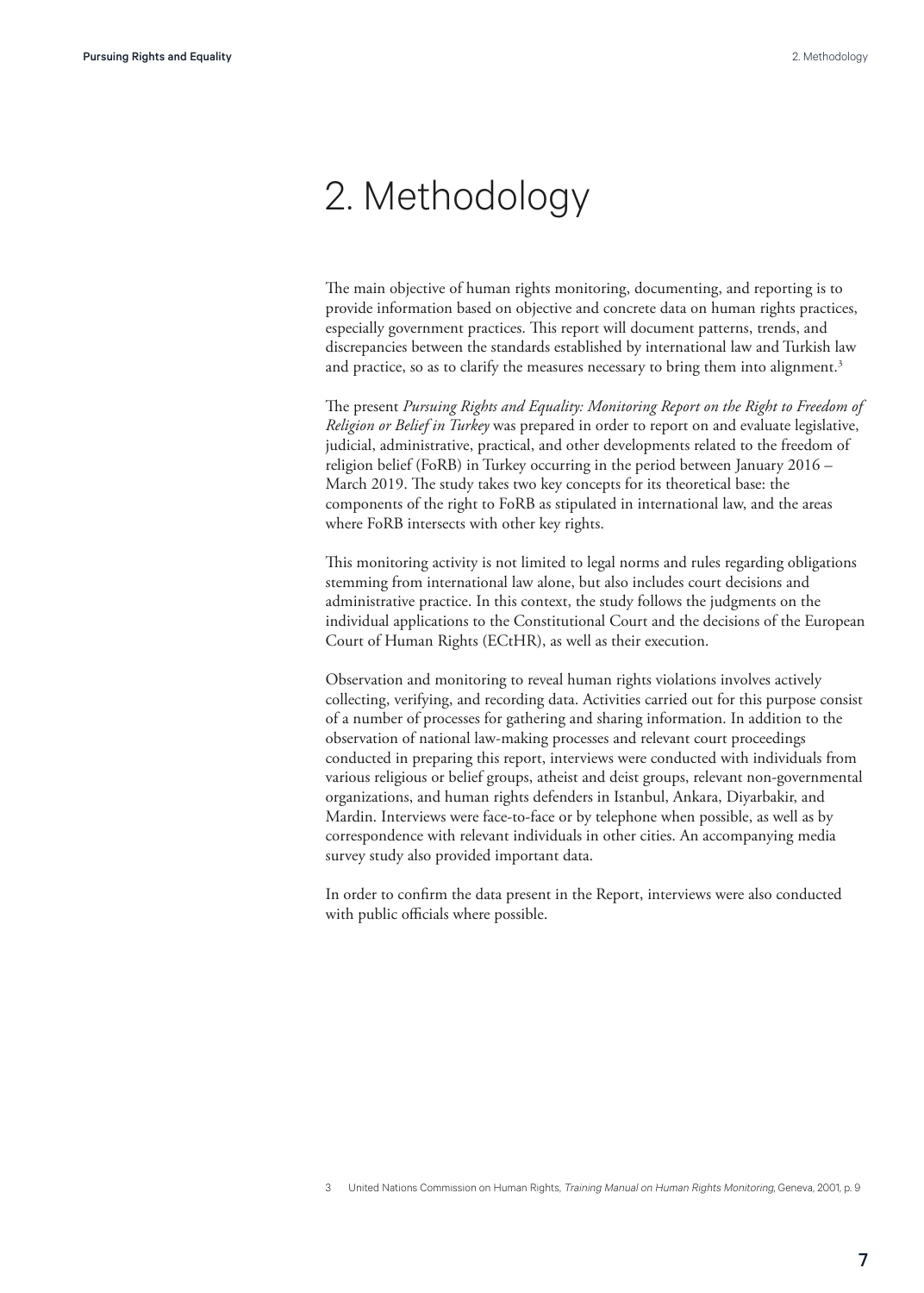## <span id="page-7-0"></span>3. Legal framework

#### **3.1 International law**

Freedom of thought, conscience, religion, or belief is one of the fundamental freedoms protected by international human rights law. Many universal and regional conventions and political documents guarantee this right. Article 18 of the Universal Declaration of Human Rights (UDHR),<sup>4</sup> Article 18 of the United Nations International Covenant on Civil and Political Rights (ICCPR),5 and Article 9 of the European Convention on Human Rights (ECHR) protect everyone's right to freedom of thought, religion, or belief.

- 1. Everyone has the right to freedom of thought, conscience and religion; this right includes freedom to change his [sic ] religion or belief and freedom, either alone or in community with others and in public or private, to manifest his religion or belief, in worship, teaching, practice and observance.
- 2. Freedom to manifest one's religion or beliefs shall be subject only to such limitations as are prescribed by law and are necessary in a democratic society in the interests of public safety, for the protection of public order, health or morals, or for the protection of the rights and freedoms of others.<sup>6</sup>

However, ensuring that FoRB is effectively protected is tied to the protection of other provisions of human rights law. In this sense, Article 9 of the ECHR is closely related to guarantees of freedom of expression under Article 10 of the ECHR and freedom of association under Article 11, both in terms of the letter as well as in terms of the spirit of these articles. Article 2 of Protocol No. 1 to the ECHR, which stipulates that states, in the exercise of their functions in relation to education, shall respect the right of parents to raise their children in line with their religious or philosophical views, is also a component of the legal framework of the right to FoRB.

In addition to the treaties above, the UN Declaration on the Elimination of All Forms of Intolerance and of Discrimination Based on Religion or Belief, while a non-binding instrument, represents an important milestone in terms of establishing the collective dimension of international norms on the freedom of religion or belief.<sup>7</sup>

The commitments on freedom of religion and belief declared by the Organization for Security and Co-operation in Europe (OSCE) are also politically binding.<sup>8</sup>

Furthermore, the Treaty of Lausanne includes important provisions on the protection of non-Muslim minorities.9

- 4 The United Nations Universal Declaration of Human Rights was adopted at the United Nations General Assembly on 10 December 1948.
- 5 The United Nations Convention on Civil and Political Rights entered into force in Turkey on 23 September 2003.
- 6 ECHR Article 9. The European Convention on Human Rights entered into force in Turkey on 19 May 1954.
- 7 UN Declaration on the Elimination of All Forms of Intolerance and Discrimination Based on Religion or Belief, A / RES36 / 55.
- 8 See in particular: 1989 Concluding Document of the Vienna Meeting of Representatives of the Conference on Security and Cooperation in Europe.
- 9 Treaty of Lausanne, Articles 37–45, 24.07.1923.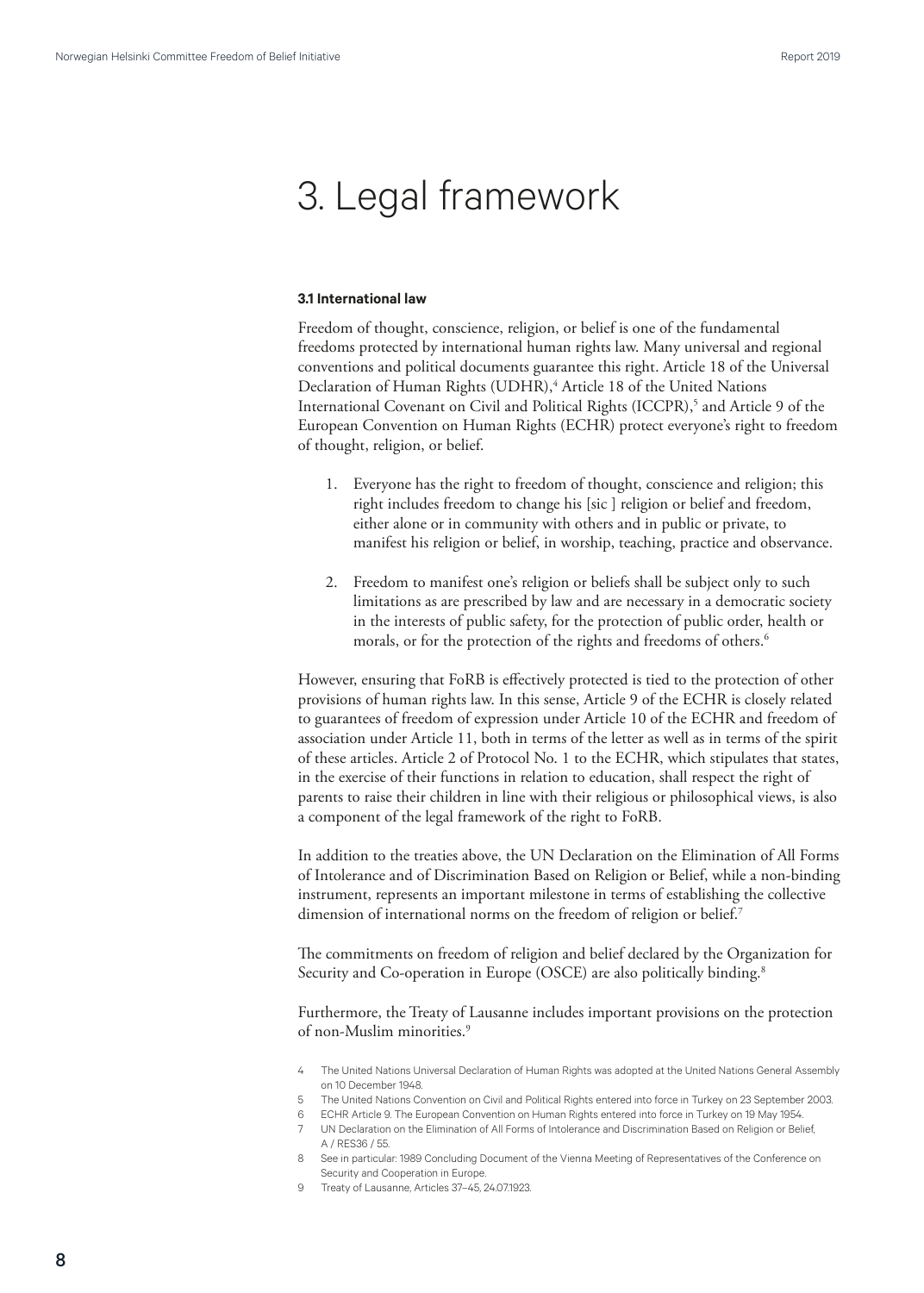### <span id="page-8-0"></span>**3.2 Domestic law**

Article 24 of the Constitution of the Republic of Turkey protects the freedom of religion and conscience:

> Everyone has the freedom of conscience, religious belief and conviction. Acts of worship, religious rites and ceremonies shall be conducted freely, as long as they do not violate the provisions of Article 14. No one shall be compelled to worship, or to participate in religious rites and ceremonies, or to reveal religious beliefs and convictions, or be blamed or accused because of his [or her] religious beliefs and convictions. Religious and moral education and instruction shall be conducted under State supervision and control. Instruction in religious culture and morals shall be one of the compulsory lessons in the curricula of primary and secondary schools. Other religious education and instruction shall be subject to the individual's own desire, and in the case of minors, to the request of their legal representatives. No one shall be allowed to exploit or abuse religion or religious feelings, or things held sacred by religion, in any manner whatsoever, for the purpose of personal or political interest or influence, or for even partially basing the fundamental, social, economic, political, and legal order of the State on religious tenets.<sup>10</sup>

Article 10 of the Constitution enshrines equality for all before the law, regardless of language, race, skin color, sex, political views, philosophical beliefs, religion, confession, or similar grounds and states that administrative bodies and state organs are, in all their operations, to treat all citizens equally and in accordance with these principles.

According to Article 90 of the Constitution, which sets forth the status of international human rights treaties in domestic law, international human rights treaties Turkey has duly ratified supersede domestic legislation. Therefore, in circumstances where conflicts occur between provisions of international human rights treaties and Turkish law, international human rights treaty provisions would have effect.

A variety of laws and regulations contain provisions affecting freedom of religion or belief in Turkey. These include: the Turkish Civil Code,<sup>11</sup> the Law on Associations,<sup>12</sup> the Law on Foundations,<sup>13</sup> the Law on Assembly and Demonstrations,<sup>14</sup> the Law on Zoning and Construction,<sup>15</sup> the Turkish Criminal Code,<sup>16</sup> the Basic Law on National Education,<sup>17</sup> the Law on Private Educational Institutions,<sup>18</sup> the Law on the Closure of Dervish Lodges and Tombs, Closure of Dervish Lodges, Hospices, and Shrines, and on the Prohibition and Repeal of Certain Titles,<sup>19</sup> and the Law on the Prohibition of Certain Garments.20

- 10 1982 Constitution of the Republic of Turkey [www.tbmm.gov.tr/anayasa.htm](http://www.tbmm.gov.tr/anayasa.htm)
- 11 Turkish Civil Code, No. 4721, 22.11.2001.
- 12 Law of Associations, No. 5253, 4.11.2004.
- 13 Law on Foundations, No. 5737, 20.02.2008.
- 14 Law on Assembly and Demonstrations, No. 2911 6.10.1983.
- 15 Law on Zoning and Construction, No. 3194, 3.05.1985.
- 16 Turkish Criminal Code, No. 5237, 26.09.2004.
- 17 Basic Law on National Education, No. 1739, 14.06.1973.
- 18 Law on Private Educational Institutions, No. 5580, 08.02.2007.
- 19 Law on the Closure of Dervish Lodges, Hospices, and Shrines, and on the Prohibition and Repeal of Certain Titles, No. 677, December 1925.
- 20 Law on the Prohibition of Wearing Certain Garments, No. 2879, 3.12.1934.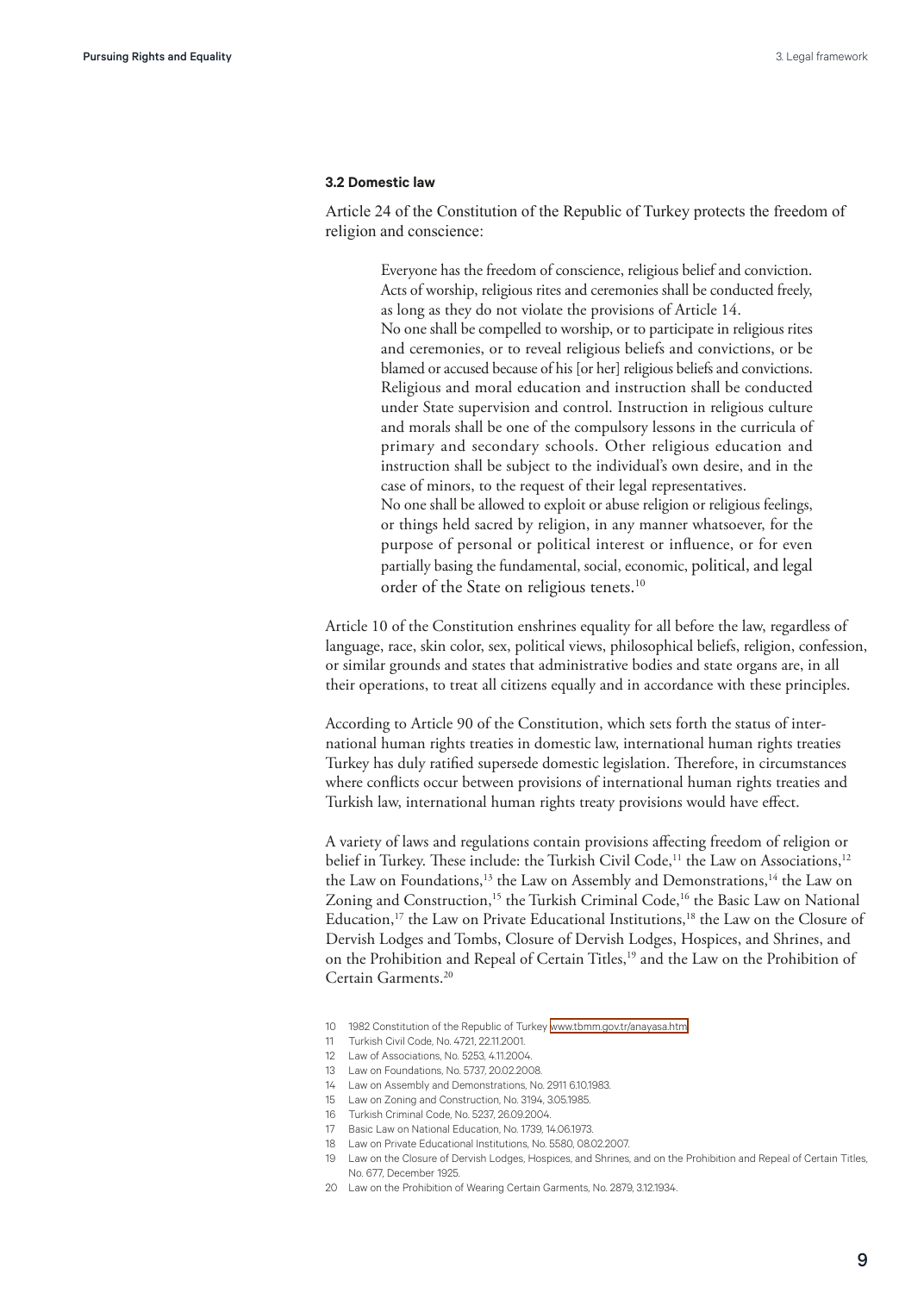# <span id="page-9-0"></span>4. Freedom of thought, religion, or belief

#### **4.1 The freedom to have or change one's religion or belief**

The freedoms to have a religion or belief, not to believe, and to change one's religion or belief, are central to the right to freedom of thought, conscience, and religion, and as such cannot be restricted.<sup>21</sup> In Turkey, the rights to believe, not to believe, and to change one's belief are under legal protection. However, there are widespread reports of pressure in familial, workplace, and social settings, especially on those individuals who hold a religion, belief, or worldview other than Islam—including fear of being discriminated against. For atheists, converts to Christianity, Alevis, and members of non-Muslim minorities, these experiences are understood to be widespread. The channels for seeking redress of rights violations on the basis of individual events are not effective. This is true for various reasons (the burden of proof, reluctance to endure greater exposure, the desire not to declare one's religion or belief, fear of losing employment, etc.), and reveals the need for coordinated, general measures to prevent these kinds of situations.

> Everyone has the right to the freedom of thought, religion, and conscience, and this right also includes the rights not to believe and to change one's beliefs. Relevant state institutions and NGOs should raise social awareness of these rights, particularly in the areas of education and employment.

#### **4.2 The right not to declare one's religion or belief**

No one shall be forced to declare their beliefs.<sup>22</sup>

An important development in this context is the removal of the religion section from the visible portion of the new chip-enabled national identity cards entering into use in 2016.23 However, the information contained in the chip does include a field for religion, and people can record their religion or belief in this field "according to their preference". Authorized public officials are able to view the information recorded in the chip. In response to a request for information regarding which institutions and personnel are able to access the information on religion found on identity cards, the Directorate of the Office of Identity Cards, linked to the Interior Ministry, stated that all information related to individuals' beliefs is considered qualified personal data (sensitive) and that they take precautions to protect this information in accordance with the Personal Data Protection Law. They also responded that under circumstances stipulated by the law, certain institutions would be able to access this information.<sup>24</sup> According to the Personal Data Protection Law, information related to religion or

- 21 Hürriyet, "Din hanesi kartta yok" ["No Religion Field on IDs"], 16 February 2016.
- 22 ECtHR, Sinan Işık Turkey, Application No. 21924/05, 2 February 2010.
- 23 Supra fn. 19.
- 24 Berke Özenç, İnancını Açıklamama Hakkı Açısından Türkiye Cumhuriyeti Kimlik Kartlarındaki Din Hanesi", Türkiye Barolar Birliği Dergisi, ["The Field for Religion on the Republic of Turkey's Identity Cards in regards to the Right Not to Declare One's Belief", Journal of the Union of Turkish Bar Associations,] 2019 (141), p.36–37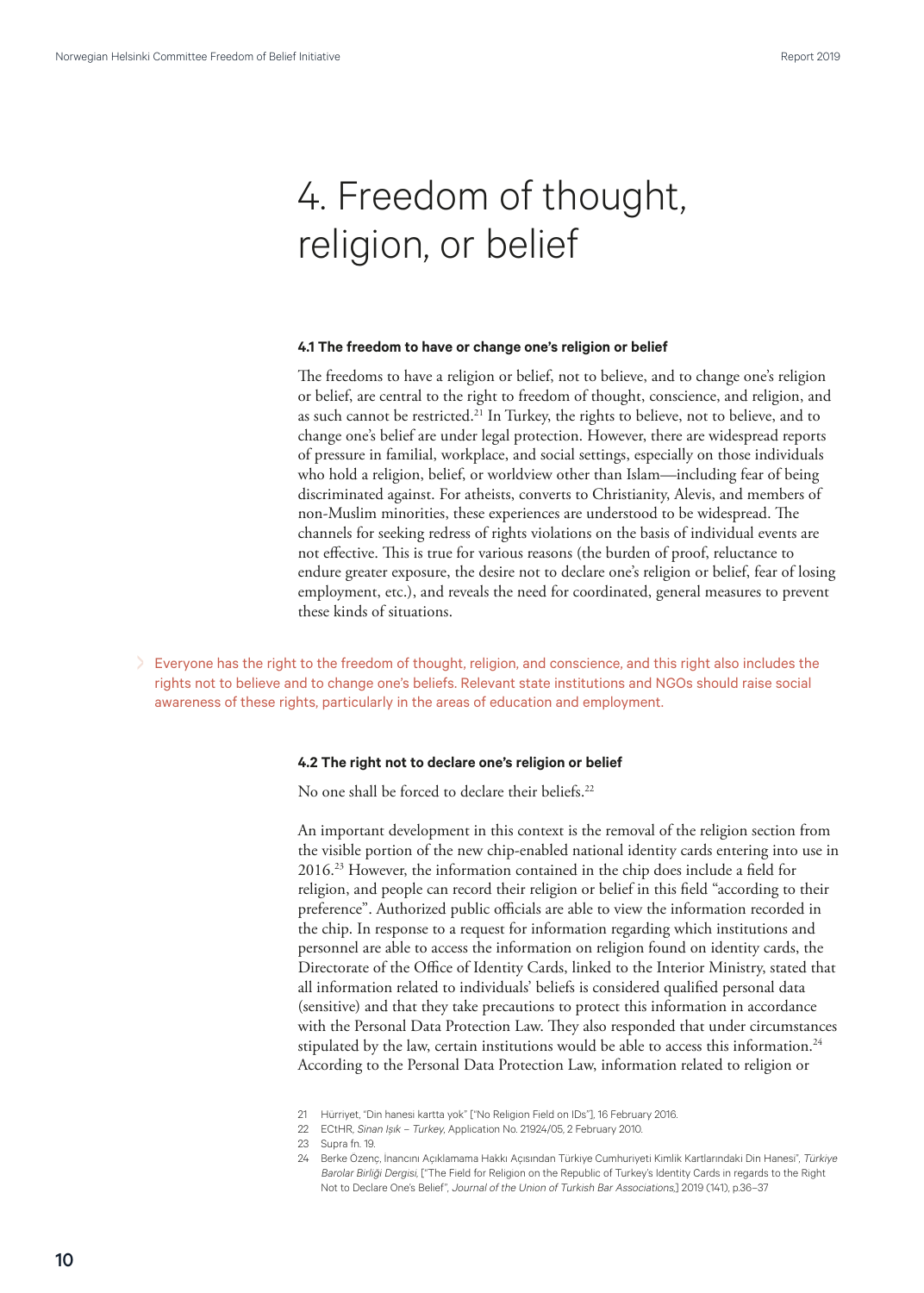belief is "qualified personal data" and will only be processed pursuant to the explicit request of the relevant party, but, "subject to conditions stipulated by the law," authorized institutions may access this information without seeking the individual's permission.25

The fact that the field for religion no longer appears on the visible portion of identity cards, which are used widely by individuals in the course of exercising various rights, is a positive development. On the other hand, while the field showing religion is present only on the chip and the individual has the right to decide whether to record it, the presence of the religion field in family registries and its presence in identity documents still contains the risk of facilitating discrimination. Ultimately, the ability of public officials to see this field listing a religion other than Islam, or the field being left blank, presents the risk of discrimination on the basis of religion or belief.

Additionally, for Jewish and Christian students, there is a real risk of discrimination and being forced to reveal their religion or belief, insofar as those students, in order to make use of the right to an exemption from compulsory Religious Culture and Ethics courses, cannot leave the religion field blank in their identity documents. The Ministry of National Education's (MNE) Directorate General of Religious Education wrote a memorandum to provincial governors on 3 February 2015 ordering that in order to be exempt from the RCE classes, students receiving education in elementary and middle schools, other than schools for religious minorities, would have to have their religions recorded on their identity documentation in the religion section.<sup>26</sup> Children with blank religion slots in their identity documents would be required to take RCE classes. As a result, the individual is caught between being forced to declare their religion and being forced to take the RCE class.

As the European Court of Human Rights (ECtHR) found in the *Sinan Işık – Turkey* decision, recording citizens' religions—voluntarily or involuntarily—in population records or identity cards, is incompatible with the person's right not to declare their religion.<sup>27</sup> As this is still valid, in order to effectively enforce this judgment, the field for religion should be removed from identity records.

- > The field for religion in population records must be removed.
- > Until the field for religion is removed from official documents, individuals must be permitted to express a religion or belief in the manner they choose, including such worldviews such as atheism or agnosticism, and not merely be allowed to choose from a list presented to them.
- > In order for Christian and Jewish students wishing to exercise their right to be exempted from the RCE course not to be forced to forfeit their equal right to leave the religion field of their identity documents blank, their statement to this effect should be sufficient for exemption.

- 26 Hürriyet, "Din Dersi Muafiyetine Belge Şartı" ["The Documentary Requirement for Religious Course Exemption"], 10 February 2015.
- 27 Sinan Işık judgment, supra fn 22, para. 60.

<sup>25</sup> Law on Protection of Personal Data, Law No: 6698, Official Gazette, 29667, 74, 2016, Article 6.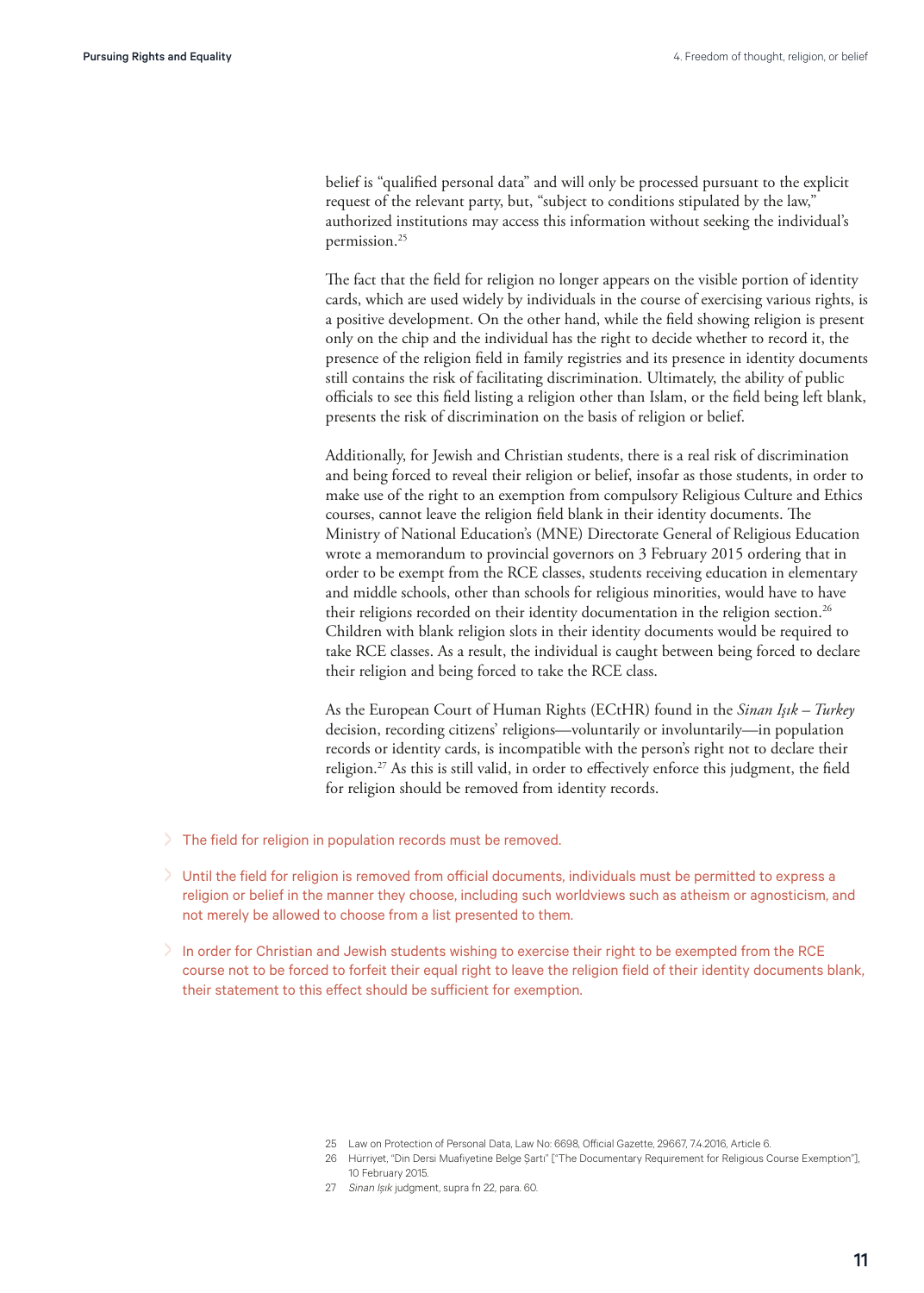#### <span id="page-11-0"></span>**4.3 Coercion to act in a manner contrary to one's beliefs**

#### *The Right to Conscientious Objection to Military Service*

The right to FoRB also guarantees the right to conscientious, or religious or beliefbased, objection to mandatory military service.<sup>28</sup> Although Turkey has the obligation to recognize the right to conscientious objection following from its commitments under Article 9 of the European Convention on Human Rights (ECHR) and Article 18 of the United Nations International Covenant on Civil and Political Rights (ICCPR), as well as the findings of the ECtHR29 and view of the UN Human Rights Committee (HRC)<sup>30</sup> that Turkey violated these rights by failure to recognize the right to conscientious objection, Turkey maintains its refusal to recognize the right to conscientious objection to military service.

The government, in the 24 September 2018 action plan it presented to the Council of Europe's Committee of Ministers in response to their judgments in the "Osman Murat Ülke group cases," claimed that the system of paid partial exemptions from military service which entered into effect with a new law<sup>31</sup> on 3 August 2018 was a valid alternative to mandatory military service.<sup>32</sup>

Nevertheless, the new system of paid partial exemptions from military service does not appear to be an acceptable alternative to compulsory military service compatible with human rights obligations. Among other reasons, this paid exemption entails a certain financial burden, which means it is not an option accessible to all. For example, after starting military service, those making a statement of conscientious objection, those who do not fulfill the age or other criteria, are not able to benefit from the option to pay for a partial exemption. Even those who do take advantage of paid exemptions from full military service are still obligated to participate in a defined period of basic military training, and must put on the military uniform. Therefore, Turkey still faces the obligation to design an alternative service option compliant with human rights standards.

The process following the designation by military induction stations of individuals who are conscientious objectors as draft dodgers or deserters deprived these people of their civil, social, and economic rights to such an extent that the ECtHR referred to it in the *Osman Murat Ülke – Turkey* judgment as "civil death."33 The conversion of criminal penalties into fines does ameliorate this situation. On the other hand, the presence of identifying information on individuals who have not completed the standard compulsory military service in the General Information Collection (GIC) and equivalent data systems, and the related ease of identifying these individuals, indicates that the penalty has only been relatively eased, but not fully eliminated. $34$ 

29 See Addendum – Table European Court of Human Rights Judgments .

<sup>28</sup> ECtHR, Bayatyan – Armenia, Application No. 23459/03, 7 July 2011.

<sup>30</sup> See Addendum – Table of United Nations Human Rights Committee Views.

<sup>31</sup> The Law Amending the Military Service Law No. 7146 and Certain Other Laws and Decree Law No. 663 was published in the Official Gazette dated 30 August 2018 and numbered 30498.

<sup>32</sup> The action plan will be submitted to the Committee of Ministers by the Government of Turkey, 17 September 2019. [https://hudoc.exec.coe.int/eng#{%22fulltext%22:\[%22osman%20murat%20%C3%BClke%22\],%22EXECIdentifier%2](https://hudoc.exec.coe.int/eng#{%22fulltext%22:[%22osman%20murat%20%C3%BClke%22],%22EXECIdentifier%2) [2:\[%22DH-DD\(2018\)938E%22\]}](https://hudoc.exec.coe.int/eng#{%22fulltext%22:[%22osman%20murat%20%C3%BClke%22],%22EXECIdentifier%2).

<sup>33</sup> ECtHR, Osman Murat Ülke – Turkey, Application No. 43965/04, 24 April 2006, para. 62.

<sup>34</sup> Interview conducted with representative of the Conscientious Objection Association, June 2019.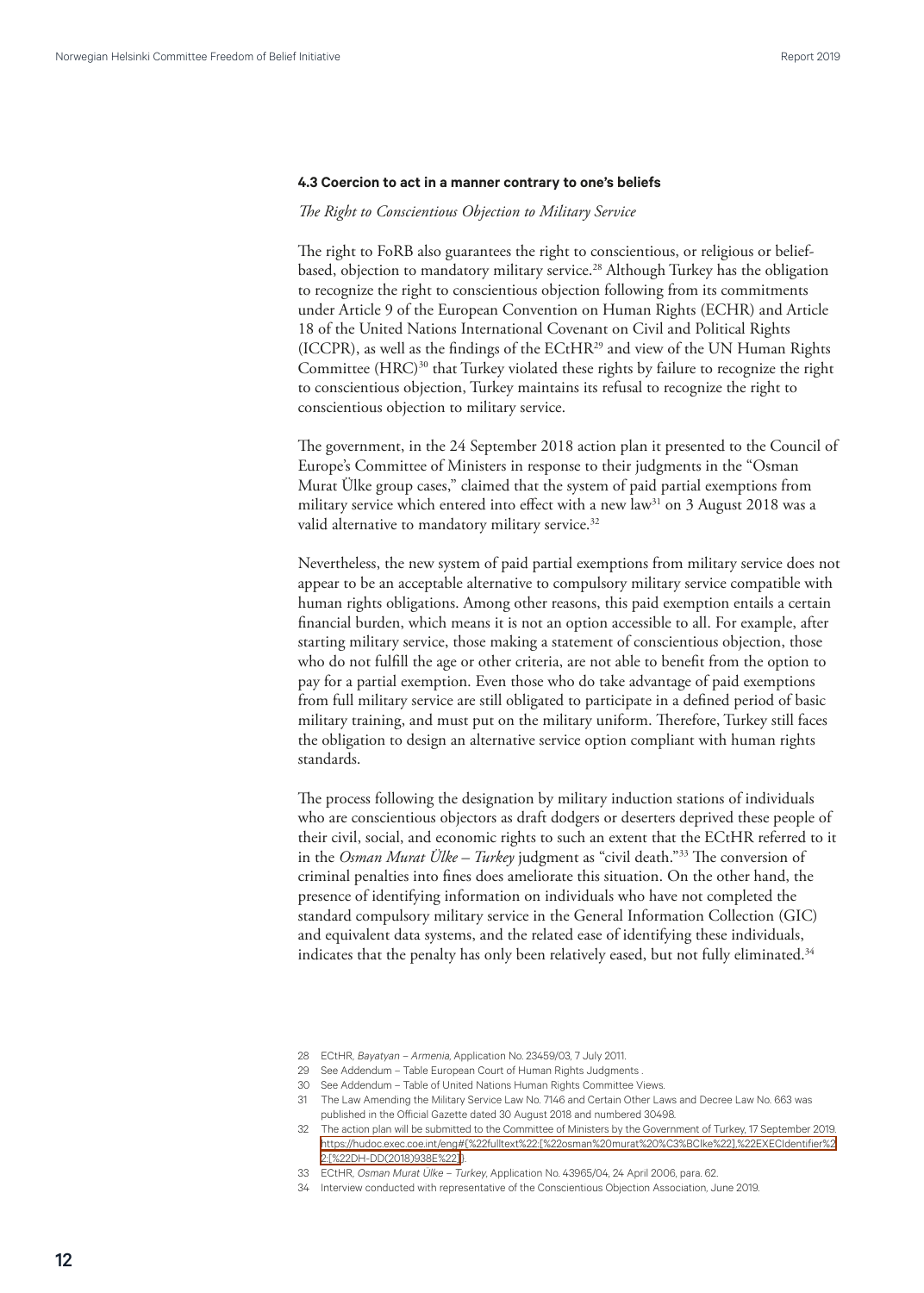Conscientious objectors are not released from their obligation to perform military service, and so cannot enter professions that require the completion of military service as a condition of hiring. They are also prevented from exercising a number of their human rights.

A Jehovah's Witness conscientious objector, whose application through the Turkish Constitutional Court individual application mechanism was directed to the Constitutional Court's General Assembly in 2016, is still awaiting a judgment.<sup>35</sup>

- > The right to conscientious objection should be recognized in a manner compatible with international human rights standards.
- > The government should create civilian and non-discriminatory alternatives to military service which do not punish those who opt for such service.
- > An impartial application-assessment mechanism should be created for conscientious objectors.
- > Financial penalties should no longer be applied to those who object to performing military service.
- > Turkey should implement the judgments of the ECtHR and the finding of UN Human Rights Committee on the right to conscientious objection.

<sup>35</sup> Bianet, "Vicdani Ret AYM Genel Kurulu'nda" ["Conscientious Objection at the Constitutional Court General Assembly"], 23 February 2016.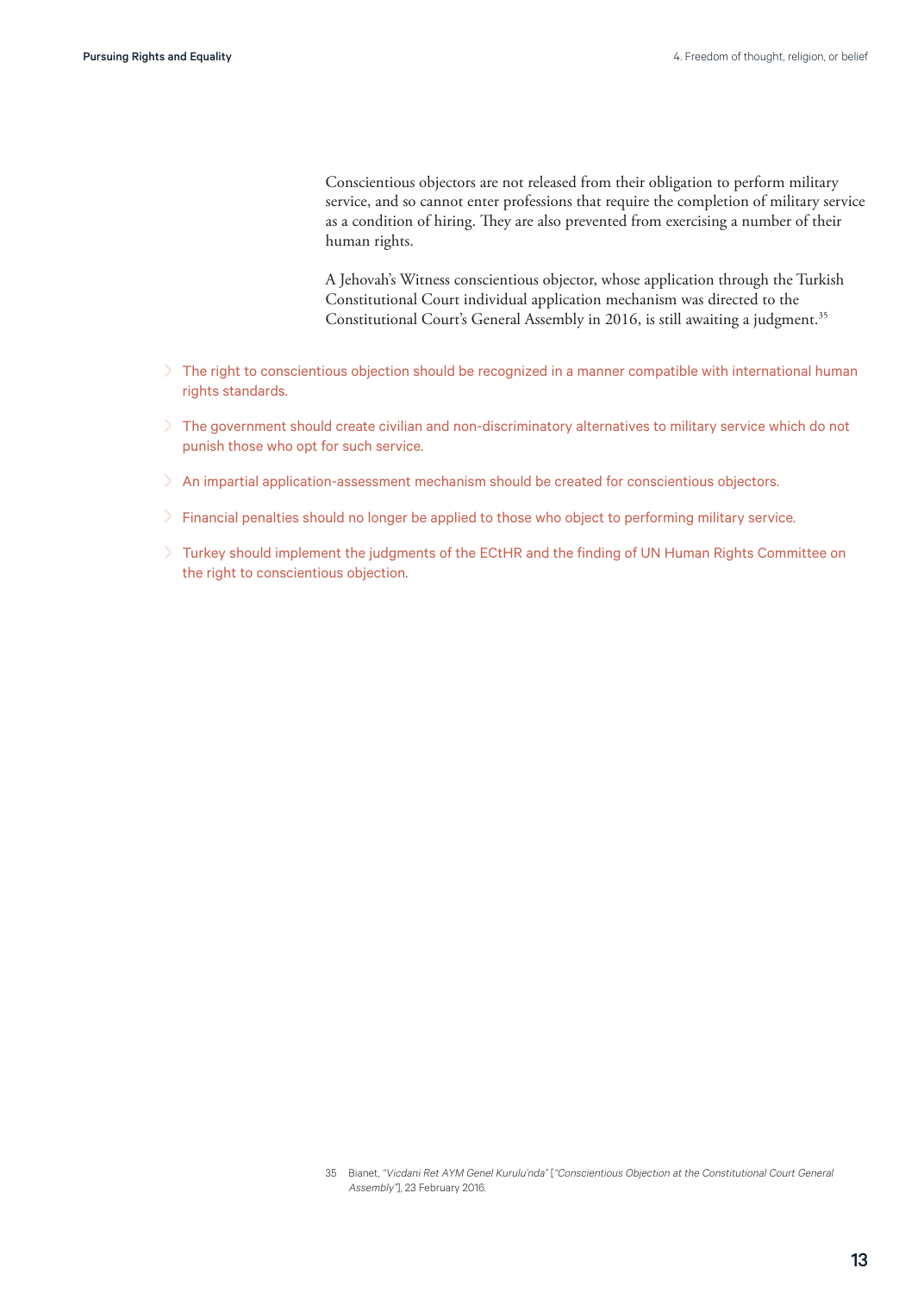# <span id="page-13-0"></span>5. Freedom to manifest one's religion or belief in worship, teaching, practice and observance

#### **5.1 The right to manifest one's religion or belief in worship**

Everyone has the right to manifest their religion or belief in worship.<sup>36</sup>

One topic that arose during the monitoring and reporting period regarding the gender dimension of FoRB related to the rights of women to worship in mosques. The "Women in Mosques" movement, in their 2017 campaign, began work towards the goal of "paving the way for women to participate effectively in the mosque community, and activating the mechanisms responsible for organizing mosques according to these demands".37 All mosques in Turkey are under the management of the Presidency of Religious Affairs, which has complete authority to set rules and practices on the matter of how men and women worship in mosques. Under these circumstances the state carries positive obligations to guarantee women access to mosques. Among these obligations are providing appropriate physical conditions and ensuring that women's worship is not interfered with.



The conditions necessary for women to access their places of worship in mosques should be established; measures should be taken to ensure that women participate in decisions as part of the mosque community.

<sup>36</sup> ECHR, Article 9. 37 Interview with Women in Mosques activists, October 2018.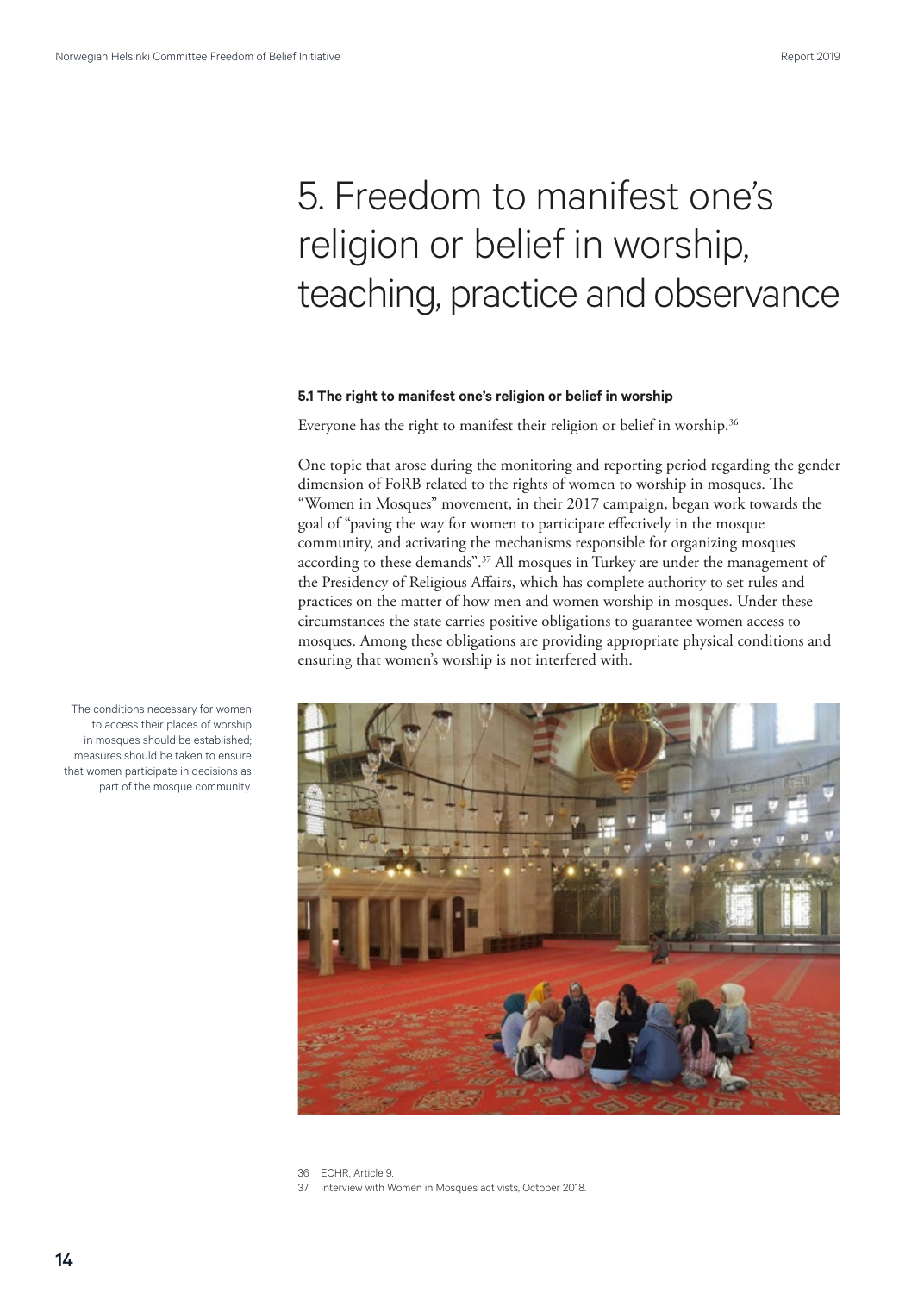> The conditions necessary for women to access their places of worship in mosques should be established; measures should be taken to ensure that women participate in decisions as part of the mosque community.

#### 5.1.1 Attacks and threats against places of worship

Whether from the people we conducted interviews with or as a result of the monitoring study, the data we acquired indicated that threats and attacks directed towards communities of belief and/or religious/spiritual leaders continue, and most of the time go unpunished.

### **2016**

**Between July 2015 and June 2016**, in the conflict in the Sur district of Diyarbakir, Ulu Camii, Fatih Paşa Mosque, Fatih Paşa Mosque Shafi Section, Şeyh Muttahhar Mosque, Dört Ayaklı Minare, Armenian Catholic Church, Armenian Protestant Church, Arap Şeyh Mosque, Kadı Camii, Hasırlı Mescidi and Nasuh Paşa Mosque, Surp Giragos Church and Mar Petyun Chaldean Church all suffered damage.<sup>38</sup>

Due to attacks on the Virgin Mary Syriac Orthodox Church and the home of the priest that took place in January 2016, the priest, Akbulut, was forced to leave his home located in the church compound.<sup>39</sup>

**On 19 June 2016**, visitors to the Jewish cemetery in the Emek neighborhood of Antakya found the cemetery wall demolished, the gate broken, and some family gravestones smashed.40

**In June 2016**, in some neighborhoods of the Sur district of Diyarbakir, historical buildings and churches also saw damage due to the curfew and clashes which had been going on for weeks.<sup>41</sup>

**On the night of 16 July 2016**, in Trabzon a group of about 10 people split off from a group of protestors and attacked the Santa Maria Catholic Church while reciting the *tekbir*. The attackers broke the windows of the church by throwing paving stones, and attempted to break down the door to the church with hammers they brought with them. The inhabitants of the surrounding homes reacted to the attackers and shouted them off before more damage was inflicted on the church.<sup>42</sup>

**On the night of 16 July 2016**, a group of people among those who had taken to the streets in protest of the 15 July coup attempt stoned the Malatya Protestant Church while reciting the *tekbir*. The windows of the church were broken in the attack. Due to the attack occurring at night, no one was present at the church, which suffered some physical damage to the church building.<sup>43</sup>

- 38 Birgün, "Diyarbakır'ın tarihi surları da çatışmalarda zarar gördü" ["Diyarbakır's historic walls were also harmed in the fighting"], 05.10.2015; Hürriyet, "Sur'da hasar gören Kurşunlu Camii'nde restorasyona başlandı" ["Restoration begun on damaged Kurşunlu Mosque in Sur"], 7 September 2016.
- 39 DiyarbakırSöz, "Kiliseyi Terk Etti"[ "They Abandoned the Church"], 30 January 2016.
- 40 Tigris Haber, "CHP: Hatay'daki Yahudi mezarlarına kim saldırdı?"[ "CHP: Who attacked the Jewish cemeteries in Hatay?"], 23 June 2016, AHaber, "PKK Cami ve Kiliseleri de Yaktı Yıktı"[ "PKK Burned and Destroyed Mosques and Churches"], 19.06.2016, Milliyet, "Teröristlerin Yaktığı Cami ve Zarar Verdiği Kilisede Restorasyon Çalışmalarına Başlandı" ["Restoration Work Begun on Terrorist-Burned Mosque and Damaged Church"], 13 July 2016.
- 41 Agos, "Gavuru Kalmamıştı, Şimdi Mahallesi de Kalmamış"["No More Non-Muslims, No More Neighborhood"], 02 June 2016.
- 42 Agos "Trabzon ve Malatya'da Kiliselere Saldırı" ["Attack on Churches in Trabzon and Malatya"], 18 July 2016.
- 43 op.cit. Agos "Trabzon ve Malatya'da Kiliselere Saldırı", 18 July 2016.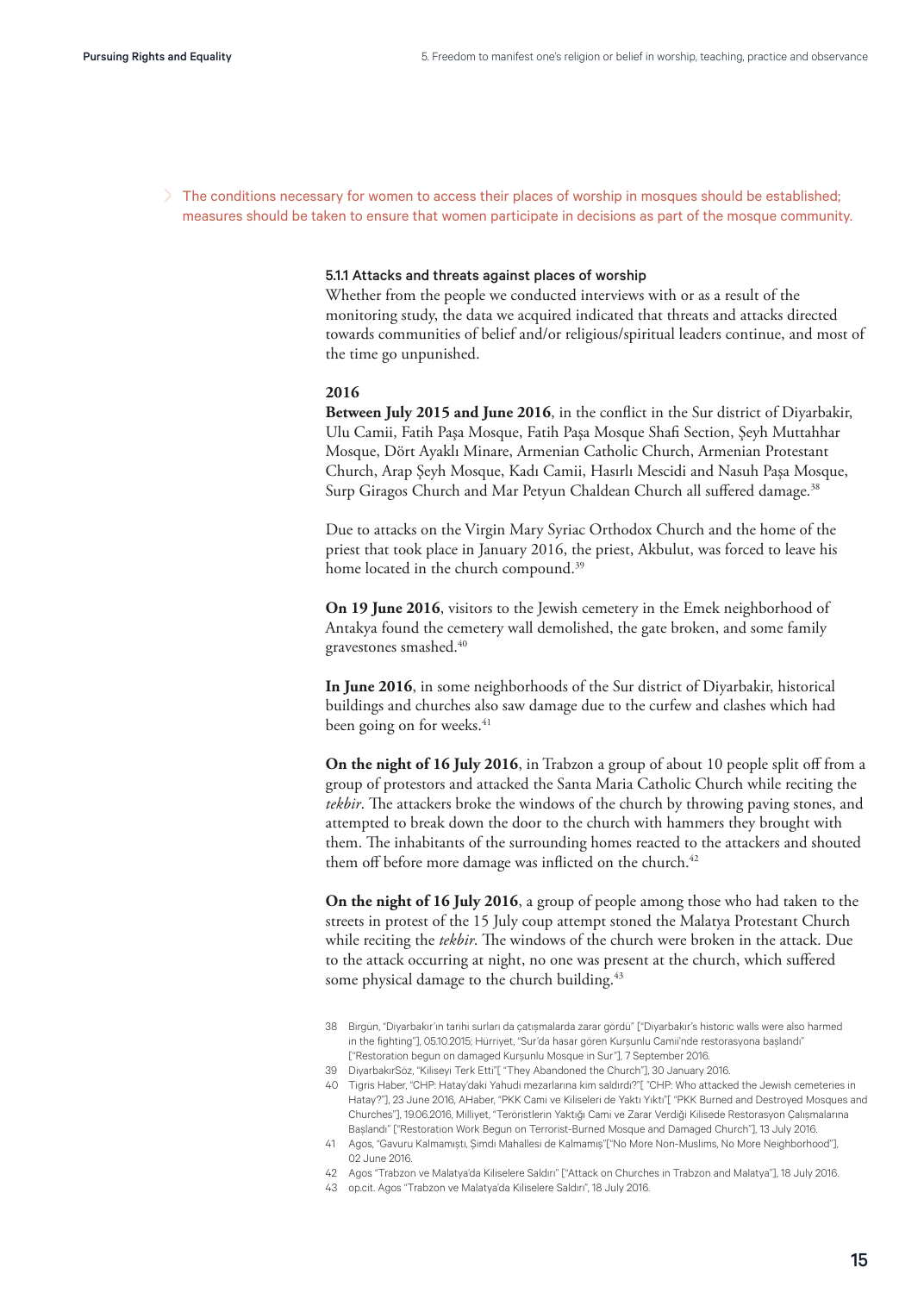#### **2017**

**In March 2017** in Ankara, it was reported that a threatening letter was sent to Radio Shema, a radio station with programs including Christian content.<sup>44</sup>

**In July 2017**, it was reported that a Bible was burned in front of the Yeni Yaşam Kilisesi (New Life Church*)* of İzmir and left at the door to the church. The perpetrators were not identified.45

**On 20 July 2017** in Istanbul, after a press release by the Alperen Ocakları in front of the Neve Şalom Synagogue, it was reported that a group from among the people gathered there threw stones and kicked at the door to the synagogue. In response to the event the Neve Şalom Synagogue Foundation, the Rabbinical Foundation of Turkey, and some of the members of the Human Rights Association made a complaint. It was possible to identify only one suspect from the images produced by the security cameras placed around the Synagogue, and the indictment was only completed one year after the event.<sup>46</sup> In the hearing held on 31 January 2018, the court accepted the requests of the Neve Şalom Synagogue Foundation and the Rabbinical Foundation of Turkey for standing in their ongoing suit but rejected the request for standing by G. Yarkın, E. Keskin and M. Çıldır of the Human Rights Association. During the hearing, the members of the Human Rights Association who had requested standing stated that the scope of the case should be widened, other participants in the demonstration should be identified, and that the presence of the Alperen Ocakları in similar events should result in its being considered a criminal organization.<sup>47</sup>

**On 22 July 2017** it was reported that a group gathered reciting anti-Israel slogans and holding placards in front of the Ahrida Synagogue in Balat. The group later placed a symbolic x-ray machine in front of the synagogue. Bayram Demir, the Chairman of the Grand Ottoman Association, made a threatening speech in the name of the  $group.<sup>48</sup>$ 

**On 10 November 2017**, the Habibler Cemevi, in Istanbul's Sultangazi, district was attacked by unknown person or persons who broke a window and threw a bucket with flammable material inside the cemevi.<sup>49</sup> The fire was put out by people present inside the building. The investigation of the incident is ongoing.

**On 22 November 2017**, in the Cemal Gürsel neighborhood of Malatya, an area densely populated by Alevi families, the doors and walls of 13 houses were painted

- 44 Interview with Radio Shema representatives, June 2018.
- 45 Interview with Protestant Churches Association officials, October 2018.
- 46 Gazete Duvar, "Sinagog Saldırısına 1 yıl sonra İddianame" ["Indictment 1 year after Synagogue Attack"], 15 July 2018. 47 The accused Kürşat Mican under the following articles of the Turkish Civil Code:
- Article 213(1): "A person who openly threatens life, health, body, sexual inviolability, or property to create anxiety, fear, and panic among the public shall be punished with from two years to up to four years of imprisonment." Article 115(1): "A person who uses force or threat to compel anyone to declare or change their religious, political, social, or philosophical beliefs and convictions, or forbid their expressing or disseminating these, shall be punished with from one year to up to three years of imprisonment." Article 216(1): "Anyone who openly incites hatred and hostility among a segment of the population defined by social class, race, religion, sect, or region against another such group, in the event of a clear and imminent threat to public safety, shall be punished with from one year to up to three years of imprisonment." Article 153(1): "A person who damages houses of worship, their annexes, the possessions, tombs, the buildings over them, cemetery facilities, or structures established to protect cemeteries, by demolishing, breaking, or destroying them, shall be punished with from one year to up to four years imprisonment.' 48 Demokrat Haber, "Balat'taki Ahrida Sinagogu'nun kapısına x-ray cihazı konuldu: 'İsrail haddini aşmıştır'" ["X-ray device placed at door of Ahrida Synagogue in Balat: 'Israel is out of line'"], 23 July 2017.
- 49 Cumhuriyet, "Sultangazi'deki Habibler Cemevi'ne Taşlı Saldırı" ["Rocks Thrown at Habibler Cemevi in Sultangazi"], 9 November 2017.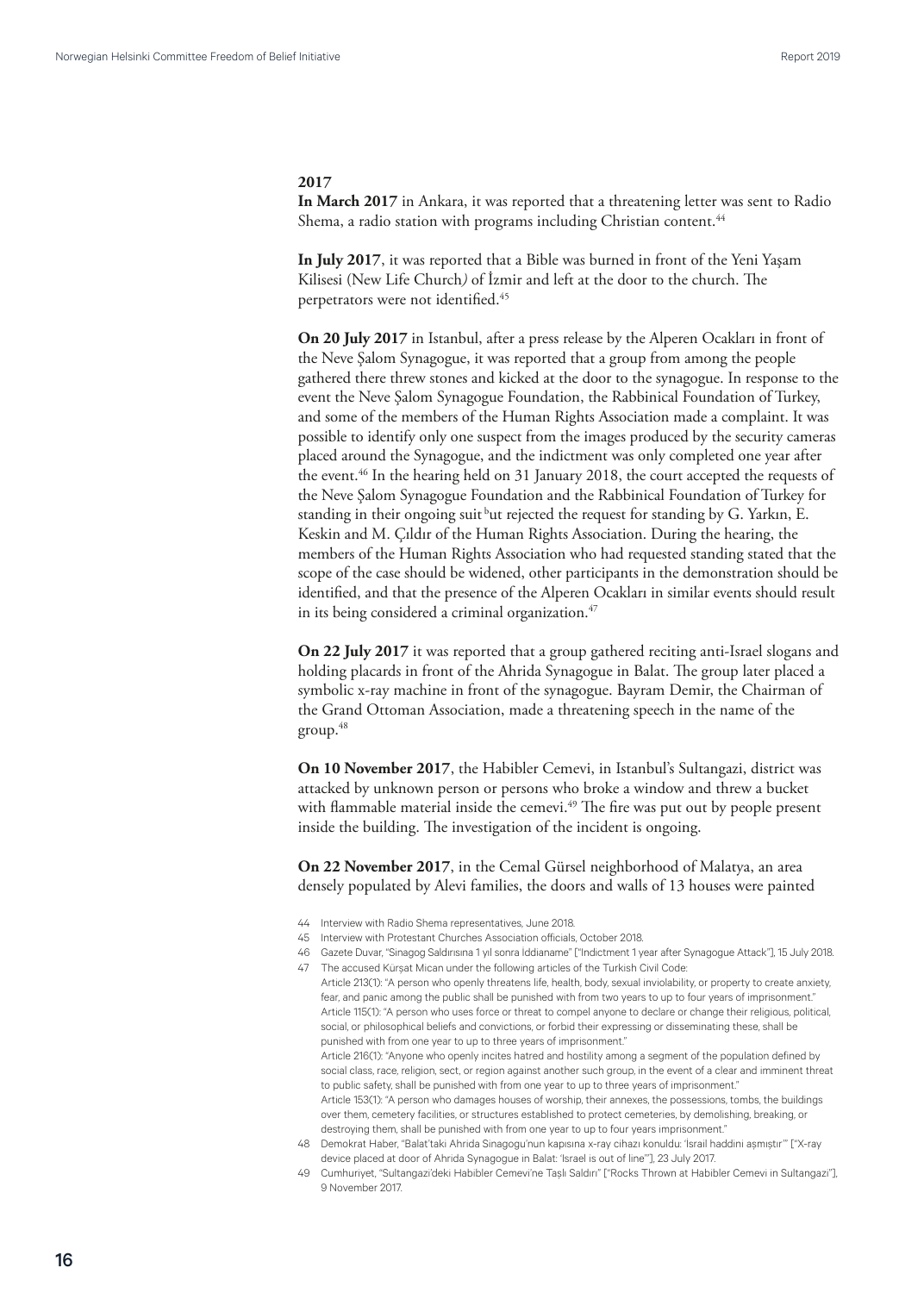with red X signs.<sup>50</sup> The Alevi community, which had previously been victim to attacks after buildings were marked by similar signs, became very anxious. The event was condemned by the Chair of the Malatya Province National Hearths and the Chamber of Trades and Craftsmen.

**In November 2017**, the sign outside of the Bahçelievler Lütuf Church was reportedly stolen. The perpetrators were not identified.<sup>51</sup>

**In December 2017**, a letter containing a death threat with the names of a pastor and a church official was left at the Balıkesir Church. The windows of the home where the threatened church official lived were broken.<sup>52</sup>

#### **2018**

**On 30 April 2018**, garbage was piled in front of the Surp Takavor Armenian Church in Kadıköy and "You are finished" was written on the wall.<sup>53</sup> When church officials made contact with the authorities an investigation was made using an analysis of images taken from cameras inside and positioned around the church, which resulted in the identification of the perpetrator, who was reported to be not of sound mind. According to the Turkish Criminal Code, "A person who by reason of mental illness does not perceive the legal meaning and who cannot perceive the consequences of his actions or who is significantly limited in the control of his actions cannot be punished. However, security precautions will be ordered for such people." The garbage in front of the church door was cleaned up by officials from Kadıköy Municipality. The attack was condemned in the official statement made by the Kadıköy Municipality on social media. After the attack on the church, Interior Minister Süleyman Soylu called Aram Atesyan, the Deputy Patriarch of the Armenian Patriarchate in Istanbul, and Aram Bükücüyan, the Chairman of the Armenian Surp Takavor Foundation in Kadıköy, to offer them his sympathy.



<sup>50</sup> Hürriyet, "Malatya'da Alevilerin Evlerine Atılan Çarpılara Kınama" ["Condemnation of Stoning of Alevi Homes in Malatya"], 23 November 2017.

51 Protestant Churches Association, 2018 Rights Violations Report.

52 Ibid.

53 Media statement by Surp Takavor Armenian Church, 30 April 2018.

Surp Takavor Armenian Church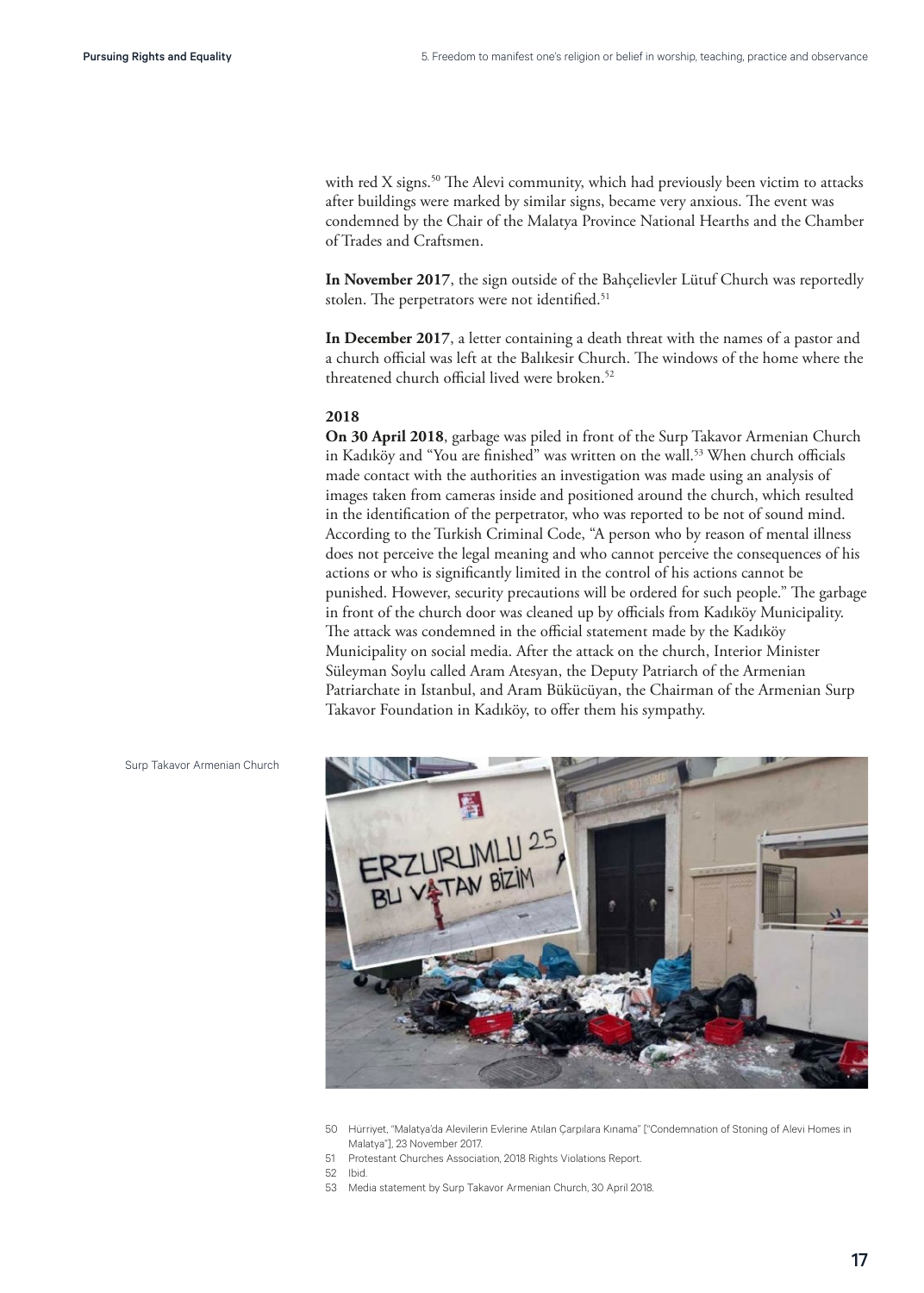**On 3 May 2018**, an unidentified masked individual wrote insulting and blasphemous messages on and around the walls of the Kestel Hacı Bektaş-ı Veli Cultural Center and Cemevi in Bursa. Upon notification by representatives of the Cemevi, teams from the Bursa Police Department and Kestel District Police Departments initiated an investigation, which is ongoing, to arrest the suspect.<sup>54</sup>

**Between 4–5 June 2018**, unidentified persons broke down and ripped up signs placed by the Mardin Metropolitan Municipality to mark the location of and direct visitors to the historically significant Protestant Church of Mardin. It was reported that the same event occurred in 2017. A criminal complaint was filed, but the perpetrators have not been caught.<sup>55</sup>

**Between 17–18 June 2018**, the Mardin representative of the Erbakan Foundation singled out the Mardin Protestant Church and the church staff with a threatening statement on social media. The statement, published in the Mardin local newspaper, argued that because the church sign was next to a sign for a mosque, it should be considered as an insult to the mosque. Although the Mardin Governor's Office was informed about the issue and a criminal complaint was filed with the public prosecutor's office, there has been no outcome to the case.<sup>56</sup>

#### **2019**

**On 20 January 2019**, three people were reported to have thrown a sound grenade at the door of the Mardin Protestant Church during Sunday services. During the event, neighborhood guards in the vicinity caught three people between the age of 20–22 and filed a criminal complaint against them. The suspects were released after their statements were taken.<sup>57</sup>

**On 23 February 2019**, at 10:30pm an unidentified person or persons wrote threatening statements on the wall of the Surp Hresdagabet Armenian Church, near the waterfront in the Balat district of Istanbul.<sup>58</sup>



Surp Hresdagabet Armenian Church

- 54 Evrensel, "Kestel Cemevi'ne Irkçı Saldırı" ["Racist Attack on Kestel Cemevi"], 4 May 2018.
- 55 Interview with religious official of Mardin Protestant Church, October 2018.
- 56 Ibid.
- 57 Ibid.
- 58 Facebook page of Armenian Patriarchate.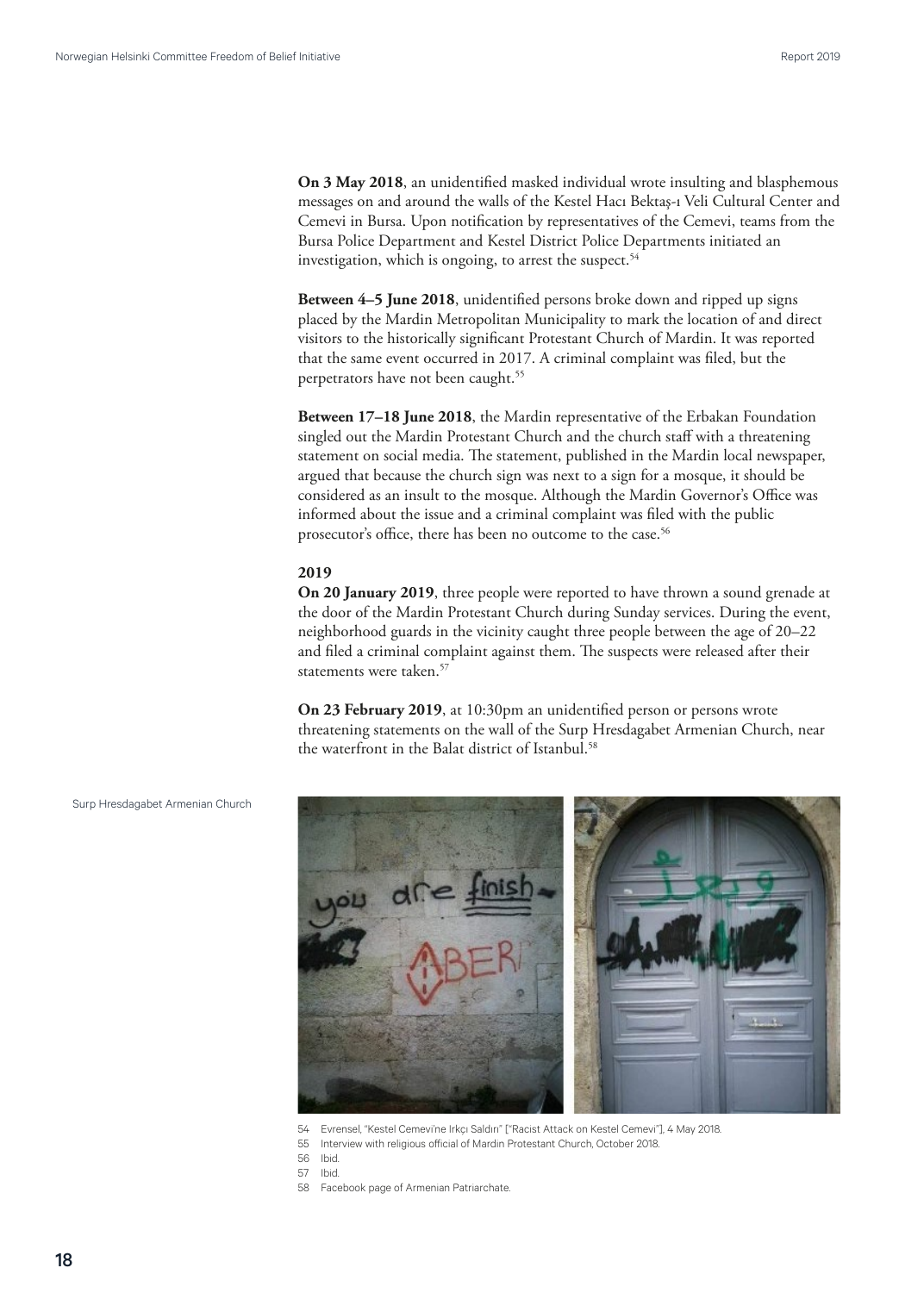**On the night of 28 March 2019**, the Beth Israel Synagogue in the Konak district of Izmir was attacked with a Molotov cocktail. After an investigation by the Security Directorate, a suspect was arrested on charges of "harming places of worship".<sup>59</sup> The suspect alleged that he had made the attack to "protest Israel".

Statements containing prejudice and hate speech are also shared on social media following these attacks.

**Good Practice:** The Association of Protestant Churches reported that in 2018 they

- established best relations that they have had with the security forces, yet. As a result
- of the sensitivity demonstrated by the security forces in conducting security
- measures in dialogue with church communities and in ways that neither disturb nor
- harass the community, Protestant communities have largely been able to carry out
- their worship and celebrations without any problems.
- > Effective security measures should be provided by the state for places of worship and believers.
- > Attacks and threats should be effectively investigated and not left unpunished.
- > The Interior and Justice Ministries should track, report, and take measures to prevent religion- and beliefbased hate crimes.

#### 5.1.2 The right to establish and maintain places of worship

Everyone has the right to manifest his or her religion or belief through worship, and this right includes the right to establish and maintain places of worship.<sup>60</sup> However, in Turkey the official status of a place of worship is not automatically granted as a result of establishing it. Consequently, not all places used as places of worship are classified as such. Spaces that do not have the status of places of worship cannot benefit from the privileges enjoyed by those places with this status. In Turkey, Alevi cemevis, Protestant churches, and places of worship used by Jehovah's Witnesses face systematic obstacles in obtaining places of worship status.

It has been reported that non-Muslim asylum seekers have not always been guaranteed the ability to worship in the cities to which they are sent.

In terms of the *cemevis*, ECtHR judgment in the *Cumhuriyetçi Eğitim ve Kültür Foundation – Turkey* case is of great significance. The case concerned the rejection of the Yenibosna Cemevi's request that, as a place of worship entitled to coverage of lighting costs, the state cover the costs of their lighting—which the state refused on the grounds that "Cemevis are not places of worship".<sup>61</sup> In the ECtHR judgment on this case, the Court found that the ECHR's prohibition against discrimination contained in Article 14, in connection with Article 9, had been violated.

Although there has been no overall change in legislation or its implementation, in the light of domestic court decisions and the ECtHR judgment, the decisions have been made to pay the electricity bills for some *cemevis* from the budget of the Presidency of

60 Human Rights Committee, General Comment No. 22.

<sup>59</sup> Şalom, "İzmir'de Sinagoga Molotof Kokteyli Atan Saldırgan Yakalandı" ["Attacker who Threw Molotov Cocktail at Synagogue in Izmir Arrested"], 2 April 2019.

<sup>61</sup> ECtHR, Cumhuriyetçi Eğitim ve Kültür Merkezi Foundation – Turkey, Application No. 32093/10, 2 December 2014.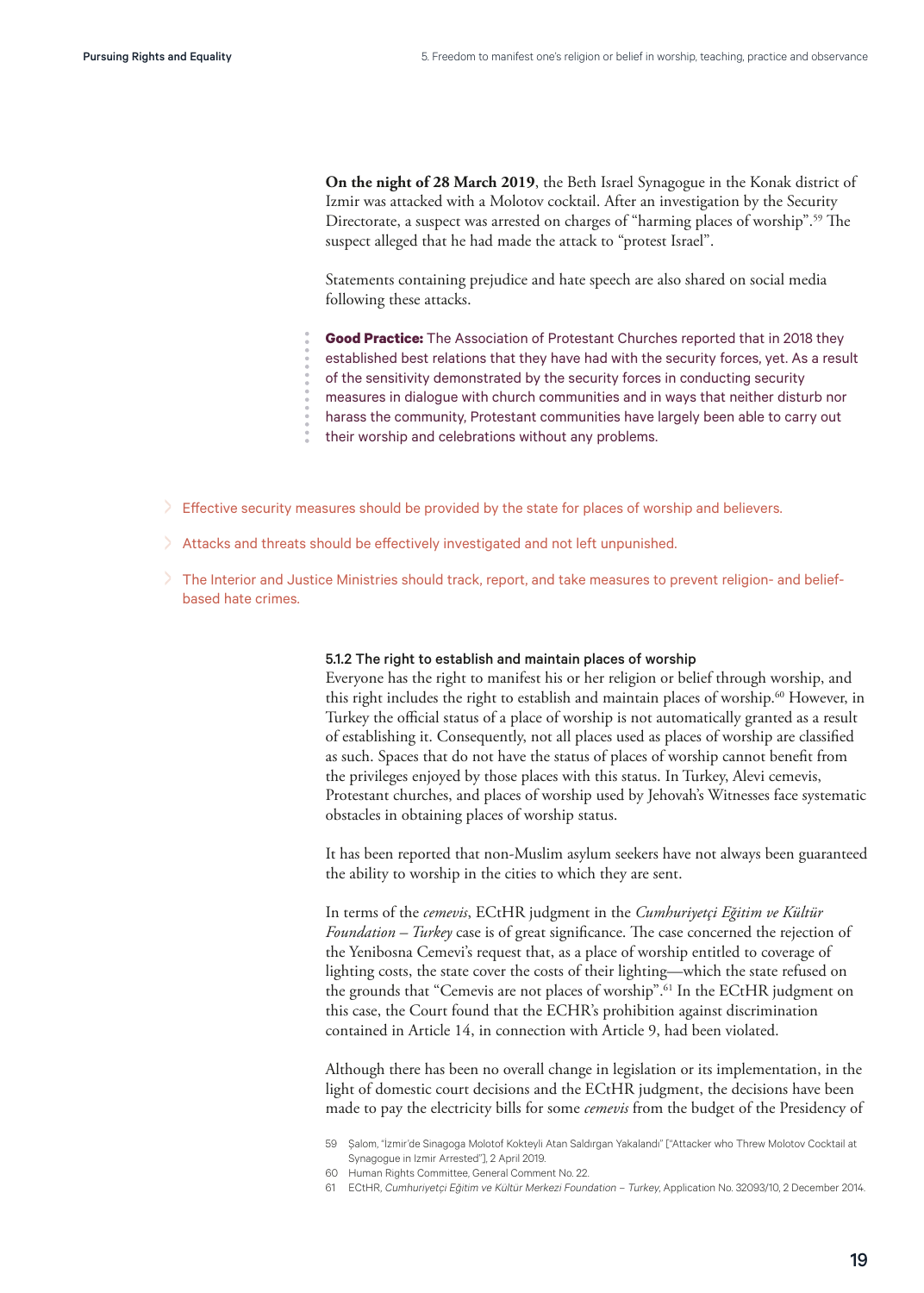Religious Affairs *in some cases*. For example, after the suit brought by the directors of the Yenice Branch of the Cem Foundation in Tarsus, with the Sıtkı Baba Cemevi, on the grounds that "the state pays the electricity bill for *cemevis*," the Tarsus 1st Civil Court of First Instance decided that *cemevis* would be considered as places of worship and that their electricity bills would be paid from the Religious Affairs budget.<sup>62</sup>

With the amendment made to the Law on Zoning and Construction No. 3194, the temporary Article 16, which came into force on 11 May 2018, implemented a zoning amnesty, which allows the electricity bills of some structures used as places of worship to be paid out of the budget of the Presidency of Religious Affairs. According to this provision, *cemevis* or other places of worship can, by completing an application process on the *e-devlet* website, receive a building registration document where they have the option to select the building type as a place of worship without any fee and without demonstrating whether it is on private-registered or public land, or whether there is a residential license. With the possibility of registering the building class on the basis of the owner's statement alone, it may become possible to benefit from certain privileges granted to places of worship without relying on a decision by public authorities.



of worship status.

The Alevi cemevis do not have place

Although this is a positive development, this one-off policy measure does not provide an effective solution to the underlying problem:

- The Presidency of Religious Affairs has still not covered the lighting costs for a number of applicants who have taken advantage of the application process to register their building.<sup>63</sup>
- For the buildings indicated as places of worship through this application process, it remains unclear whether or not they will attain a status equal to that of buildings
- 62 Habercem, "Mahkeme kararı: 'Cemevleri ibadethanedir, elektrik faturası Diyanet tarafından ödenecek'" ["Court decision: 'Cemevis are houses of worship, Diyanet will pay their electricity bills'"], 13 December 2018.
- 63 Interviews with representatives of Alevi and non-Muslim communities.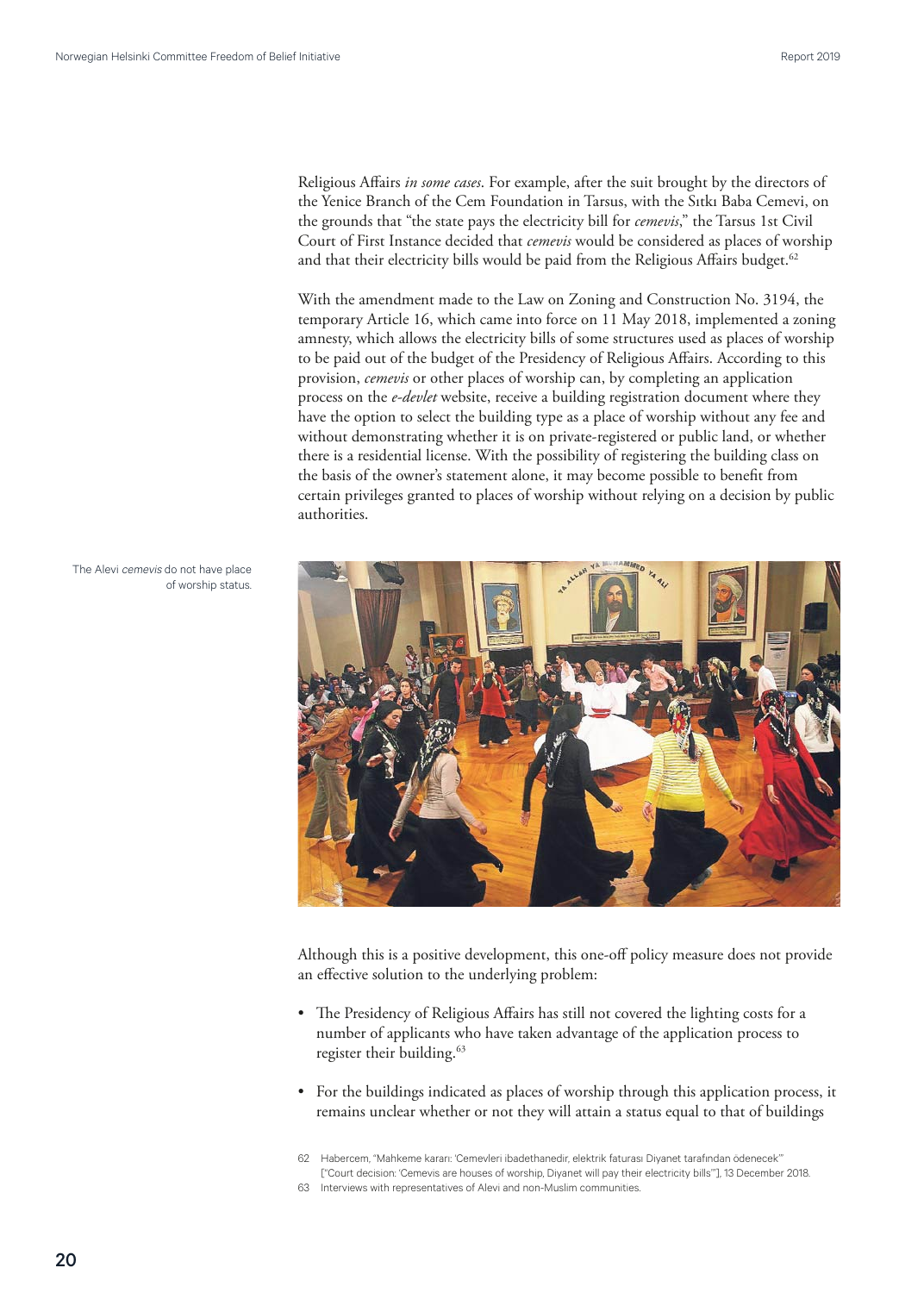that have been fully recognized as places of worship. For example, it remains unclear whether buildings that have registered themselves as places of worship will be shown in urban zoning plans and whether they will be able to benefit from any other advantages besides having electricity bills paid by the budget of the Presidency of Religious Affairs on *par* with officially recognized place of worship.

- This policy is temporary and valid until the end of June 2019. It is unclear how/ whether the process for classifying buildings based on the statements of owners will continue after this period ends.
- Some faith communities have not applied to take advantage of this process, as they are opposed as a matter of principle to the notion of the Presidency of Religious Affairs covering their lighting costs.<sup>64</sup>

While it became possible, in building registration documents, for places of worship to be classified as such on the basis of declarations-by-owner, there have, however, been some contradictory developments.

On 17 May 2018, the Istanbul Metropolitan Municipal Assembly rejected an amendment that had been approved unanimously in Tuzla Municipality for the construction of a *cemevi*. 65 The 2nd article of the plan amendment, as initially approved, included a note that read, "within the socio-cultural areas, facilities may be used for functions with the purpose of increasing the quality and level of social life, such as kindergartens, classes, dormitories, nurseries, orphanages, nursing homes for the elderly and disabled, … and *cemevis*". When the plan amendment was sent to the Istanbul Metropolitan Municipality for approval as required by law, the Zoning and Public Works Commission accepted the inclusion of the parcel as a socio-cultural facility, but approved the amendment only by canceling its 2nd article, which included the reference to "*cemevis*".

Protestant churches and places of worship used by Jehovah's Witnesses are also not officially recognized as places of worship. Despite the large number of places of worship used by these communities in various parts of Turkey, their applications for place of worship status are rejected. Indeed, in the *Association of Jehovah's Witnesses – Turkey* case, the ECtHR held that Turkey had violated Article 9, protection of the right to FoRB by rejecting applications by the association to receive official status for places of worship. The ECtHR found this had directly interfered in FoRB of the applicants and that Turkey did not demonstrate that the interference was either proportionate to the legitimate aims pursued nor necessary in a democratic society.<sup>66</sup> The action plan submitted by Turkey regarding the execution of this judgment does contain certain regulatory amendments.67 However, for the effective execution of this decision, the state must provide guarantees related to the application by the Jehovah's Witnesses, among others, that their spaces for worship will receive official status. Protestant churches face similar circumstances, and similar administrative decisions and practices also apply to the applications made by the Protestant community.

- 65 Habercem, "İBB'den Cemevi sansürü... 'Bu ayrımcılıktır'" ["Cemevi censorship by IBB… 'This is discrimination'"], 18 May 2018.
- 66 ECtHR, Yehova Şahitlerini Destekleme Association Turkey, Application No. 36915/10 and 8606/13, 24.05.2016.
- 67 Action Plan submitted by the Turkish Government to the Council of Europe Committee of Ministers, 16 June 2017 [https://hudoc.exec.coe.int/eng#{%22fulltext%22:\[%22association%20Jehovah's%20witnesses%22\],%22EXECIdenti](https://hudoc.exec.coe.int/eng#{%22fulltext%22:[%22association Jehovah) [fier%22:\[%22DH-DD\(2017\)722E%22](https://hudoc.exec.coe.int/eng#{%22fulltext%22:[%22association Jehovah)]}.

<sup>64</sup> This is the reason many cemevis composing the Alevi Bektaş Federation did not apply. Interview with Müslüm Metin, April 2019.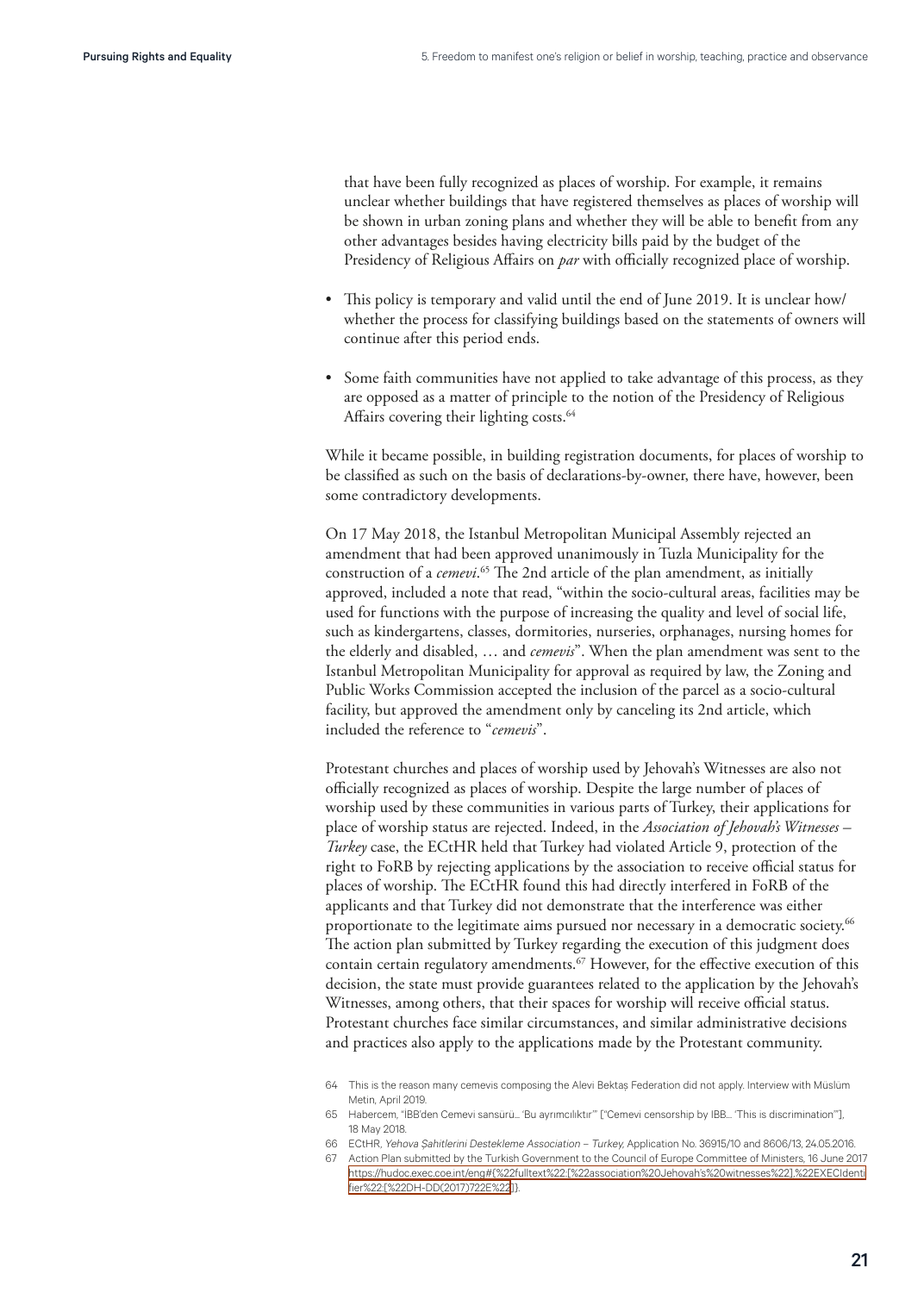#### <span id="page-21-0"></span>**Construction of Syriac Church in Istanbul**

Despite the fact that the largest Syriac population in Turkey resides in Istanbul—the population is estimated to be 18,000—the absence of a sufficient number of church buildings has forced the Syriac population to use the buildings of other communities for their religious services. In 2015, during Ahmet Davutoğlu's term as primeministera decision was made to build a new church building in Yeşilköy, but due to legal problems, the construction of the building has stalled. The land allocated to the Syriac community in Yeşilköy was a former Latin Catholic cemetery. The Latin Catholic community requested that the land be given back to them, and filed a lawsuit against the appropriation of the land.<sup>68</sup> The suit stated that the Istanbul Metropolitan Municipality could not reallocate the site as a church, and requested that the Municipality issue an injunction and cancel the land grant. The injunction was granted, so during the course of the trial construction work could not proceed. As a result of intense dialog between authorities of the Latin Catholic Church and the Syriac community, the Latin Catholic applicants requested that the injunction be lifted, but the court case is ongoing.

In the event that the construction of the church is completed, it will be one of the very few new church buildings to achieve status as a place of worship during the Republican period. The church received its license from the Bakırköy Municipality.<sup>69</sup> The construction of the church is expected to be completed within two years.

- > The construction of places of worship, granting of licenses, the designation in city plans of appropriate sites as places of worship, and the recognition of places of worship with legal status should be facilitated in accordance with the standards set by the freedom of religion or belief, and implemented in a nondiscriminatory manner.
- > The execution of the judgments issued by the ECtHR regarding places of worship must be enforced effectively and immediately.

#### **Losses in Diyarbakır – Conflict, destruction, and urgent expropriation in Sur**

The security operations that began in July 2015 in various provinces in Southeastern Anatolia, and the events following in their aftermath, led to loss of life, damage to cultural heritage, and other serious and widespread human rights violations.70 During and after the intense clashes experienced in the Sur District of Diyarbakır, developments affecting FoRB have emerged and are still in effect. It was reported that the most intense destruction occurred immediately after security operations ceased, and that while displaced persons were being prevented from returning to their homes, authorities used heavy machinery to demolish large areas including buildings with only light damage as well as cultural heritage buildings.<sup>71</sup> UNOSAT satellites reveal the intense destruction in the Southeast Anatolian region, especially in Nusaybin, Derik and Dargeçit (Mardin); Sur, Bismil and Dicle (Diyarbakır); and Cizre and Silop (Şırnak). 1786 damaged structures were identified in a damage assessment made on the basis of these satellite images, and the source of the damage is thought to be from heavy weapons and aerial bombardment.<sup>72</sup>

- 68 Uygar Gültekin, "İstanbul'daki Süryani Kilisesi için Çalışmalar Yeniden Başladı" ["Work Restarted on Syriac Church in Istanbul"], Agos, 25 January 2018.
- 69 Interview with Meryem Ana Süryani Church Foundation President Sait Susin, April 2019.
- 70 United Nations High Commission on Human Rights, Report on Human Rights Situation in South East Turkey July 2015-December 2016, February 2017.
- 71 Ibid. Eyewitnesses we interviewed in Diyarbakır confirmed this view.
- 72 See above, fn. 70.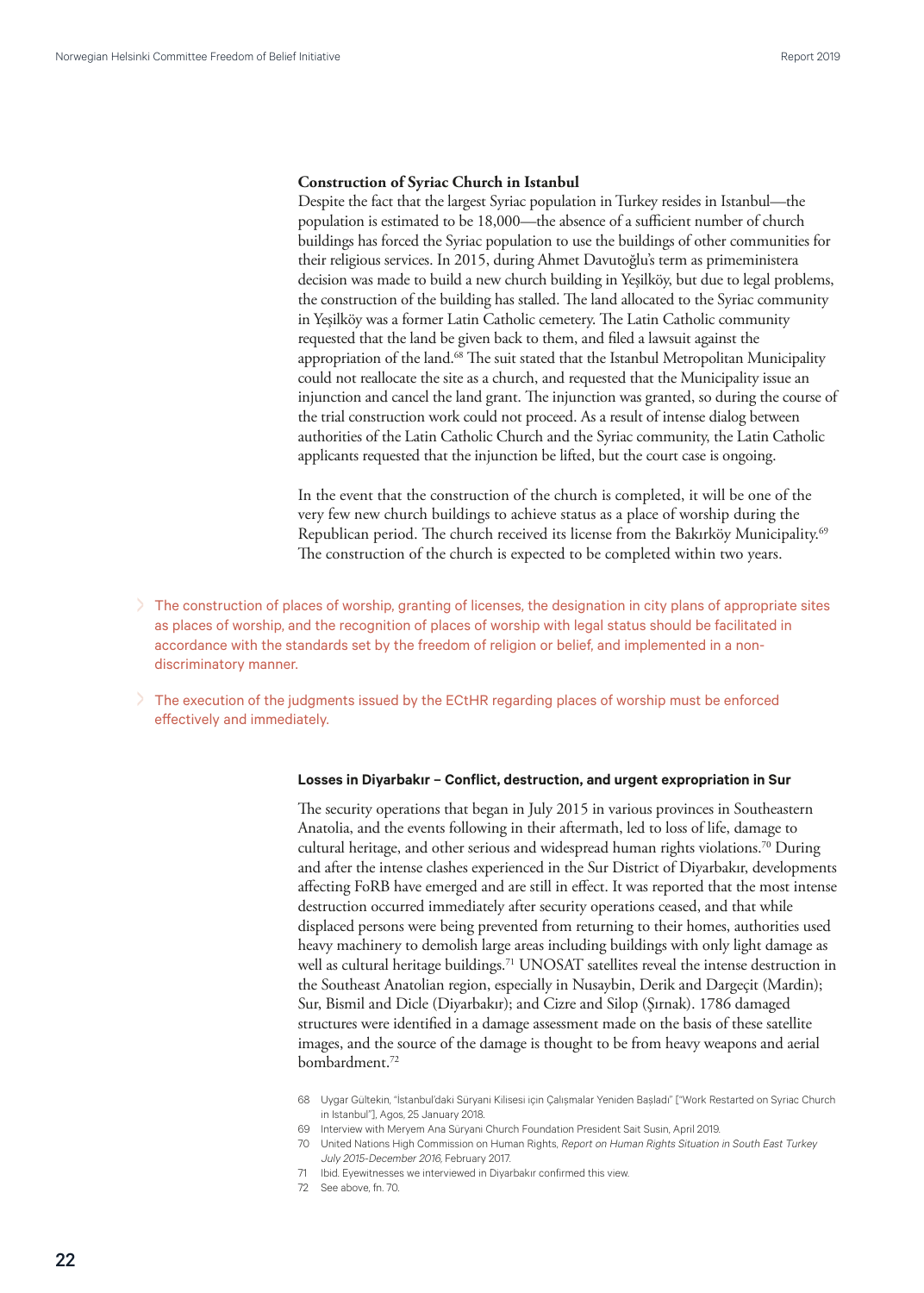



The Sur district of Diyarbakır carries great importance from the perspective of FoRB as it is an area that has suffered intense conflicts and where there is a cultural heritage containing a great number of non-Muslim places of worship and settlements. This report specifically focuses on issues of FoRB arising in the area known as the "infidel quarter" of the Sur District.

The effects experienced by religious or belief groups from the process beginning with the security operations of July 2015 can be divided into two: during and after the fighting.

During the clashes, in affected districts worship could not be performed because, as a result of the general security situation and curfews, it was not possible to access churches and mosques. During this period, Muslims were able to go to different areas in Diyarbakır to worship, and the Protestant Church gathered to worship in the Diyarbakır Protestant Church Association building located in a different part of Diyarbakır, but the Armenian and Syriac communities were unable to continue their religious services.

"[During the clashes] unfortunately we had to abandon our church. When the evacuation order was issued due to the trenches, barricades, and fighting around our neighborhood, we sent the children to our relatives. I stayed with my spouse; we did not want to leave the church until the very end. But the electricity was cut off, the water and phone were cut off, and fighting started at night. The explosions were so bad that the church shook and the walls were damaged. The roof almost collapsed on our heads. For a long time we could not leave. We called law enforcement, they said 'don't go outside'. We couldn't stand it. My spouse took some white rag to hold up and we went out, we stayed in a hotel for 4 months. We were unable to have our meetings in our houses of worship." – Yusuf Akbulut, Pastor of the Virgin Mary Syriac Orthodox Church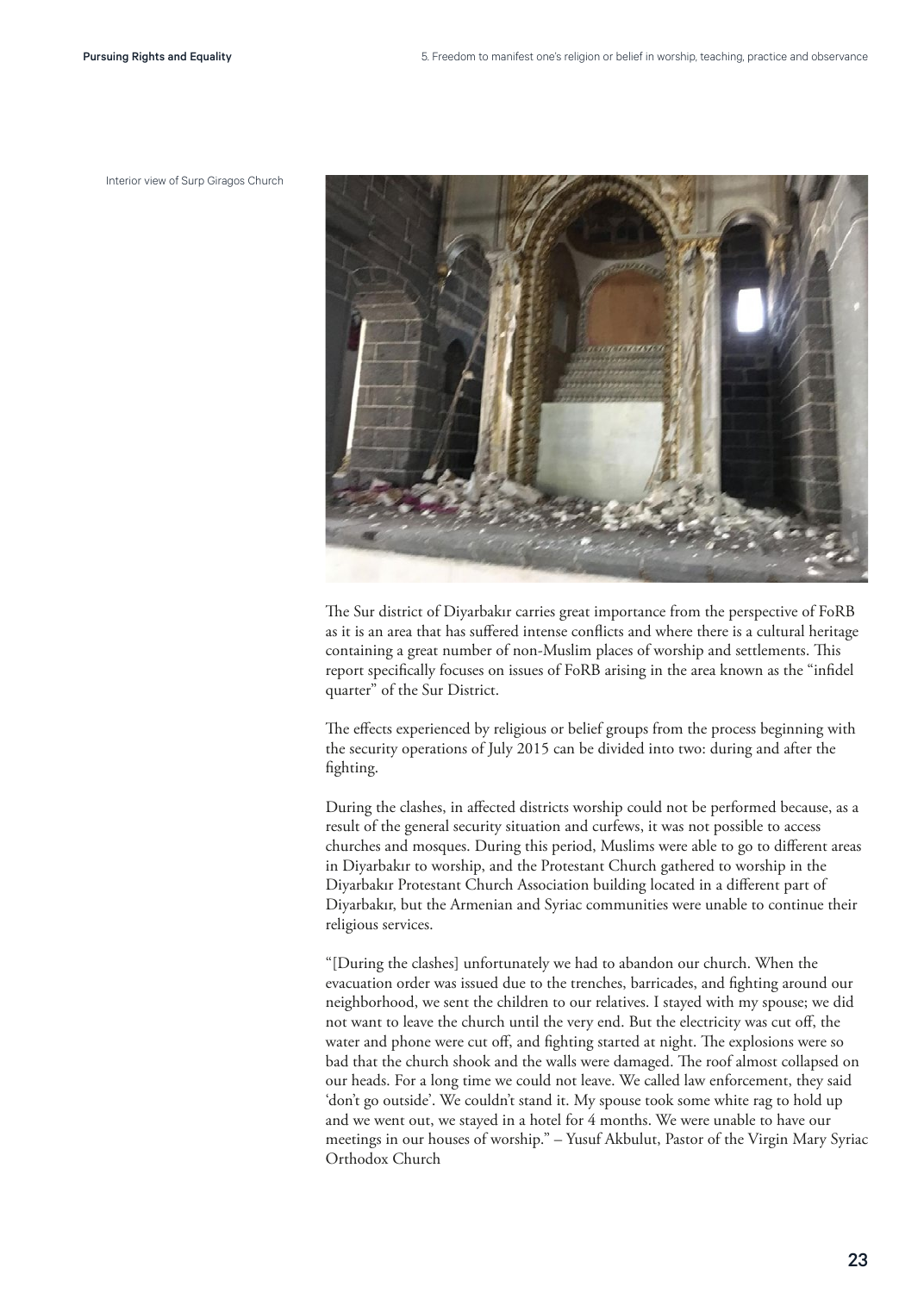While church owners were unable to enter the churches, some thefts were reported. Manuscripts were reportedly stolen from the Virgin Mary Syriac Orthodox Church.

According to the statements of public officials, a total of 11 places of worship were damaged: Ulu Mosque, Fatih Pasha Mosque, Fatih Pasha Mosque Shafi'i Section, Sheikh Muttahhar Mosque, Arab Sheikh Mosque, Kadı Mosque, Hasırlı Mosque, Nasuh Pasha Mosque, the Four Legged Minaret, the Armenian Catholic Church, and the Armenian Protestant Church.<sup>73</sup> In addition, damage was inflicted on the Surp Giragos Church, which belongs to a community foundation, (the Surp Giragos Small Armenian Church Foundation), and the Mar Petyun Chaldean churches, belonging to the Chaldean community.

"In addition to the places of worship, we are also experiencing the destruction of historical Syriac houses. Syriacs living abroad would come to visit their old houses every year in big groups of 250 people each. The fact that the old houses are not being preserved in their original state is akin to a 'genocide of history' against this culture." – Yusuf Akbulut, Pastor of the Virgin Mary Syriac Orthodox Church

#### **Surp Giragos Church**

The Surp Giragos Church, which is the largest Armenian church building in the Middle East, is one of the buildings receiving the most damage in the clashes in Diyarbakır. As of the date of this report, since the summer of 2015, access to the church and worship in it have not been possible.

The losses related to the Surp Giragos Church can be better understood in light of the historical losses of the Armenian community in Diyarbakır. Surp Giragos Church, which is located in the Fatihpaşa neighborhood of Diyarbakır's central Sur district, historically populated largely by Armenians, hosted the center of the Metropolitan bishopric until the issuing of the "Deportation Law" in 27 May 1915, after which it served as the German Headquarters during the First World War, and as Sümerbank's cotton warehouse afterwards. The 3000 square meter church, open for worship since 1960, got to the point of the community vanishing, services not being held, and parts of the structure collapsing and becoming unusable due to years of neglect, especially as a result of Armenians emigrating to western provinces and European countries after 1980.

The Diyarbakır Surp Sarkis Giragos Small Armenian Church Foundation decided to start restoration work in 2008. As any restoration work carried out by the Ministry of Culture and Tourism would result in the status of the church changing to that of a museum, intensive efforts were carried out in order to gather sufficient funds for the restoration work, especially among Armenians abroad. The Diyarbakır Metropolitan Municipality contributed 1 million Turkish Lira to the project. The main church building, the small chapel in the garden, the clergy house, the kitchen and the school building have been restored to their original state.

Unlike the Aktamar Church in Van, since the church foundation is an active community foundation and the title deed belongs to the Surp Sarkis Giragos Small Armenian Church Foundation, its use for religious ceremonies or community activities is not subject to permission by public authorities. After being consecrated by

<sup>73</sup> For the statement of Diyarbakır Foundations Regional Director Metin Evsen, see Hürriyet, "Sur'da hasar gören Kurşunlu Camii'nde restorasyona başlandı" ["Restoration begun on Kurşunlu Mosque damaged in Sur"], 7 September 2016.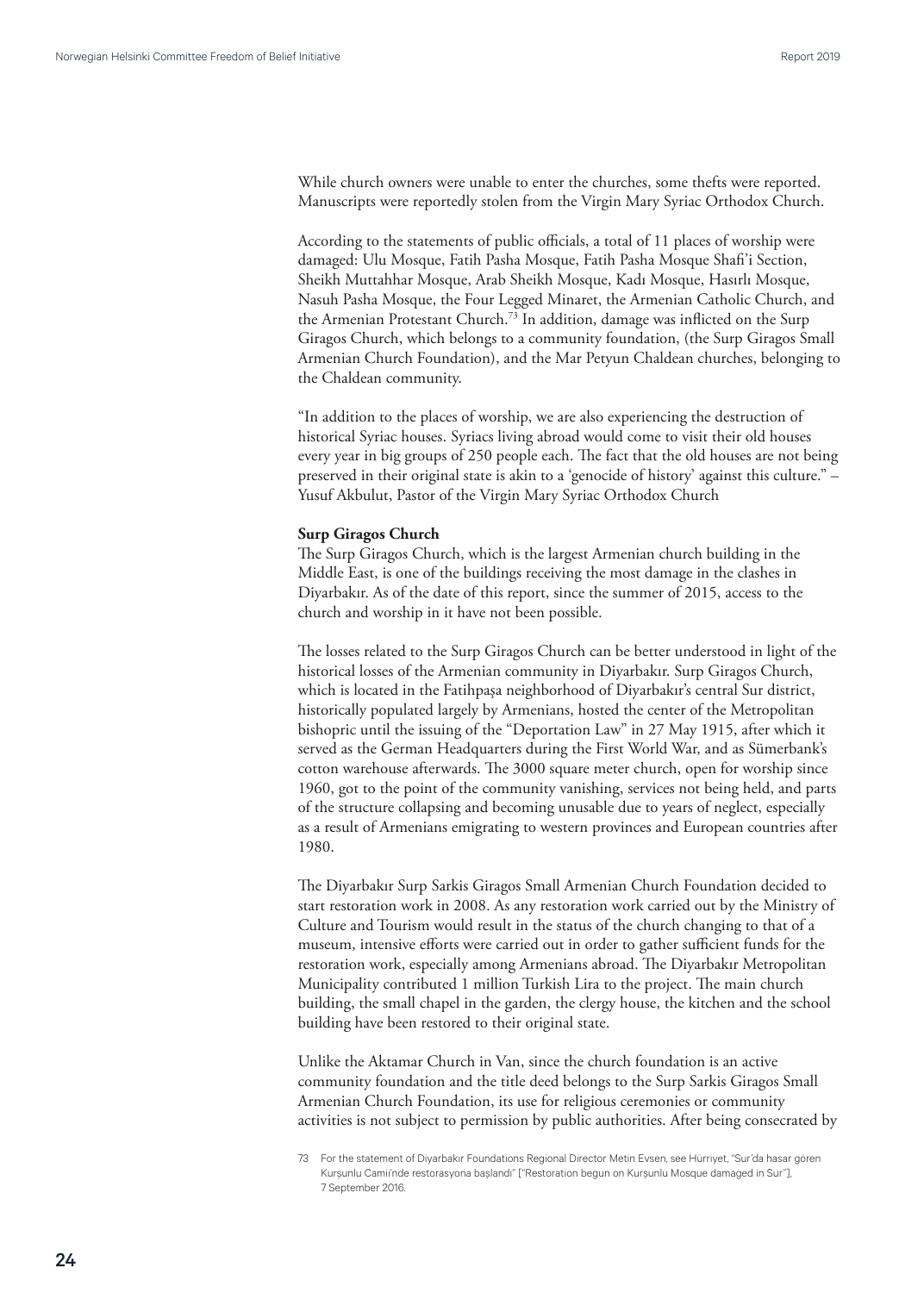Aram Ateşyan, the Turkish Armenian Patriarch Vicar, on 23 October 2011, the church reopened for worship with a ceremony including the participation of Armenians coming from Turkey and a number of countries around the world.

The impact of the destruction suffered by the Surp Giragos Church and the fact that it has been vacant for 4 years can be better understood from the perspective of the success of the restoration in resurrecting church life:

"In 2008, Surp Giragos Church, when the Armenian Foundation Board of Directors made the decision to repair that church, that period coincided with the so-called peace process, a period of reduced tension.

In that period, up to now, an estimated 30 people were baptized. They were already here. They were Armenians of Diyarbakır. They had become Muslims. They returned to their identities. The current Armenian population of Diyarbakır is like this. But they are in an area that is qualitatively important. As I said, there were many Armenians in Diyarbakır, many churches… 100 years ago there were 13 Armenian churches; in Diyarbakır now there are 4 Armenian churches. Surp Giragos Armenian Church, Armenian Catholic Church, Protestant Armenian Church, Surp Sarkis Armenian Church. Of course Surp Sarkis is in ruins. Not completely, but the roof has caved in. But the other churches are usable. Of the people being baptized, there were people who were 50 years old and people who were 30. So as of now, there are 30–35 Christians. There is one more thing: there are many Armenian families who converted to Islam, who became Muslim, who are accepting their Armenian identity, who are clearly expressing their Armenian identity." – Gafur Türkay, Member of the Management Board of the Surp Giragos Church Foundation

"The Armenians suffered the most from that period of conflict. Why? Because the Surp Giragos Church was repaired, it was a remarkable event; 600–700 people a day were going in and out, were coming to visit. People were coming from various places, foreign and domestic. As a community, we were much more relaxed. We could have our rituals, events, and holiday; we had a space. So things were very positive. We were engaging in getting a priest when the trench wars began. We had our last ceremony in the 6th month of 2015. We were just about to have what we call the Asdvadzadvin Festival, known as the feast of the Virgin Mary, on the 15th of the eighth month, but we couldn't. People coming from overseas canceled their trips. The period of conflict was beginning."

The restoration of the Surp Giragos Church is being carried out with public resources, according to a protocol signed between the Ministry of Environment and Urbanization and the Regional Directorate of Foundations.

The same project includes restoration of the Chaldean Church, in the vicinity of Surp Giragos Church, which had been destroyed before the conflict. Repairs to the Surp Giragos Church began in April 2019 and are expected to be completed in one year.

**Good Practice:** The repair of Surp Giragos Church and Mar Petyun Chaldean Church, which belong to community foundations in Diyarbakır, by the Ministry of Environment and Urbanization and the Regional Directorate of Foundations, with the administration of these churches participating in the decision-making. This is a positive step. However, it should also be noted that with repair beginning in the spring of 2019, it is a very late step.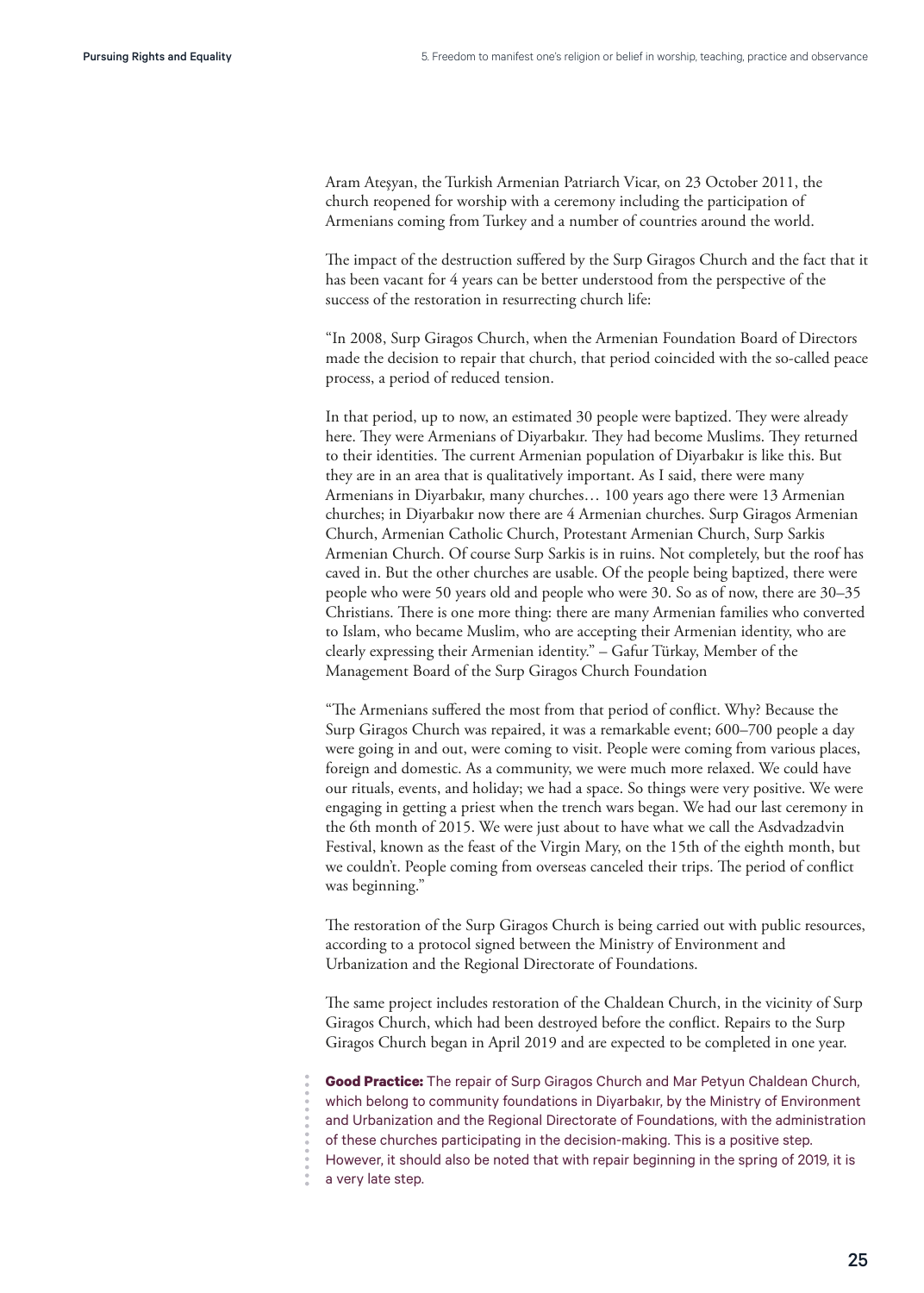#### **Urgent expropriation**

The decision of the Council of Ministers published in the 25 March 2016 issue of the Official Gazette, declared the "urgent expropriation" of 6300 parcels on 368 blocks in 15 neighborhoods in the Sur district.

"The expropriation of immovable property found and *recorded in* the supplementary list of places, *blocks* and parcel numbers identified within the borders of the hazardous area announced in Sur District in Diyarbakır Province, has been ordered by the Ministry of Environment and Urbanization and the Council of Ministers on 21.03.2016 in accordance with Article 27 of the Expropriation Law No. 2942 and the 16.03.2016 signature on the No. 2988 report of the aforementioned Ministry."74

The expropriated area included church buildings and annexes. The objection initiated by the churches ended in the Council of State ceasing the implementation of the expropriation decision in regards to the churches. While the legal process can be considered a success, the decision to expropriate created a costly and worrying period for the church communities and their administrations. Not only that, but the request by the Diyarbakır Protestant Church for the suspension of the expropriation of 3 parcels, comprising the church's outbuildings and garden, was rejected.<sup>75</sup> Although the garden and outbuildings were not part of the church building, they were an inseparable part of community life, which was negatively affected as a result of this decision.

- > The restoration of places of worship in the Sur district of Diyarbakır should be completed, with public resources, as soon as possible.
- > Measures should be taken across several dimensions to revitalize multicultural life in Diyarbakır, including facilitation of the return of residents, especially minorities, who left the city during and after the period of conflict. These measures should be determined and implemented in an inclusive process between communities of religion or belief, non-governmental organizations, and public institutions.
- > The losses suffered by belief communities as a result of the urgent expropriation decisions should be fairly compensated.
- > Belief communities should be designated as groups disadvantaged by the conflict and its aftermath and extra measures should be taken for their protection.

#### 5.1.3 Holidays and days of rest of special importance for religions or beliefs

The celebration of festivals and the observance of days of rest accorded special importance by religions or beliefs are inalienable parts of the right to FoRB.76 Among religious holidays in Turkey, only the Ramadan Feast and the Feast of the Sacrifice are included as officially recognized holidays.<sup>77</sup> On the other hand, Sunday, when Christians usually meet for worship, is a weekly holiday. The special holidays and rest days of the various Alevi groups, Jews, Christians, and Baha'i living in Turkey are not included among official holidays.

- 74 Council of Ministers' 21 March 2016 decision to expropriate.
- 75 Interview with the Pastor of the Diyarbakır Protestant Church, Ahmet Güvener, 4 October 2018.
- 76 Human Rights Committee, General Comment 22, para. 4.
- 77 Law on National Holidays and General Vacations, No. 2429, 17 Mart 1981, Published in the Official Gazette, Date and Number: 19 March 1981 – 17284.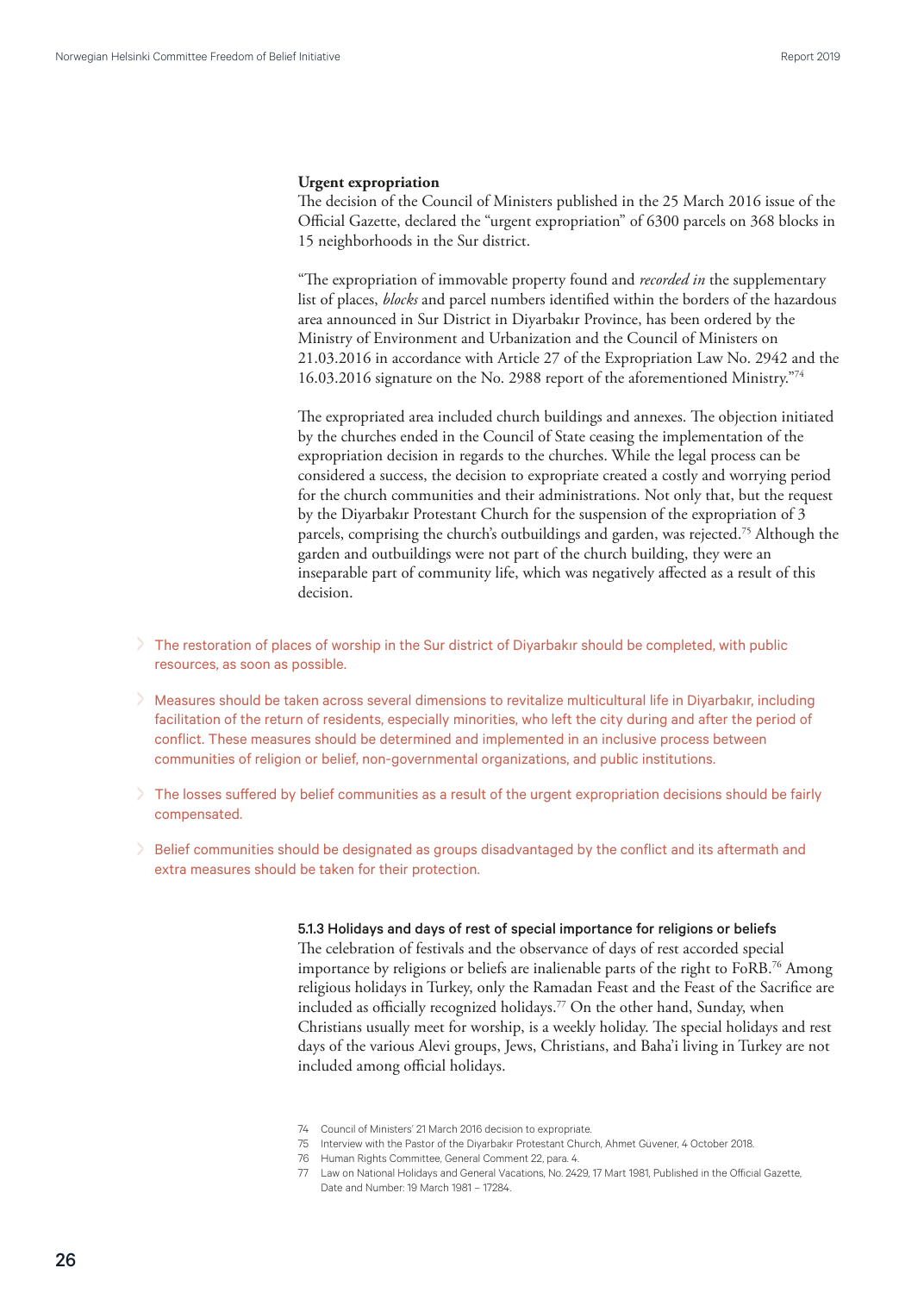It is important for believers to be able to gather as families and communities on these special days and fulfill the requirements of their religions and beliefs, both from the perspective of their expression of their own identities and in order to transfer those identities to subsequent generations. However, there is no right to take leave, either in public institutions or educational institutions, for religious feasts or special days other than the official state holidays.

In recent years, there have been increasing and widespread protests, campaigns, and media statements using disinformation to criticize celebrations of the New Year, the exchange of gifts, Christmas and Santa Claus that occur during the Christmas period (Feast of the Nativity). This is a threatening dynamic: false information spreads about Christians, which may increase prejudice against them and adversely effects their ability to celebrate their holidays.

It is noteworthy that the institutions and authorities within regional Directorates of National Education have issued instructions in schools that New Year celebrations have no place among "our national values" and that "there should be no activity of any kind that would make children think of Christmas".<sup>78</sup> One example of this is the instruction given by the National Education Director for the Marmaris District:

> We have received information and complaints, reported verbally to our Directorate, regarding students being encouraged and guided towards certain celebrations that are unauthorized, unrelated to class or social activities, and far from our moral standards. In regards to: not engaging in activities that are outside our national and spiritual values and that would interfere with classes due to coming at the end of the term and year; not allowing any problems to arise in the guise of entertainment, games of chance, raffle, and New Years celebrations; not promoting or encouraging different habits and negative behaviors among students; and not permitting students to be divided according to their economic circumstances (through the exchange of New Years gifts, decoration of pines, Santa Claus figures, etc.); I kindly request your attention to the necessary steps.79

Similar statements can be found across the media:

Do not perform any activities in public institutions, in classes and courses in schools, that encourage Christian culture, like Father Christmas, tree decoration, or making cone hats. These have no connection to our culture, our beliefs, our customs, our traditions; they contain Christian and western culture. They lead to the beliefs and culture of Christianity making impressions on young minds.<sup>80</sup>

During the Christmas period, groups criticizing public celebrations of Christmas and the New Year with billboards, posters, and street activities can change from criticism of public celebration to protest of Christmas itself, and therefore lead to anxiety

<sup>78</sup> Letter from Bahçelievler District National Education Directorate, 2017. News broke of similar letters being sent that same year by Küçükçekmece district in Istanbul and Gaziemir district in Izmir. December 2017.

<sup>79</sup> DHA, Marmaris District National Education Directorate New Years Alert To Schools, 28 December 2016.

<sup>80</sup> Muhammed Özkılınç, "Batının Simgesi Noele Hayır" ["No to Christmas, Symbol of the West"], Referans Gazetesi, 30 December 2018.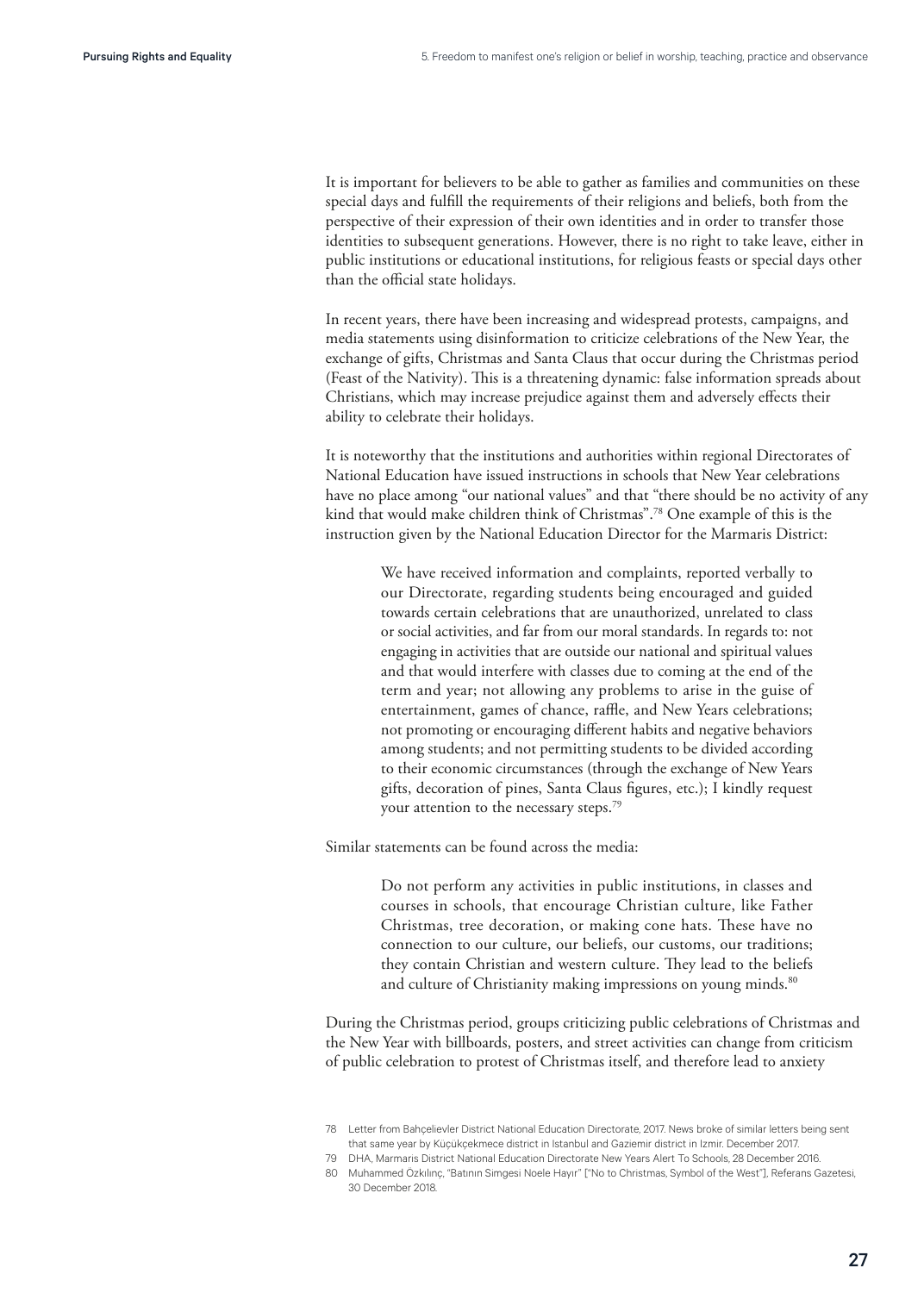<span id="page-27-0"></span>among Christians. One of the most striking instances of this occurred in the Christmas period of the year 2016.

During protests featuring banners with slogans like "No good comes from Christmas," and "Christmas is an attack on Muslimness," a member group of the Anatolia Youth Association made a media statement that Christmas and New Year celebrations like decorating Christmas trees and leaving gifts from Father Christmas have no place in the religion of Islam, and that such customs open the path to cultural destruction and identity crisis in a society. They further stated that these habits break future generations from their own values and accustom them to a western way of life, and lead over time to adopting Christian beliefs and values. After the group's media statement, they placed cans of beer, a cross, and syringes in front of a Father Christmas balloon dummy, then circumcised and stabbed it.<sup>81</sup>

On 28 December 2017 in Aydin's Nazilli district, a group belonging to the Alperen Ocaklari, wearing traditional Aegean costumes, beat an effigy of Father Christmas they brought to the Municipal Square, then put a gun to its head to protest "the celebration of Christmas, which is a Christian custom".<sup>82</sup>

**Good Practice:** On 13 December 2015, the Hannukah Festival, celebrated by Jews as the "festival of lights," was, for the first time in the history of the Republic, celebrated in a public place with the participation of state officials. It was organized with the support of the Beşiktaş Municipality. This practice continued in 2016 and 2017, and in 2018 was once again held in a large open area, organized by the Şişli Municipality.

**Good Practice:** As it has been the case in previous years, on 27 January 2018, Ankara University hosted International Holocaust Remembrance Day activities attended by members of the Foreign Affairs Ministry, the Chief Rabbi of Turkey, and representatives of the Jewish community.

- > Individuals working in the public and private sector should receive recognition of their right to take leave for religious festivals and special days that are not currently recognized.
- > The scheduling of tests in educational institutions should reflect awareness of the diversity of religion and belief present in Turkey.

#### **5.2 The right to manifest religion or belief in teaching**

### 5.2.1 The right to spread one's religion

The right to FoRB also includes the right to spread one's religion or belief.<sup>83</sup>

Activities directed toward the teaching and spreading of religions or beliefs other than Islam are at present widely viewed with suspicion. This suspicion has manifested in

- 81 A24 Haber, "Şişme Noel Baba'yı sünnet edip bıçakladılar!" ["They Circumcised and Stabbed a Balloon Father Christmas!"], 30 December 2016. [https://www.a24.com.tr/sisme-noel-babayi-sunnet-edip-bicakladilar-haberi-](https://www.a24.com.tr/sisme-noel-babayi-sunnet-edip-bicakladilar-haberi-40083503h.html?h=48)[40083503h.html?h=48](https://www.a24.com.tr/sisme-noel-babayi-sunnet-edip-bicakladilar-haberi-40083503h.html?h=48)
- 82 Cumhuriyet, "Noel Baba'nın başına silah dayadılar, soruşturma açılmadı... Alperen Ocakları açıklama yaptı" ["They put a gun to Father Christmas' head; no investigation… Alperen Ocakları made a statement"], 1 January 2017. [http://www.cumhuriyet.com.tr/haber/turkiye/653813/\\_Noel\\_Baba\\_nin\\_basina\\_silah\\_dayadilar\\_\\_sorusturma\\_](http://www.cumhuriyet.com.tr/haber/turkiye/653813/_Noel_Baba_nin_basina_silah_dayadilar__sorusturma_acilmadi..._Alperen_Ocaklari_aciklama_yapti.html) [acilmadi...\\_Alperen\\_Ocaklari\\_aciklama\\_yapti.html](http://www.cumhuriyet.com.tr/haber/turkiye/653813/_Noel_Baba_nin_basina_silah_dayadilar__sorusturma_acilmadi..._Alperen_Ocaklari_aciklama_yapti.html)
- 83 ECtHR, Kokkinakis Greece, Application No. 14307/88, 25 May 1993, para. 31.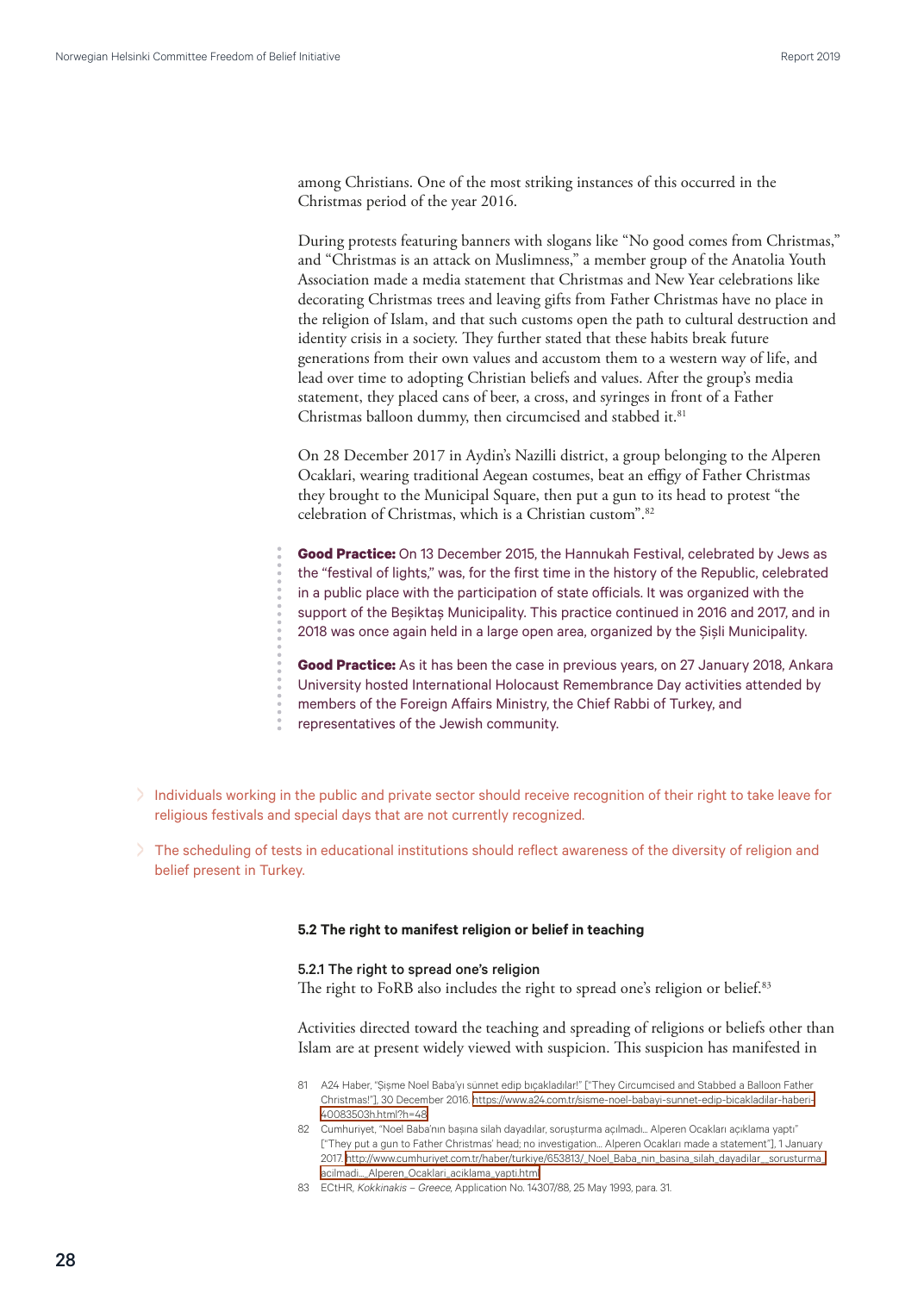the refusal of some municipalities to issue permits to groups wanting to set up stands or use other activities to communicate their religions or beliefs. This suspicion has also occasionally led to stigmatization of the activities of groups wanting to spread their religion on various media channels as "missionary activity".

> Public officials should take proactive steps to quarantee the right to spread religions or beliefs; they should focus especially on raising awareness on this topic in educational, security, and regional administrative sectors.

> 5.2.2 The right to establish schools for religious education and teaching Everyone has the right to manifest his/her religion or belief in teaching.<sup>84</sup> This right also includes the right to open educational and teaching institutions to prepare religious officials and leaders.

One could say that the most restricted aspect of FoRB in Turkey is religious teaching and education. This has two primary reasons. The first is the monopoly position held by the state in the field of religious teaching. According to Article 24 of the Constitution, "Religious and moral education and instruction shall be conducted under state supervision and control". It is not possible to open private educational institutions offering religious training and instruction.<sup>85</sup> Moreover, without the sponsorship and support of the Council of Higher Education (YÖK), communities lack the means to establish and maintain their own institutions. The Heybeliada Ruhban School, closed since 1971, is the exemplar of this reality.

The second reason is the allocation of public funds entirely to the religious teaching and instruction of members of the majority faith. At present, people and groups holding other beliefs are obligated to bear the full expense of training and instruction with their own financial resources. As a result, they are forced on the one hand to contribute with their taxes to supporting religious teaching and instruction in the majority faith, and forced, on the other hand, to bear the entire cost of developing the means to provide any alternative training or education for their own community and its religious authorities.

In training future religious functionaries, one example of collaboration between public institutions and religious communities is the partner project between the National Education Ministry and the *Dosteli Yardım Eğitim ve Kültür Foundation (*Helping Hands Education and Culture Foundation), a special status Alevi high school. The aforementioned high school is open to applicants for the 2019–2020 school year. The pilot project should be monitored comprehensively over this period.

- > All necessary steps should be taken to facilitate each community of belief to establish educational institutions suited to training their own religious officials and leaders.
- > Public finances allocated for religious education and instruction should be distributed to all religious or belief communities equally and without discrimination. The system of distribution of such resources should be developed by including all groups in the planning process.

84 ECHR, Article 9.

<sup>85</sup> Law on Private Educational Institutions, No. 5580, 08 February 2007.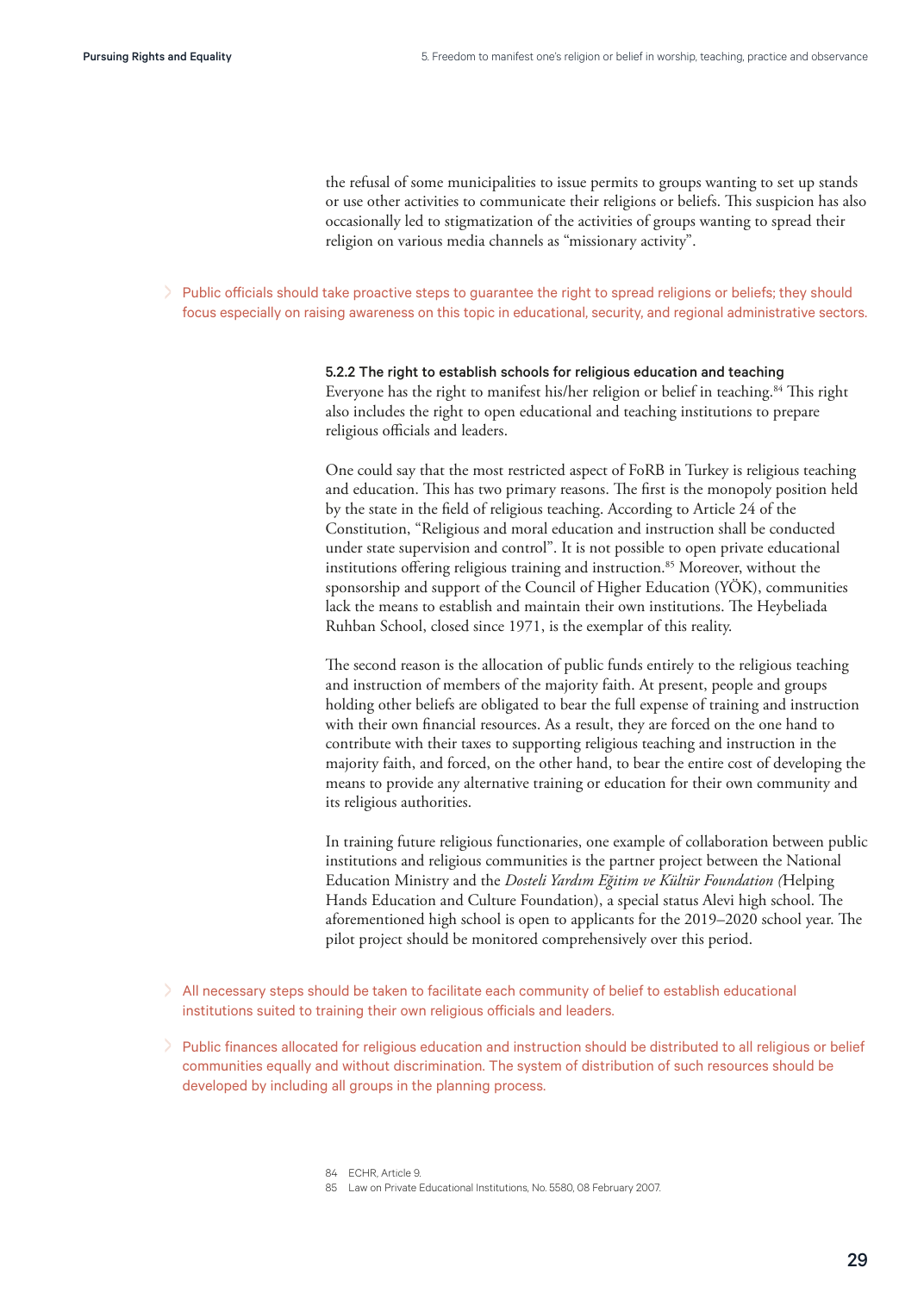#### <span id="page-29-0"></span>**5.3 The right to manifest religion or belief in practice**

#### 5.3.1 Religious symbols and/or attire

In accordance with the early Republican Law No. 2596 prohibiting the wearing of certain religious attire, restrictions persist regarding what religious representatives may wear, regardless of the religion or belief.<sup>86</sup> According to the law, no religious official of any religion may wear clothing which represents his or her religious role or position outside a place of worship. Only with the approval of the Council of Ministers can a representative of religious group wear clothing that displays their religious status in public.

During the period in which monitoring was conducted, public authorities expanded the liberalization of policy on use of the headscarf. In the amendment made to the Regulation on Dress Code for Members of Security Services ("Dress Code Regulation"), female police officers are now fully allowed to wear headscarves. Accordingly, in clause (a) of the first paragraph of Article 7 of the Dress Code Regulation, after the phrase "cap or beret" the phrase "for women who cover their heads, cloth head covering" was added.<sup>87</sup>

> No one should be forced to wear or not to wear clothing with religious symbols either in law or in practice.

#### 5.3.2 The right to learn and use languages traditionally used in religious practice

The right to manifest religion or belief includes the right to learn and to use the language traditionally used in religious services and ceremonies.<sup>88</sup> The ability to learn or teach languages used in religious services is critical to the survival of religious or belief communities, as well as to the ability of individuals to effectively exercise their right to FoRB. Armenian, Greek, Arabic, Syriac, and Kurdish are among the languages used for worship in Turkey. However, access to public resources for instruction in these languages is not being provided to all communities of belief.

> Public resources should be provided without discrimination for education and instruction in languages traditionally used in religious practices.

#### 5.3.3 The right to appoint religious officials

The rights associated with the appointment of religious officials are protected as being among the rights of religious or belief communities to autonomy over their internal affairs.89 In Turkey, religious or belief communities remain subject to different laws and practices regarding the appointment of religious officials or spiritual leaders.

#### **Restriction on the use of religious titles**

The 1925 Law on the closure of the dervish lodges also prohibits the use and functions of "sheikh, dervish, disciple, *dede*, *seyit*, *çelebi*, *baba*, *emir*, *nakip*, khalifat,…".90 In this

- 86 Law on the Prohibition of Wearing Certain Garments, No. 2879, 3 December 1934, Article 1.
- 87 Regulation Regarding Amendment of the Regulation on Dress Code for Members of Security Services, Official Gazette No. 30088, 6 June 2017, Article 1.
- 88 UN Human Rights Committee General Comment 22, para. 4.
- 89 UN Human Rights Committee General Comment 22, para. 4.
- 90 Law on the Closure of Dervish Lodges, Hospices, and Shrines, and on the Prohibition and Repeal of Certain Titles, No. 677, December 1925.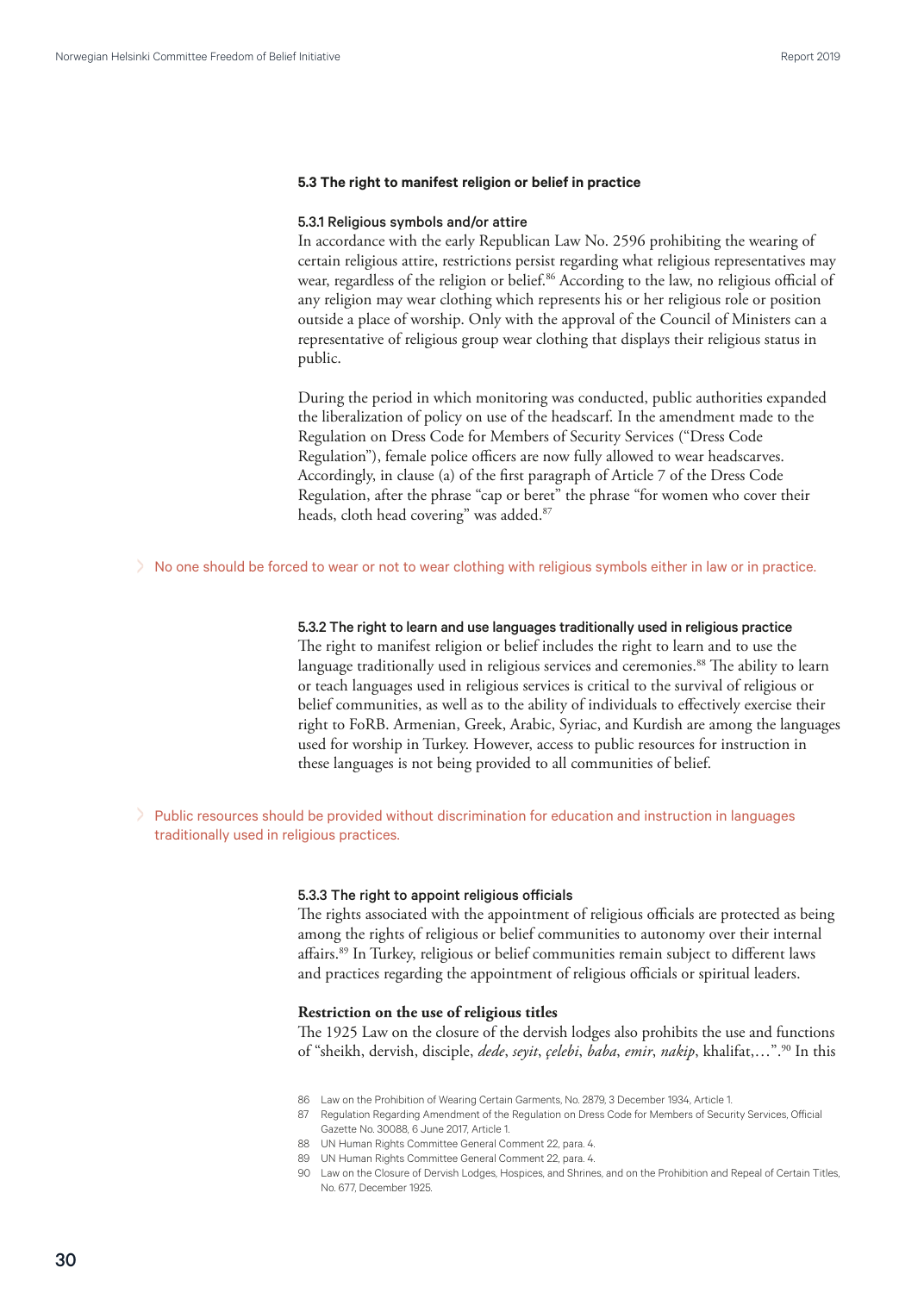context ECtHR (Grand Chamber) judgment on İzzettin Doğan and Others v. Turkey includes significant findings for the Alevi community and beyond. As a result of the denial of public religious services that the Alevi applicants requested together with the non-recognition of the Alevi faith by the state Alevis are not able to exercise their right to freedom of religion or belief effectively.<sup>91</sup> This denial of rights, makes it impossible for the Alevi community to use their places of worship (*cemevis*) and for the *dede* – their religious leaders- to use their titles. According to the ECtHR, since the Government has not been able to present relevant and adequate reasons for this interference Turkey has acted beyond its margin of appreciation. For this reason, such an interference cannot be considered as necessary in a democratic society. Article 9 has been violated. In addition, since the differential treatment of the Alevi cannot be explained with objective and reasonable reasons Article 14 has been violated in conjunction with Article 9.

In the action plan submitted to the Committee of Minister by the Turkish Government on 8 February 2017, on the issue of general measures to be taken in order to prevent similar violations from happening in the future the Government states that in light of the ECtH judgment and the definition of Alevism provided by the applicants measures that can be taken to address the applicants' request are being considered.92 No information on this process has been shared with the public.

The enforcement of the *İzzettin Doğan and Others v. Turkey* judgment provides an important opportunity to improve the provision of public religious services in a manner that is compatible with human rights law and obligations of states to observe principles of neutrality and equality. A consultation process with broad participation – not only the Alevi community but with diverse segments of society – will contribute to effective implementation. In this context, it should be noted that the religious services provided by the Presidency of Religious Affairs are funded from the taxes paid by all. While an important portion of the society benefits from these services, there are many who are not beneficiaries or object to these services, yet there is no possibility for tax exemption.

> A transparent consultation with broad participation should be followed for the enforcement of the ECtHR judgment on *İzzettin Doğan ve Diğerleri v. Turkey*. Religious services provided as public services should be provided in a manner that is compatible with the principles of equality and neutrality and international human rights law.

#### **The right to freely appoint religious leaders**

While public officials appoint the President of the Presidency of Religious Affairs, all provincial *muftis*, and all *imams* charged with working in mosques, there is no mechanism for the congregation of a mosque to participate in the decisions behind these appointments. As a result, people whom mosque congregations would prefer not to serve as their *imams* can still be appointed to those mosques.

The communities that suffer the greatest interference in the appointment of spiritual leaders, outside the structure of the Presidency of Religious Affairs, are the Armenian Orthodox, Jewish, and Greek Orthodox communities. When the 84th Patriarch Mesrob Mutafyan fell ill in 2008 and became unable to discharge the duties of his

<sup>91</sup> ECtHR, İzzettin Doğan and Others v. Turkey, Application No. 62649/10, 26 April 2016.

<sup>92</sup> Letter sent by Turkey to the Committee of Ministers, 8 February 2017.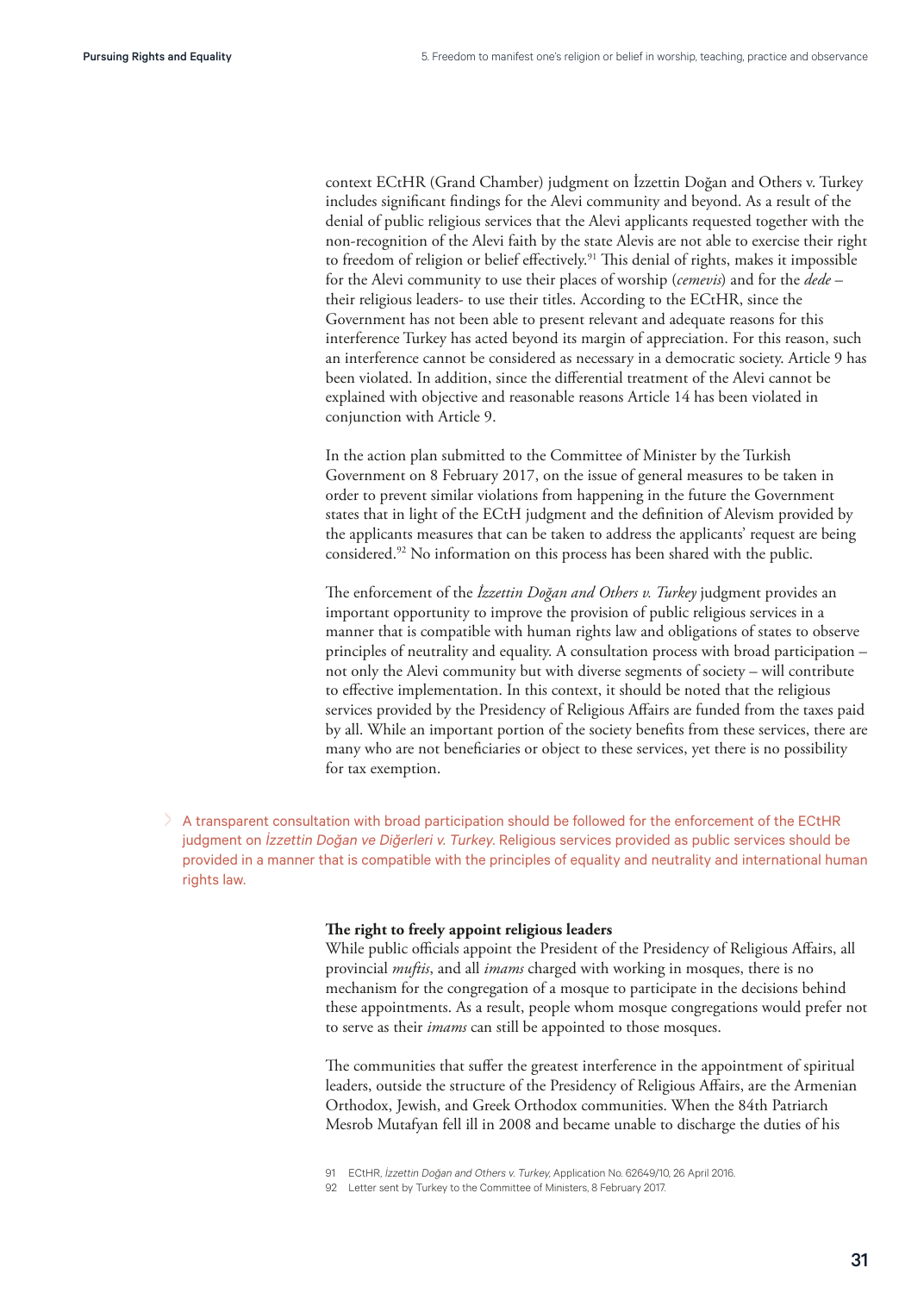office, the Armenian Orthodox community applied to the Interior Ministry through the Istanbul Governor's Office, initially in order to select a co-Patriarch, and after that a new Patriarch—but was not permitted to carry out a free election. As a result of the state's interference, the Patriarchal Vicar was appointed in 2010. Eventually, in February 2018 the Istanbul Governor's Office interfered in and obstructed the election process when it sent a letter to the Patriarchate saying that because Patriarch Mesrop Mutafyan was still alive and the Deputy Patriarch Aram Ateşyan was still in office, the conditions for the election of a new Patriarch were absent and an election could not take place.<sup>93</sup>

The Association of Protestant Churches has reported that in the last two years, approximately 100 religious officials with foreign nationalities have been forced to leave Turkey due to their visas or residence permits not being renewed.<sup>94</sup> Taking into account the fact that it is impossible to open proper educational institutions to train religious officials, it is obvious that the Protestant community is in need of citizens of foreign countries to supply their religious officials and teachers. Therefore, the refusal to allow these foreign religious officials to stay in Turkey has a clear negative effect on these communities. In Turkey, the widespread intensification of the phenomenon of foreign religious officials—especially those serving in the churches of the Protestant community—receiving rejections of their applications for renewal of their visas or residence permits can be explained by the process through which Pastor Andrew Brunson, because of activities he undertook as a religious worker, was accused of supporting a terrorist organization, which led to his trial, detention, release, and finally departure from Turkey.<sup>95</sup> Starting from the standard that the right to FoRB is a universal right, whether for citizens or foreigners, the right to FoRB should be at the center of any consideration of policies regarding foreign religious officials.

- > The selection and appointment of religious officials by religious or belief communities should be seen as an internal matter.
- > All necessary regulations should be implemented to ensure that foreign religious officials, invited by communities of religion or belief, are able to work in Turkey without exclusion or discrimination.

5.3.4 Cemeteries and the right to burial in accordance with one's religion or belief The allocation of land for cemeteries at present neither reflects the diversity of beliefs in Turkey, nor meets the demands of its communities of religion and belief.

In Turkey, the establishment of cemeteries and the transport and burial of corpses are municipal obligations.<sup>96</sup> Yet related applications made to municipalities do not always receive positive responses, and there are discrepancies between provinces. While applications for Christian cemeteries have received positive responses in Balıkesir, Bursa, and Yalova,<sup>97</sup> an application to the Istanbul Metropolitan Municipality (IMM), for example, has not received an approval for years.

- 93 Letter sent by Istanbul Governorship to the Armenian Patriarchate, 5 February 2018.
- 94 Interview with Protestant Churches Association General Secretary, June 2019.
- 95 Regarding Pastro Andrew Brunson's trial, see BBC Turkish, "Pastör Andrew Brunson kimdir: Türkiye-ABD İlişkilerinde Kriz Yaratan Davada Hüküm ve Tahliye" ["Who is Pastor Andrew Brunson: Judgment and Acquittal in the Case that Caused a Crisis in Turkey-US Relations"], 12 October 2018.
- 96 Law on Public Hygiene, No. 1593, Article 20. The first clause of article 7 of the Metropolitan Municipality Law No. 5216: "To determine areas for cemetaries, to establish cemetaries, to operate, to manage, to conduct services related to burial."
- 97 Interview with Protestant Churches Association General Secretary, June 2019.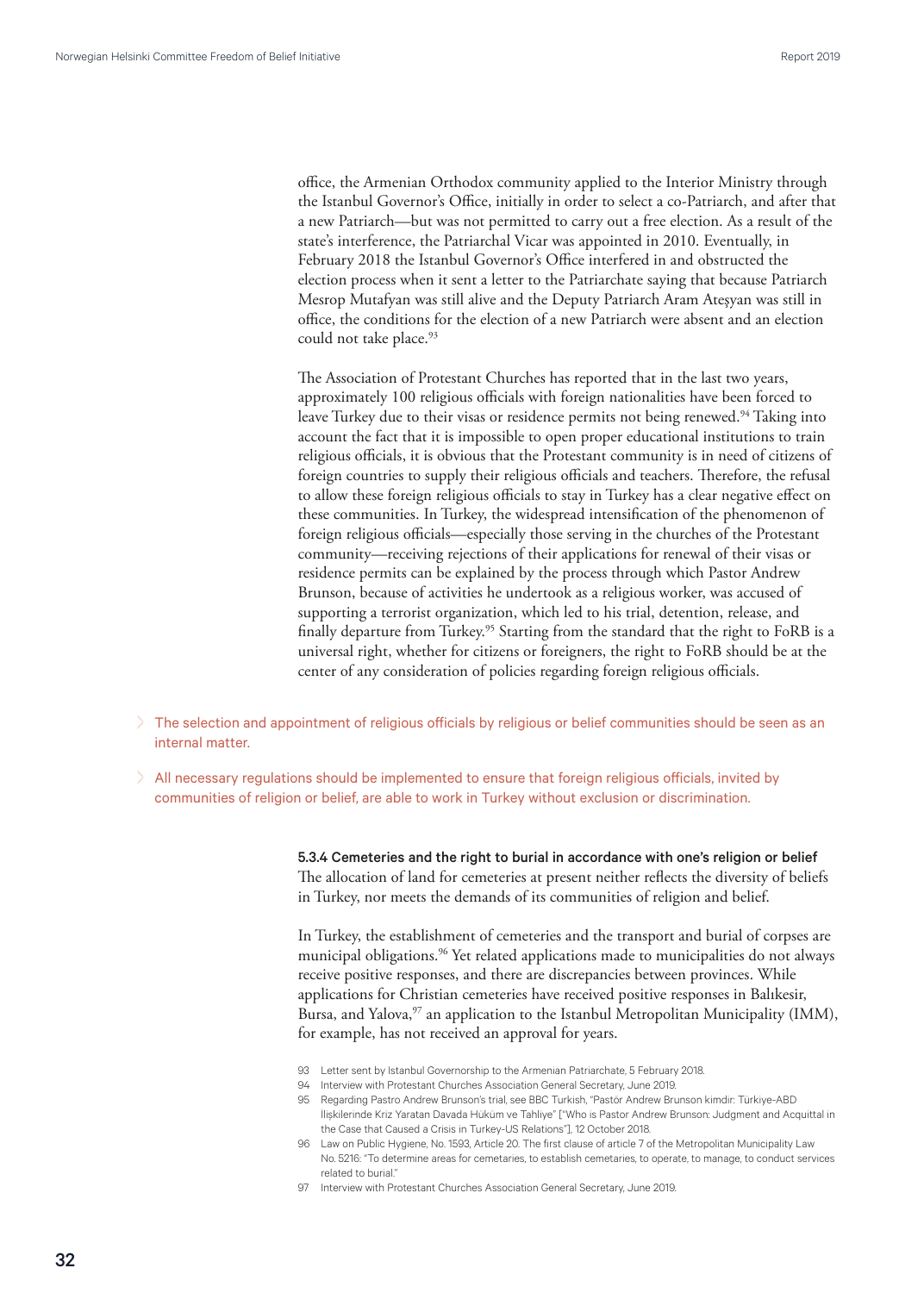Turkey lacks a single crematorium allocated for public usage, despite the fact that opening a crematorium is not illegal. For those wishing to build a furnace for incinerating corpses, the framework established by health regulations is to apply to the municipality, confirm the proposed project, and wait for authorization, after which they can begin installation. The cremation procedure itself requires the written request of the individual or the statement of three witnesses who heard such a request.<sup>98</sup> In a signature campaign initiated in 2016 by the Association for Atheism requesting that the IMM open a crematorium, 7,819 people gave their signatures.<sup>99</sup> Despite this, the IMM has not taken any steps in this direction.

- > The right of individuals to determine their burial ceremonies and procedures in line with their beliefs should be respected.
- > Municipalities should respond to requests concerning cemeteries, burial, and cremation in a neutral and facilitative manner.

- 98 See above, fn. 96, Article 225.
- 99 <https://www.change.org/p/istanbul-b%C3%BCy%C3%BCk%C5%9Fehir-belediyesi-bir-krematoryum-kurulsun>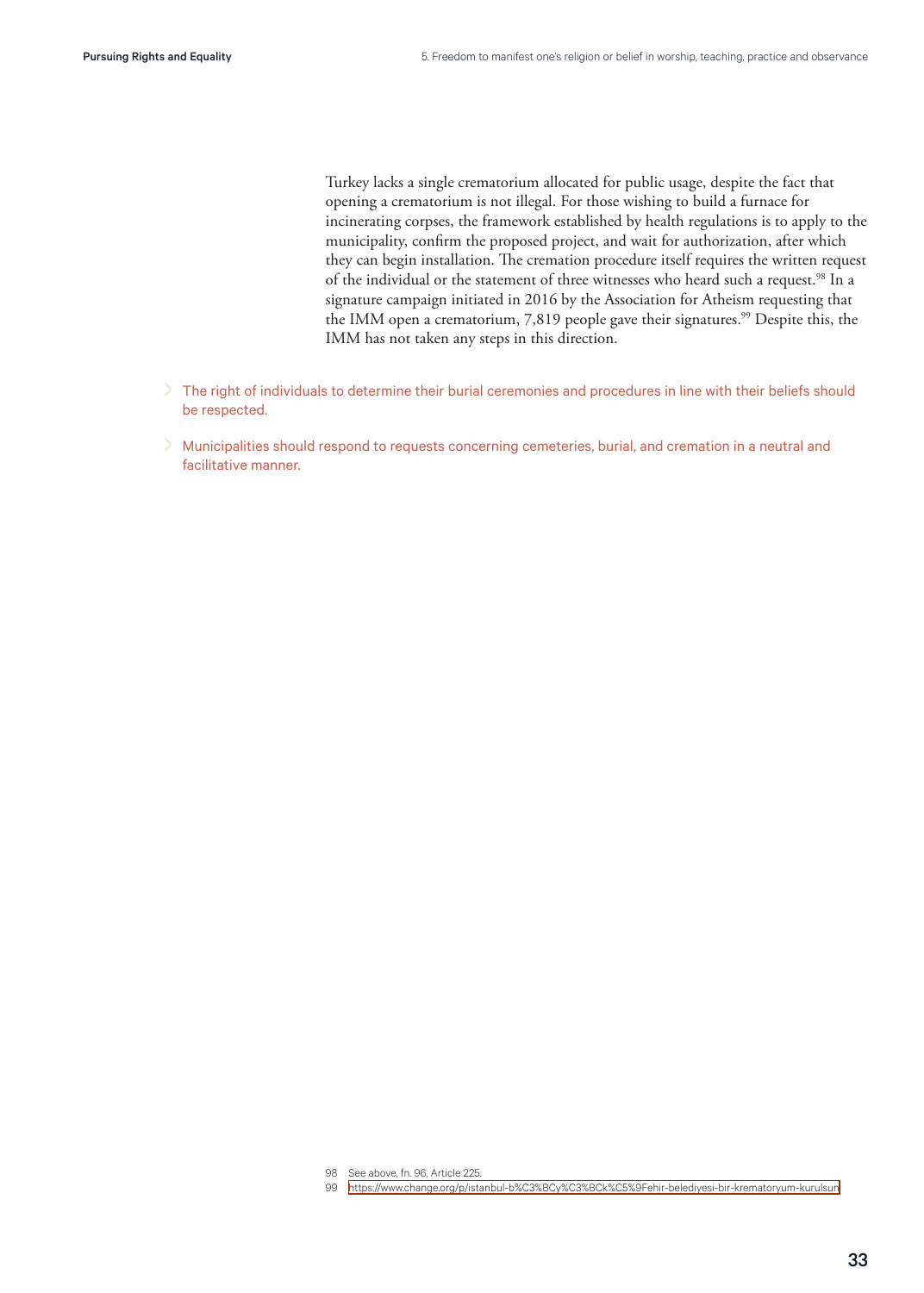# <span id="page-33-0"></span>6. Point of intersection: freedom of religion or belief and the right to association

Communities of religion or belief cannot attain legal personality as a belief-group,<sup>100</sup> but there are no legal impediments to individuals who belong to various communities of religion or belief forming associations with religious purposes. As a result, a number of communities of religion or belief have acquired a certain legal entity status via the establishment of an association.

Article 101(4) of the Turkish Civil Code states that a foundation cannot be established for the purpose of supporting a particular religious community.<sup>101</sup> In the monitoring period, two important judicial decisions were handed down on this topic, one supranational, another national.

In the *Altınkaynak and Others v Turkey* judgment of the ECtHR on 15 January 2019, the Court found that the refusal, based on Article 101(4) of the Civil Code stipulating that no foundation can be established to benefit a specific religious community, to allow the establishment of a foundation by applicants tied to the belief of the Seventh Day Adventists, violated Article 11 of the ECHR, which protects freedom of assembly. This judgment carries particular significance as the first to directly address this rule.

On the other hand, a foundation called Bursa Protestant Church Yaşam ve Kültür Foundation was established on 20 July 2018.<sup>102</sup> The foundation's purpose was reported in the Official Gazette as being to "provide, in compliance with the Constitution and Laws of the Republic of Turkey, for the religious needs of Christian citizens of the Republic of Turkey and foreigners residing in Turkey according to the fundamental doctrines of Christianity in the Holy Book".

- > The rights of communities of religion or belief to establish legal personality should be protected in accordance with the standards of international law.
- > The phrase "no foundation shall be established to support the members of a particular religious community" in Article 101 of the Turkish Civil Code should be removed.
- > Legislation over associations and foundations must be re-examined and improved in the context of standards for the freedom of assembly and the right to FoRB.

<sup>100</sup> Venice Commission Opinion on the Legal Status of Religious Communities in Turkey and the Right of the Istanbul Orthodox Patriarchate to Use the Adjective "Ecumenical", Opinion No. 535 / 2009 sayılı 15 March 2010.

<sup>101</sup> See above, fn. 11.

<sup>102</sup> Official Gazette, No. 3048, 20 July 2018, p. 125.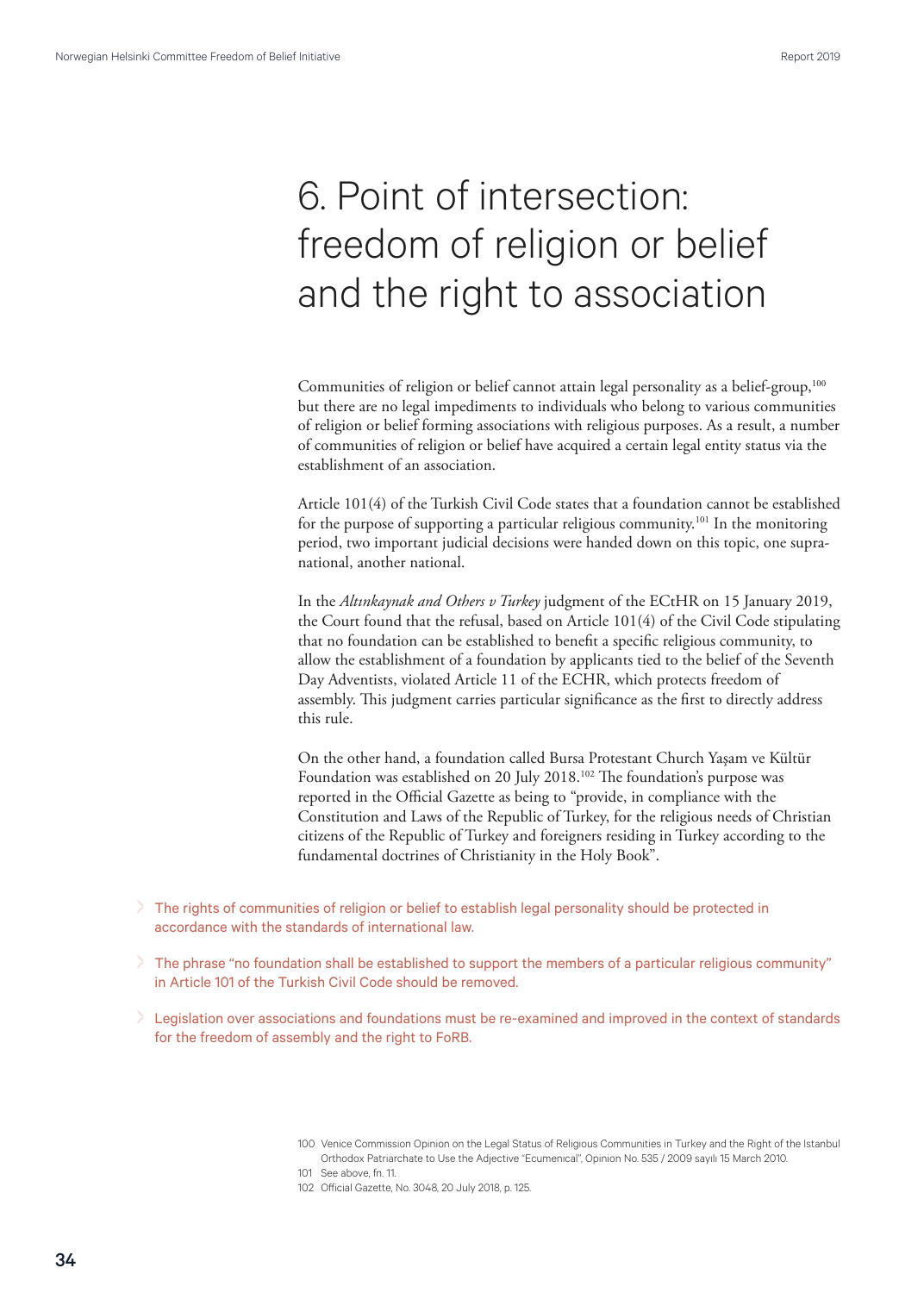#### <span id="page-34-0"></span>**Non-Muslim community foundations**

The freedom of association of non-Muslim community foundations, which have been unable to conduct elections or make necessary arrangements since 2013, has effectively been suspended.

In 2013 the General Directorate of Foundations published regulatory amendment repealing the existing provisions regulating election of foundation board members and announced that new regulations would be prepared. Despite this, no new regulations have been implemented as of the writing of this report.

As a result of death, resignation, and various other causes the numbers of community foundation board members is decreasing, and due to the inability to appoint new members to replace them the foundations are experiencing serious administrative crises.

On 11 March 2019, the General Directorate of Foundations sent a letter to the regional directorates providing instructions for appointments in place of elections to replace the missing board members of community foundations. According to the letter, the present boards of directors can appoint new board members by taking a board decision. The adoption of the Election Regulation is among the positive obligations of public authorities to ensure effective exercise of freedom of association. While elections should be conducted and community foundations want to hold them, an order to make appointments instead is incompatible with human rights obligations and constitutes a serious interference in their rights to freedom of association and autonomy in their internal affairs. Moreover, as this policy is contrary to the historical traditions and framework by which these foundations have identified their board members, it does not meet their needs.

> Community foundation election regulations must be drafted following an expeditious participatory process.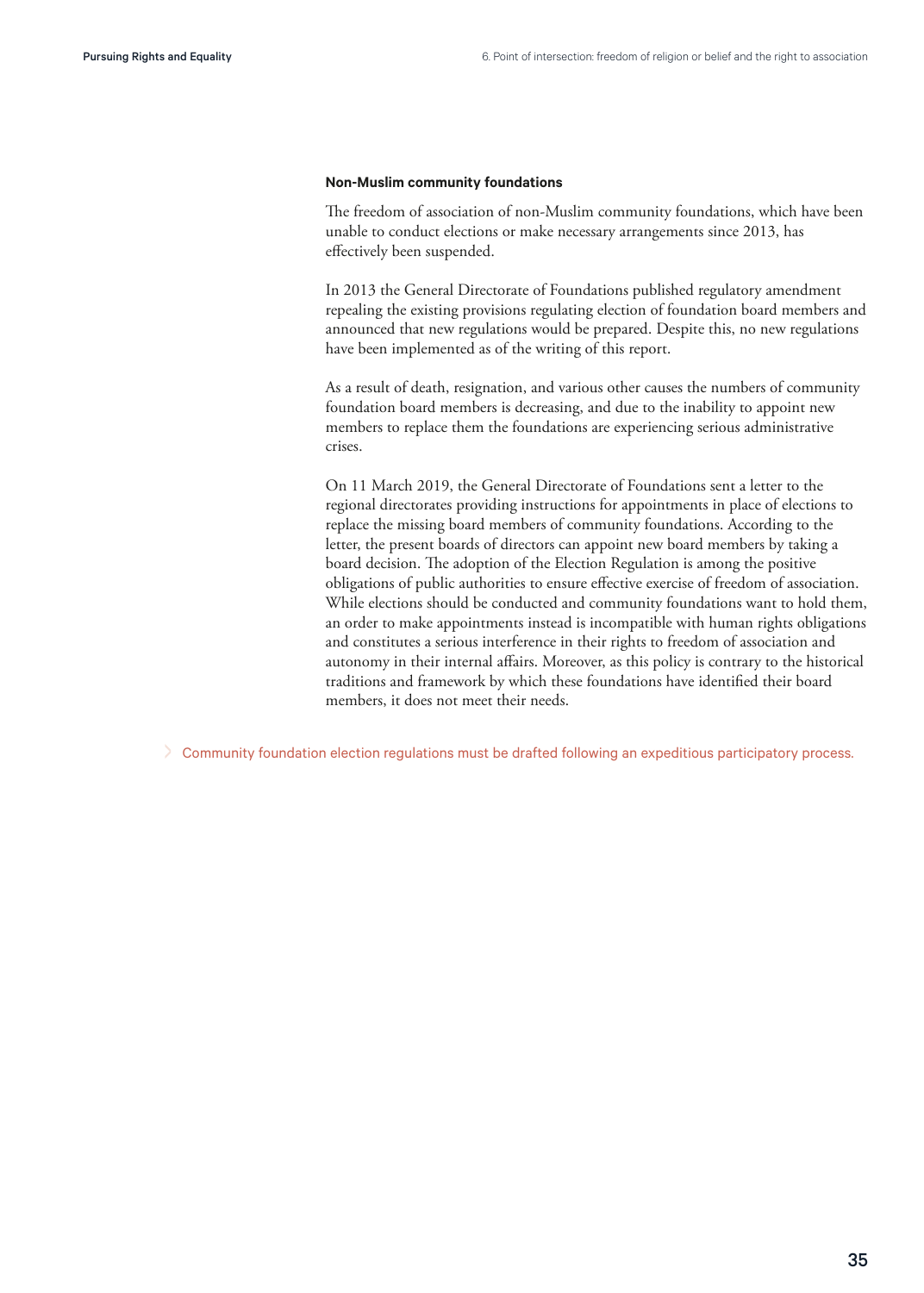## <span id="page-35-0"></span>7. Freedom of religion or belief in education

International human rights standards related to the right to education and the right to freedom of religion or belief constitute important normative obligations on state actions in the field of education. Article 2 of Protocol No. 1 of the ECHR requires states, while executing their responsibilities in the field of education, to respect "the right of parents to ensure such education and teaching in conformity with their own religious and philosophical convictions".<sup>103</sup>

Turkey's declaration stating that Article 2 of Protocol No. 1 of the ECHR would be interpreted in accordance with the principles enshrined in the Law on the Unification of Public Education is still in effect.<sup>104</sup>

#### > Turkey should withdraw its reservation regarding Article 2 of ECHR Protocol No. 1.

Without prejudicing the rights of the parents, it is the child who is the subject at the center of the intersecting rights of education and religion or belief. A child's right to FoRB is protected by Article 14 of the UN Convention on the Rights of the Child, which Turkey duly ratified.

> States Parties shall respect the right of the child to freedom of thought, conscience and religion.

> States Parties shall respect the rights and duties of the parents and, when applicable, legal guardians, to provide direction to the child in the exercise of his or her right in a manner consistent with the evolving capacities of the child. […]

In the context of the right to FoRB and the right to education, Turkey presents a number of fundamental issues including: the mandatory course in Religious Culture and Ethics (RCE); elective courses on religion; the disadvantages experienced by students who received RCE exemption in the total points they received on the standardized high-school entrance exam (LYS) that began to be implemented in 2018; and religious practices in schools.

#### **7.1 Mandatory courses on religious culture and ethics**

According to Article 24/3 of the Turkish Constitution,

Religious and moral education and instruction shall be conducted under state supervision and control. Instruction in religious culture and morals shall be one of the compulsory lessons in the curricula of

103 ECHR Protocol No. 1, Article 2.

104 Council of Europe Treaty Office Records.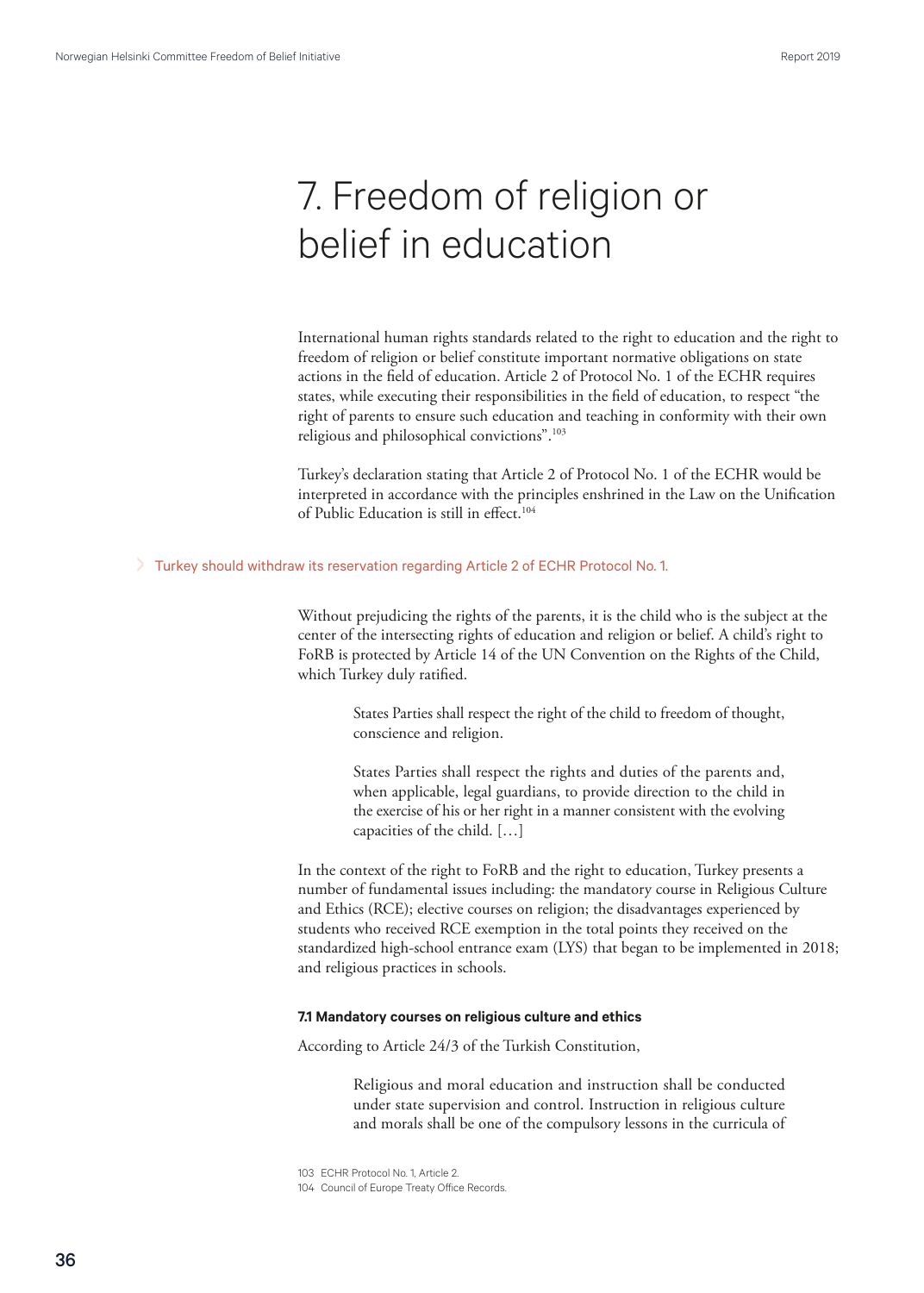primary and secondary schools. Other religious education and instruction shall be subject to the individual's own desire, and in the case of minors, to the request of their legal representatives.

RCE courses continue to be the subject of national and international legal processes.

#### Execution of ECtHR judgments

In the cases of *Hasan and Eylem Zengin – Turkey*, 105 given in 2007, and *Mansur Yalçın and Others – Turkey*, 106 finalized in 2015, the ECtHR ruled that Turkey had violated Article 2 of ECtHR's Protocol No. 1, protecting the right to education.

The aforementioned judgments hold that RCE course content lacks quality and objectivity, that the education system contains structural problems in respecting the rights of parents to raise their children in accordance with their religious or philosophical views, and the necessity of urgent reform of religious education in schools in a manner compatible with standards of international law.

- Bring the Turkish education system and relevant legislation in line with the ECHR (*Hasan and Eylem Zengin – Turkey*, para. 84)

- Urgently design an exemption mechanism that does not require students or their parents to declare their religious or philosophical views (*Mansur Yalçın and Others – Turkey*, para. 76, 77, and 84).

The Turkish Government, in its Action Plan dated 21 December 2015 and presented to the Committee of Ministers, stated that it would form a broadly participatory Working Group, comprised of the Prime Minister's office, the Justice Ministry, the Presidency of Religious Affairs, academics from diverse disciplines and representatives from civil society institutions, coordinated by the Ministry of National Education.<sup>107</sup> The Working Group was to prepare a report by the end of 2016 for the Ministry of National Education, which would take the report into consideration while deciding on the steps necessary to execute the ECtHR judgments. No information was shared with the public about who was involved with the working group, the duration of their work, or the study report.

The RCE course, lasting two hours per week, is one of the mandatory classes in middle schools (4–8 grades) and high schools (9–12 grades). At the beginning of the 2017–2018 school year, changes were made to the RCE course curriculum and books. The Ministry of National Education released the draft plan to the public on 21 July 2017 and opened to public comment for a very short period, lasting until 31 July 2017.

Despite some significant improvements, the course retains its character as religious instruction.

<sup>105</sup> ECtHR, Hasan and Eylem Zengin – Turkey, Application No. 1448/04, 9 September 2007

<sup>106</sup> ECtHR, Mansur Yalçın and Others – Turkey, Application No. 21163/11, 16 September 2014.

<sup>107</sup> The action plan submitted to the Council of Europe Committee of Ministers by the Government of Turkey, 21 December 2015.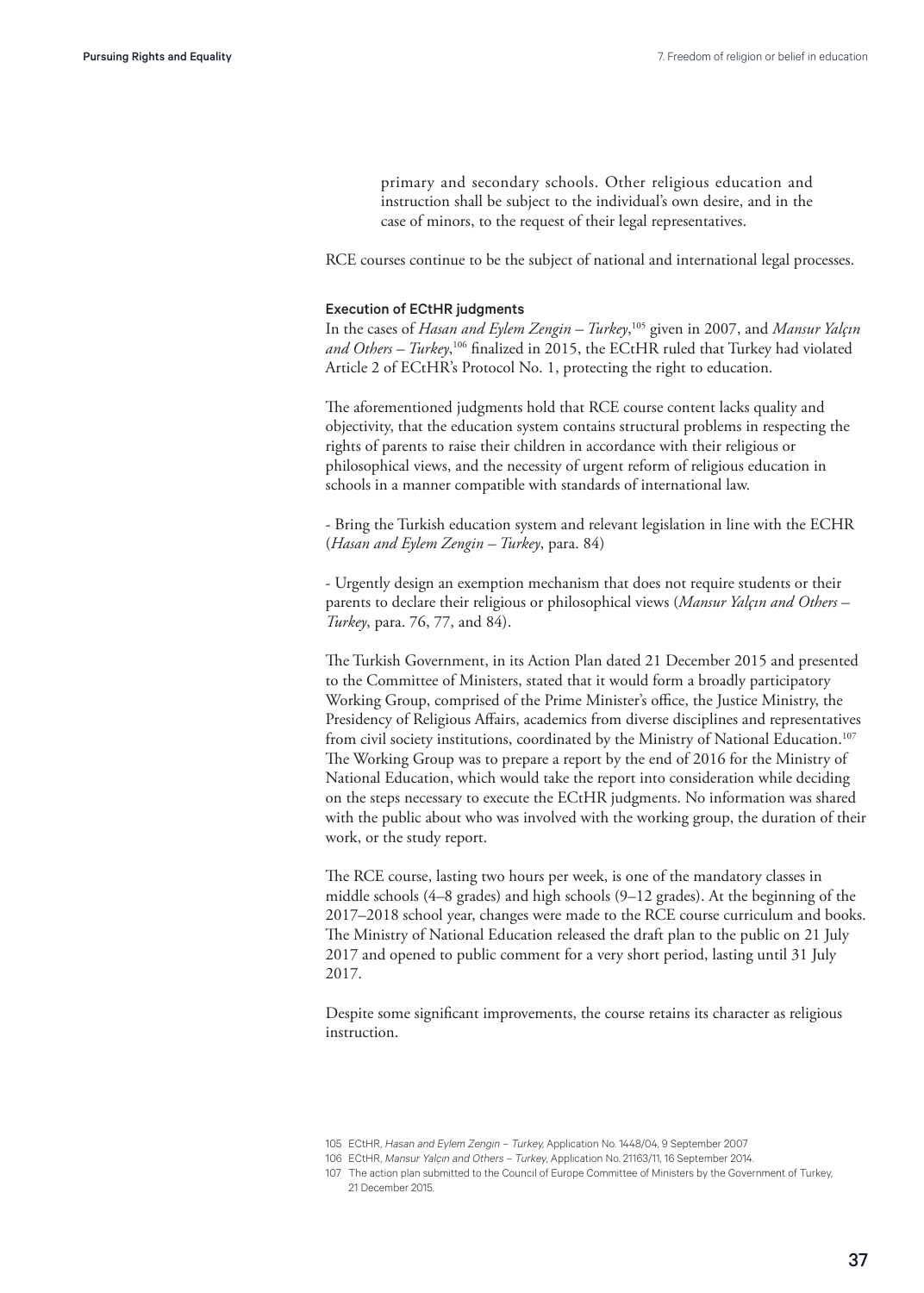<span id="page-37-0"></span>Some positive changes can be listed as follows:

- Compared to the previous program, more coverage is given to Alevi belief, and Judaism, Christianity, and Eastern religions are treated with separate units.
- The list of religions or beliefs present in Turkey has been expanded to include the Baha'i faith and Jehovah's Witnesses.
- In the new syllabus, phrases that convey the sense of teaching from within the religion, like "our religion," "our prophet," or "our sacred book, the Koran" are not used.

Despite these positive changes, fundamental problems remain:

- The Sunni Islamic perspective remains dominant in the syllabus.
- Atheism, agnosticism, and deism are presented under the heading "Other Approaches," and Islamic apologia are presented alongside them.
- One of the goals of the syllabus is listed as the adoption by the students of "national values," however these values are not presented in a way that conveys the religious and other diversity in Turkey.
- There is no provision for a non-discriminatory mechanism for exemption from the RCE course. Currently, only Christian and Jewish students are able to take advantage of the exemption, by showing their religious identities as recorded in the religion category on their identity documents. Students who want to benefit from the right to exemption, but who do not belong to these religions, cannot benefit from this right and are forced to participate in the course and earn passing grades on the exams. Christian refugee students whose identity cards do not have a religion field are also forced to take the RCE course.
- Students who are exempted from the RCE courses are subjected to an unequal calculation of their scores on the High School Placement System test relative to other students.
- > The constitutional requirement for the RCE courses should be removed. If the course is to be mandatory, the course must change to present information about religions in an objective and neutral manner, or there should be a mechanism for exemptions that complies with human rights standards.
- > The MNE must take all necessary measures to avoid unequal calculation of the HSPS scores for students who were exempted from the RCE courses.

#### **7.2 Elective religion courses**

Courses on The Life of the Prophet Mohammed, Basic Religious Knowledge (Islam), and The Koran continue to be listed among the elective courses offered in middle schools and high schools. There are no options for elective courses reflecting other religions or world-views.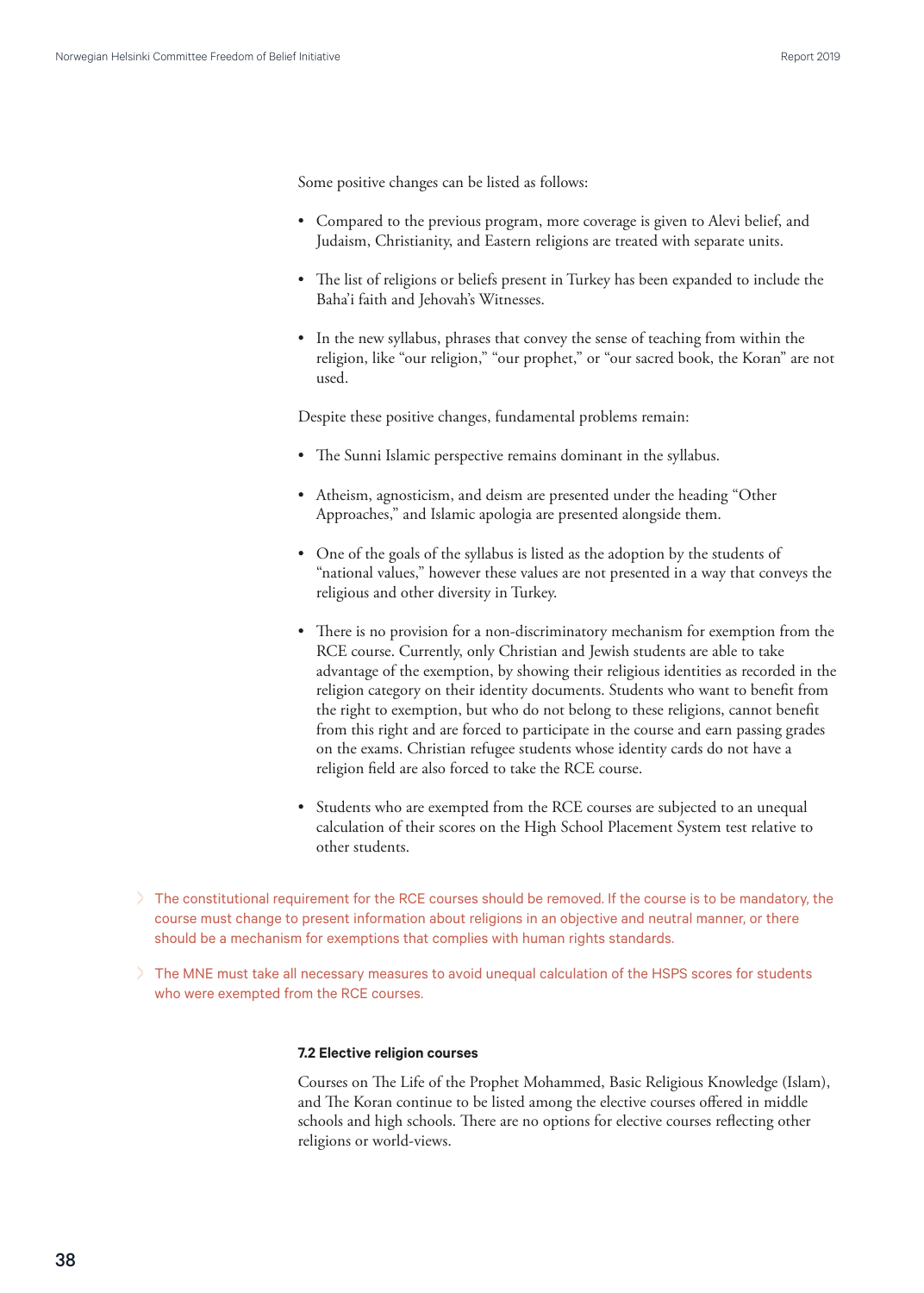<span id="page-38-0"></span>There are reports of circumstances leading to students and their guardians being forced to select elective religion courses. School directors commonly present students with "elective course packets" which include "elective religion courses." Other classes that students would prefer to take are closed on the basis of "a lack of teachers". Forcing students to take religion courses constitutes a violation of the right to education and the right to FoRB. These cases of interference generally do not become the subject of official complaints.

> The MNE must track whether or not elective religion courses are actually presented as elective, and take measures necessary to ensure that they are truly optional.

#### **7.3 High school placement system**

High School Placement System, introduced in 2018, contains 10 questions related to the RCE courses. Students registered in minority schools (Armenian and Jewish communities) answer alternative questions on the High School Placement System**,** related to their own religion courses. However, minority students who are exempt from the RCE course but not enrolled in minority schools are not given the alternative questions. The scores for these students are calculated using their performance on the tests for other courses, and does not include the RCE test score.<sup>108</sup>

Despite the complaints of parents that the conditions for evaluating tests creates an unfair situation from the point of view of students who have used their right to an exemption, the MNE has not made a public statement about this subject and has not changed the rules for evaluating the test.

> The MNE should take all necessary measures to eliminate the unfair circumstances facing students exempted from the RCE course arising in the context of the High School Placements test.

#### **7.4 Religious practice in schools**

Freedom to wear the headscarf in schools, facilitating participation in Friday prayers, opening prayer rooms, and activities in celebration of the Holy Birth Week in schools show that space has only been opened for one religion's symbols and practices.<sup>109</sup> There is no equivalent freedom in the public sphere for celebrations or other activities related to the symbols, religious practices, and persons or special days that are central to other religions or beliefs.

> While fulfilling its duties in the field of education, the government must make regulations on religious practices in schools in accordance with its obligations to neutrality and respect for the religious or philosophical views of parents.

<sup>108</sup> MNE, Central Test Application and Implementation Guide for Middle School Institutions with Test-Based Student Admissions, 11.f., 2018.

<sup>109</sup> Mine Yıldırım, "Legal Evaluation of Pluralism and Freedom of Belief in Schools: Guarantees and Resources" "Pluralism and Freedom of Belief in Education: Religious Courses and Perceptions of Religion in Schools Through the Eyes of Children and Adults" Report, Public Policy and Democracy Studies Association, Freedom of Belief Initiative / Norwegian Helsinki Committee and Yaşama Dair Foundation, May 2007.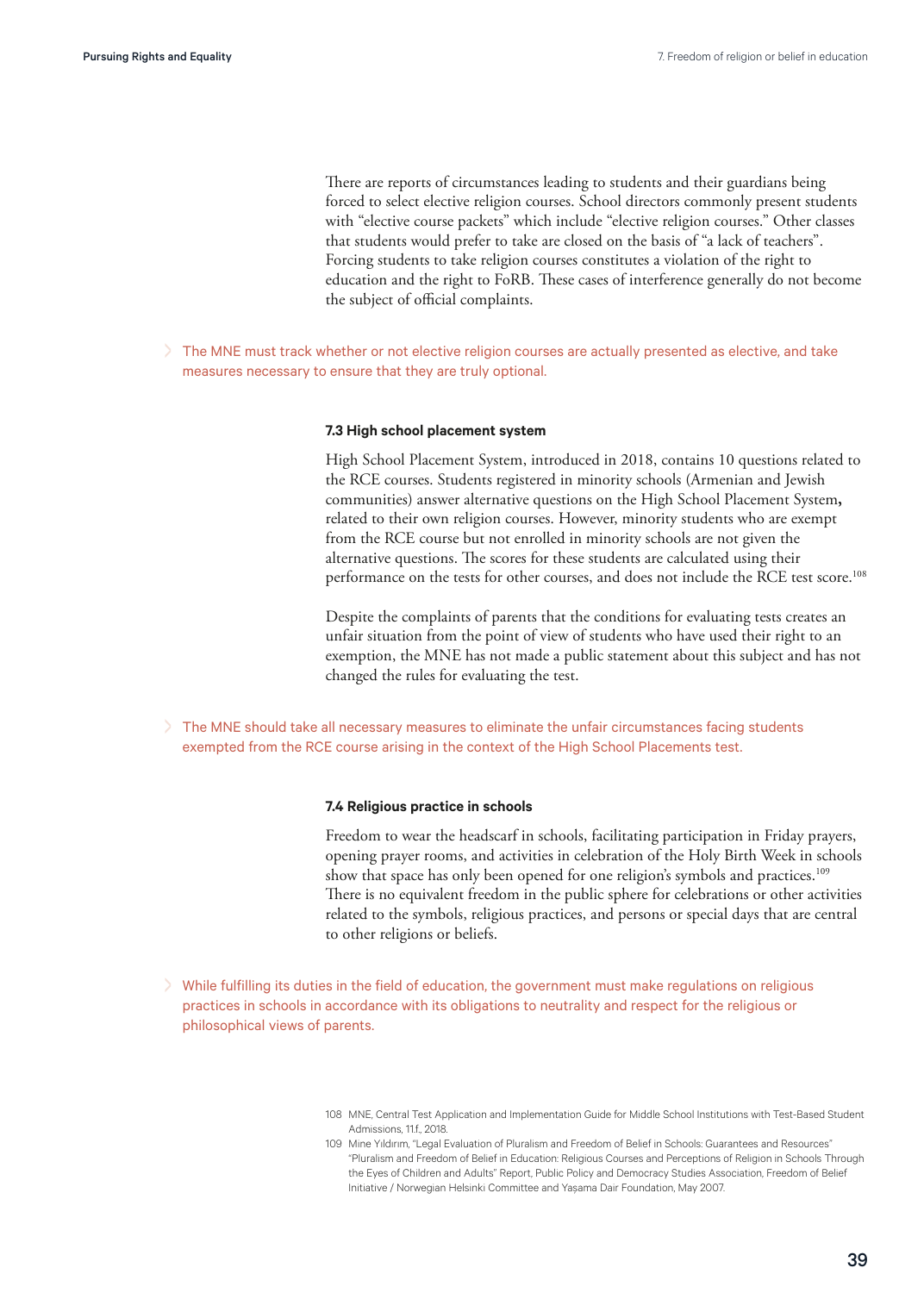# <span id="page-39-0"></span>8. Turkish Constitutional Court and freedom of religion and conscience

With the public referendum held on 12 September 2010, the Constitutional Court (CC) gained the authority to examine and issue final judgments on individual applications, as a result of which Turkish law gained a new avenue for the pursuit of legal remedies.110 As of 23 September 2012, individuals may apply to the CC to reverse the proceedings of public authorities on the grounds that their fundamental rights and freedoms were violated. Accordingly, individuals now have the right to make individual applications to the CC in the event of a violation of any fundamental right or freedom that is guaranteed under the Constitution and included in European Convention on Human Rights. When the Constitutional Court rules that a fundamental right has been violated, in order to provide relief of damages it may decide whether a retrial is necessary or provide for compensation. The decision of the CC specifies the measures to be taken to remedy the violation.

The CC, which takes into account ECtHR jurisprudence, is a new actor in Turkey that could, and should, lead to important changes related to FoRB as well as in interrelated freedoms such as those of association, education, and the protection of property. While since 2012 only a few decisions have been handed down on the right to FoRB, a number of applications regarding key issues are still pending review. Among these applications awaiting review is one regarding the right to conscientious objection, which was sent to the Plenary Assembly of the CC.111 As of the writing of this report, the court has deemed inadmissible several applications related to the freedom of religion and conscience: applications regarding the protection of property held by religious communities were denied for failing to exhaust domestic legal remedies and being manifestly ill-founded;<sup>112</sup> an application regarding the excessively loud sound of the *ezan* was denied as manifestly ill-founded;<sup>113</sup> and an application regarding the use of the Hagia Sophia was denied on because the applicant – an association- could not establish that they were impacted by the closure of Hagia Sophia to worship.<sup>114</sup>

110 This path for legal remedy was included in the legal structure through the changes made to Articles 148 and 149 of the Constitution as a result of the 12 September 2010 referendum, and by decree for the Constitution's Provisional Article 18.

The Law on the Establishment and Rules of Procedure of the Constitutional Court of Turkey, No. 6216, particularly Articles 45–51, further solidify these Constitutional decrees. Moreover, the CC Rules of Procedure published in the Official Gazette, Date and Number 12 July 2012 – 28351, contains very detailed directions on the functioning of the application process.

- 111 Bianet, "Vicdani Ret AYM Genel Kurulu'nda" ["Conscientious Objection at the Constitutional Court General Assembly"], 23 February 2016.
- 112 Kilikya Ermeni Katolikosluğu [Armenian Catholicosate], Application No. 2015/7661, decision dated 15 June 2016. Mardin Süryani Katolik Kilisesi [Mardin Syriac Catholic Church Foundation], Application No. 2013/757, decision dated 13 June 2013, Official Gazette Date and Number: 27 July 2013 – 28720
- 113 D.Ö., Application No. 2014/3977, decision dated 30 June 2016, Official Gazette, Date and Number: 13 October 2016 – 29856.
- 114 Association for Aid to Continuing Foundations, Historic Sites and the Environment, Application No. 2015/14747, decision dated 13 September 2018, Official Gazette Date and Number: 11 November 2018 – 30556.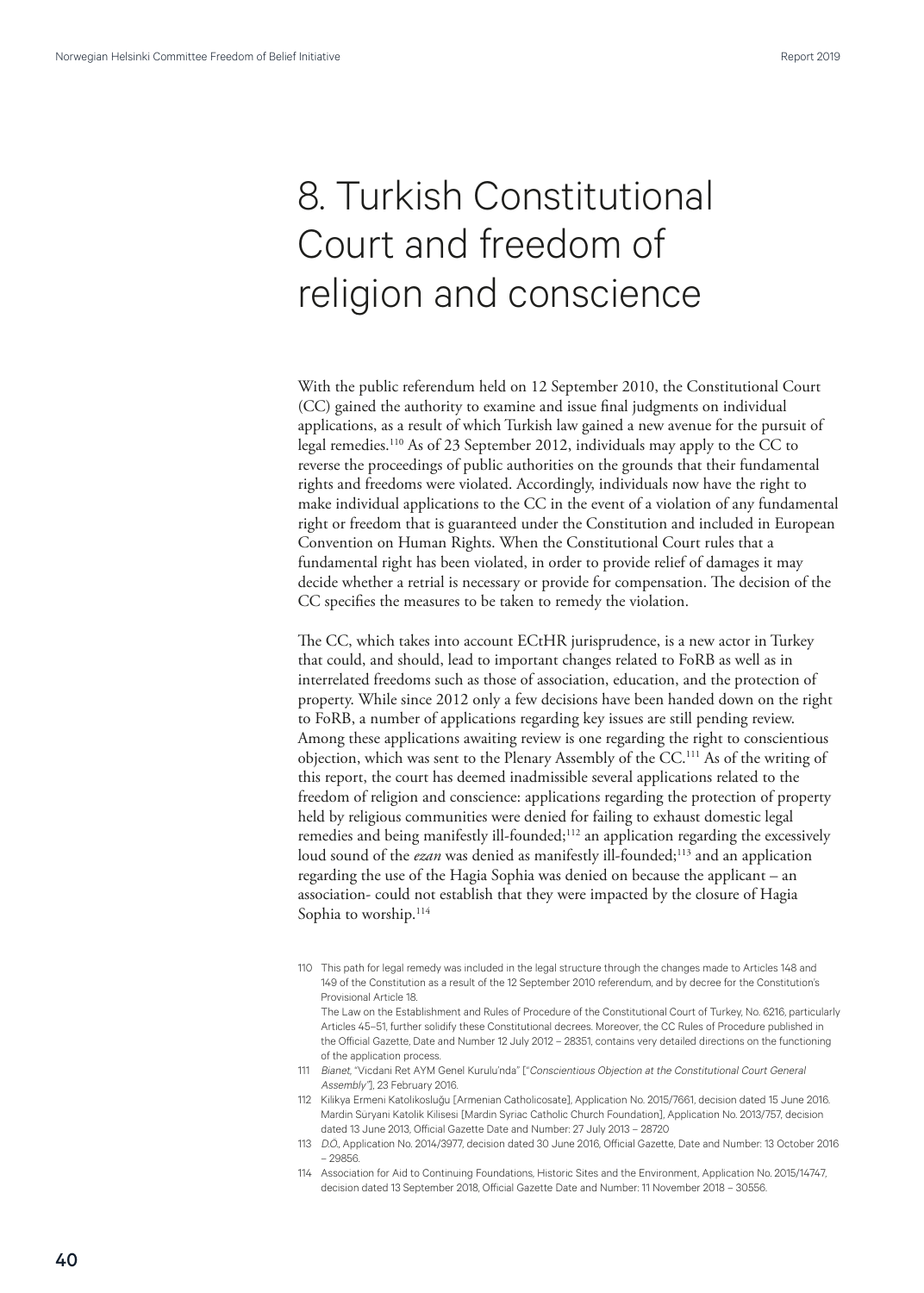In the *Suat Özcan* decision, the CC held that asking questions in regard to the applicant's religious denomination in the course of an administrative disciplinary investigation was by itself a manifestly insufficient basis to justify the characterization of that person as a victim, and accordingly ruled that his right to privacy had not been violated.115 It is interesting that this decision was framed not in relation to the right to the freedom of religion or conscience, but in terms of the right to privacy. In fact, even if a person were asked about his religious denomination in the context of an investigation, it is directly related to the person's right not to declare his or her belief, included in the framework of the right to FoRB.

The decisions related to the freedom of religion and conscience that the CC gives with the greatest degree of self-confidence are those related to the headscarf. The *Tuğba Aslan* decision, handed down by the CC Plenary Assembly, is important for establishing the CC's new position on the headscarf.<sup>116</sup> The application was based on the claim that a judge's decision to suspend a hearing due to the headscarf worn by one of the participating female lawyers, violated the lawyer's freedom of religion and conscience, among other rights. The decision, which contains sweeping language, contains references to ECtHR jurisprudence and to the United Nations Human Rights Committee's General Comment 22 on Article 18 of the International Covenant on Civil and Political Rights. In the decision it was found that because the interference was not stipulated by law, it was a violation of Arcitle 24 of the Constitution, as the Council of State had previously suspended the relevant rule of the dress code regulations requiring women's heads to be bare. According to the CC, the judge had created a new rule, an act in conflict with the principle of legality. A violation of Article 10, which protects the principle of equality, was also found. The CC held that the court of first instance had not sufficiently substantiated its finding that the headscarf was a strong political symbol of opposition to secularism, and ruled instead that the headscarf, as an object, is only theoretically anti-secular. This legal analysis of the CC regarding secularism and the headscarf, which takes into account the fact that the principle of secularism was commonly used in the past for restricting the use of the headscarf and other religious practices, carries the utmost importance for Turkish law. In order for such a restriction to be acceptable, the accused person's behavior, attitude, or actions must be shown to violate the principle of secularism.<sup>117</sup> It must be shown that the headscarf was used in an aggressive, oppressive, provocative manner or in order to interfere with others' beliefs or to impose one's own beliefs.<sup>118</sup> The notion that religious expression can only be understood as provocation against the secular state would require the belief that the members of that religion lack the capacity to determine their own behavior. Restrictions on Constitutional rights can be based only on facts and irrefutable logic, not such suspicions or assumptions.<sup>119</sup>

On the other hand, the *Esra Nur* application offered the CC the opportunity to set out a precedent on the relationship between secularism and the wearing of the headscarf by public officials.<sup>120</sup> The applicant alleged that her dismissal from public service violated her right to freedom of religion or conscience.

<sup>115</sup> Suat Özcan, Application No. 2014/12522, decision dated 8 November 2017, Official Gazette Date and Number: 29 December 2017 – 30285.

<sup>116</sup> Tuğba Arslan, Application No. 2014/256, decision dated 25 June 2014, Official Gazette Date and Number: 5 July 2014 – 29051.

<sup>117</sup> Ibid., para. 141.

<sup>118</sup> Ibid., para. 142.

<sup>119</sup> Ibid., para. 143.

<sup>120</sup> Esra Nur Özbey, Application No. 2013/7443, decision dated 20 May 2015, Official Gazette Date and Number: 10 August 2015 – 29441.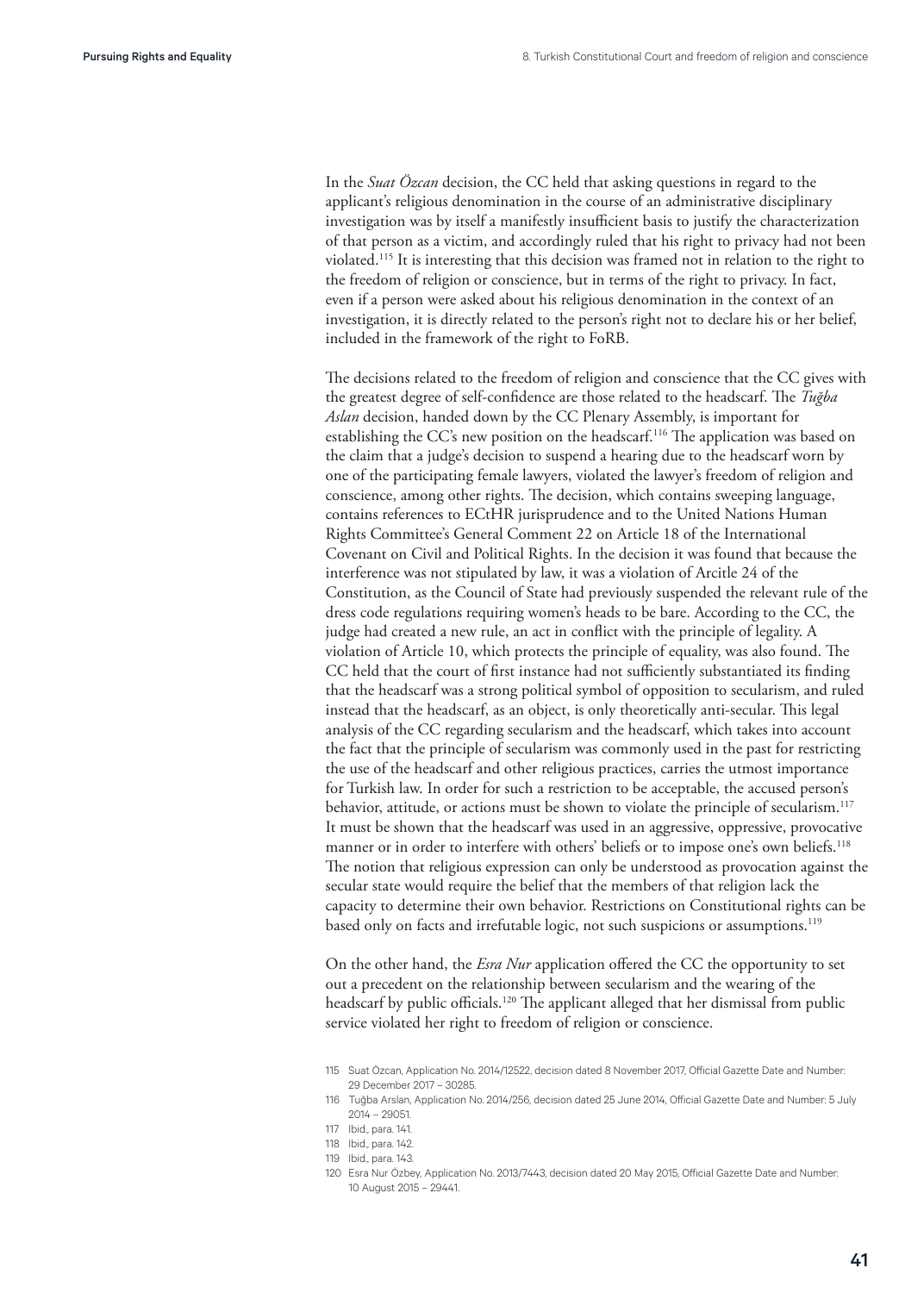In this case, the CC followed the method used by the ECtHR while evaluating applications, using the principle of proportionality and first assessing whether or not an interference with the right to freedom of religion or conscience took place; then whether or not the interference was stipulated by law; whether or not the interference had a legitimate purpose; and whether or not the interference was necessary in a democratic society. The Court held that neither the sufficient societal need nor the presence of a reasonable balance between the legitimate purpose of protecting public order and the principle of proportionality were established. The Court held that Article 24 of the Constitution had been violated, as the interference was incompatible with the needs of a democratic society.

> The Constitutional Court should resolve, immediately and without delay, those individual applications related to the right to FoRB and do so using the international human rights standards for the right to freedom of thought, religion, and belief.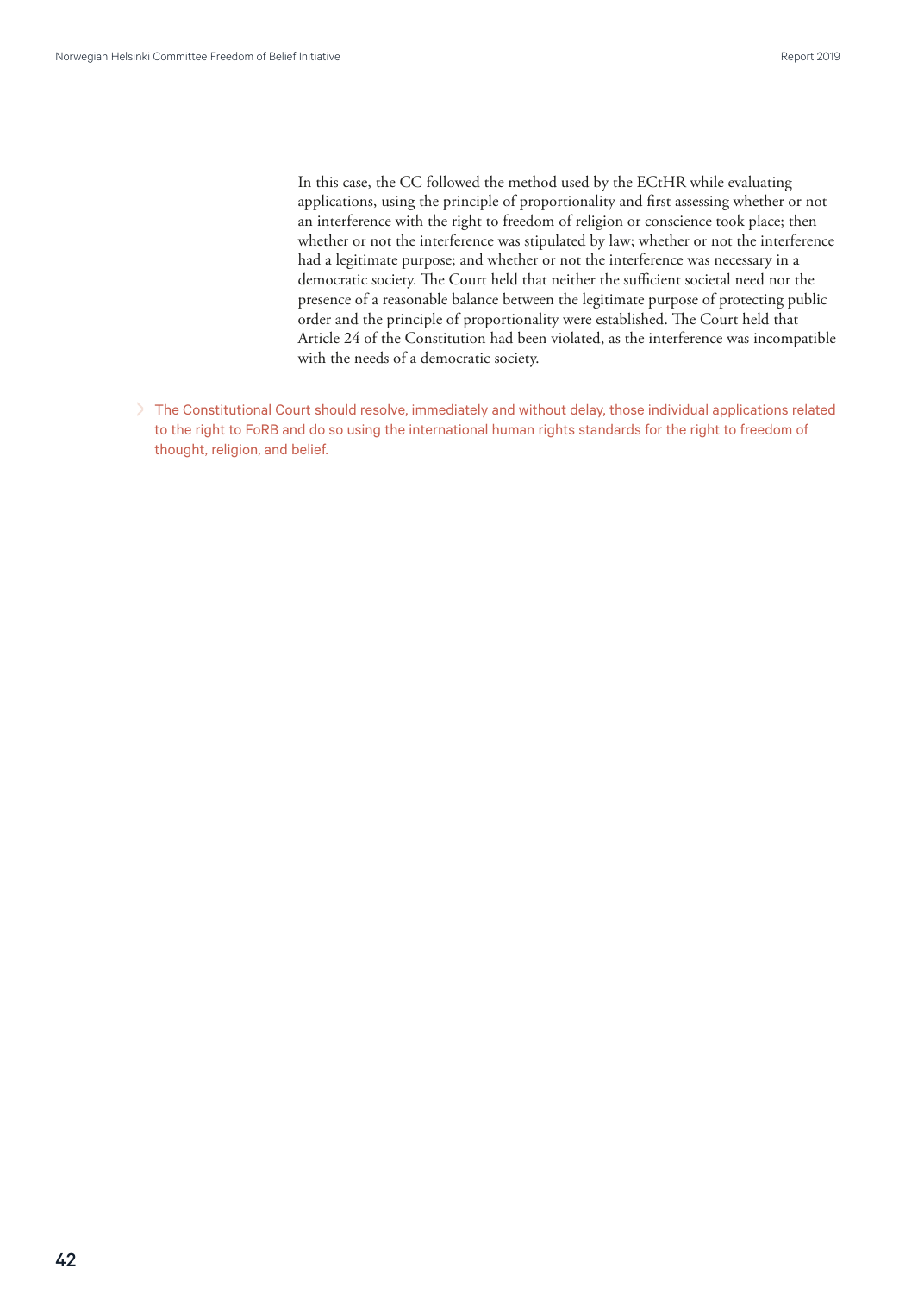## <span id="page-42-0"></span>9. Recommendations

- > Everyone has the right to the freedom of thought, religion, and conscience, and this right also includes the rights not to believe and to change one's beliefs. Relevant state institutions and NGOs should raise social awareness of these rights, particularly in the areas of education and employment.
- > The field for religion in population records must be removed.
- > Until the field for religion is removed from official documents, individuals must be permitted to express a religion or belief in the manner they choose, including such worldviews such as atheism or agnosticism, and not merely be allowed to choose from a list presented to them.
- > In order for Christian and Jewish students wishing to exercise their right to be exempted from the RCE course not to be forced to forfeit their equal right to leave the religion field of their identity documents blank, their statement to this effect should be sufficient for exemption.
- > The right to conscientious objection should be recognized in a manner compatible with international human rights standards
- > The government should create civilian alternatives to military service which do not punish those who opt for such service.
- > An impartial application-assessment mechanism should be created for conscientious objectors.
- > Financial penalties should no longer be applied to those who object to performing military service.
- > Turkey should implement the judgments of the ECtHR and the finding of UN Human Rights Committee on the right to conscientious objection.
- > The conditions necessary for women to access their places of worship in mosques should be established; measures should be taken to ensure that women participate in decisions as part of the mosque community.
- $\geq$  Effective security measures should be provided by the state for places of worship and believers.
- > Attacks and threats should be effectively investigated and not left unpunished.
- > The Interior and Justice Ministries should track, report, and take measures to prevent religion- and belief-based hate crimes.
- > The construction of places of worship, granting of licenses, the designation in city plans of appropriate sites as places of worship, and the recognition of places of worship with legal status should be facilitated in accordance with the standards set by the freedom of religion or belief, and implemented in a non-discriminatory manner.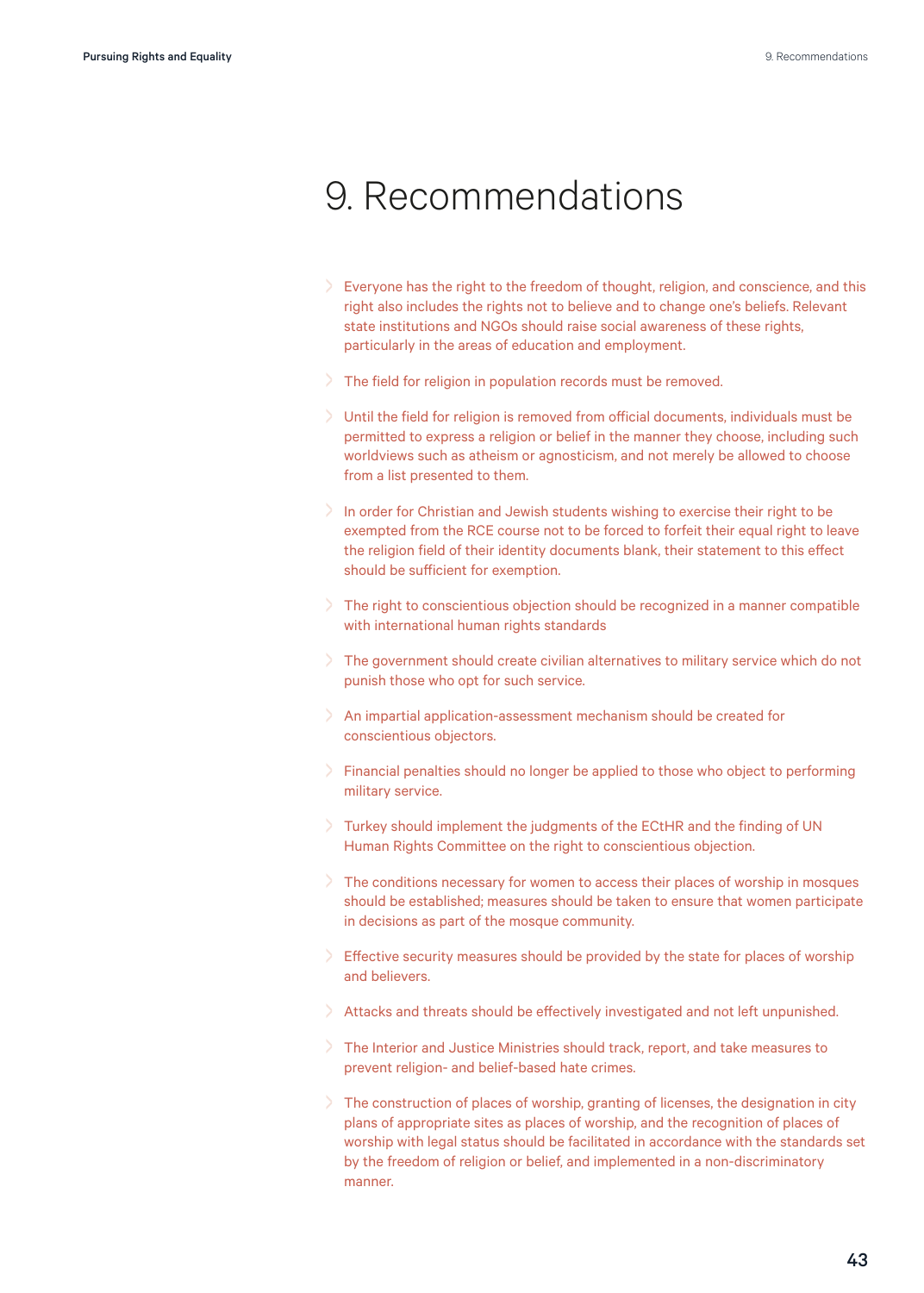- > The execution of the judgments issued by the ECtHR regarding places of worship must be enforced effectively and immediately.
- > The restoration of places of worship in the Sur district of Diyarbakır should be completed, with public resources, as soon as possible.
- > Measures should be taken across several dimensions to revitalize multicultural life in Diyarbakır, including facilitation of the return of residents, especially minorities, who left the city during and after the period of conflict. These measures should be determined and implemented in an inclusive process between communities of religion or belief, non-governmental organizations, and public institutions.
- > The losses suffered by belief communities as a result of the urgent expropriation decisions should be fairly compensated.
- Belief communities should be designated as groups disadvantaged by the conflict and its aftermath and extra measures should be taken for their protection.
- > Individuals working in the public and private sector should receive recognition of their right to take leave for religious festivals and special days that are not currently recognized.
- > The scheduling of tests in educational institutions should reflect awareness of the diversity of religion and belief present in Turkey.
- > Public officials should take proactive steps to guarantee the right to spread religions or beliefs; they should focus especially on raising awareness on this topic in educational, security, and regional administrative sectors.
- > All necessary steps should be taken to facilitate each community of belief to establish educational institutions suited to training their own religious officials and leaders.
- > Public finances allocated for religious education and instruction should be distributed to all religious or belief communities equally and without discrimination. The system of distribution of such resources should be developed by including all groups in the planning process.
- > No one should be forced to wear or not to wear clothing with religious symbols either in law or in practice.
- > Public resources should be provided without discrimination for education and instruction in languages traditionally used in religious practices.
- > A transparent consultation with broad participation should be followed for the enforcement of the ECtHR judgment on İzzettin Doğan ve Diğerleri v. Turkey. Religious services provided as public services should be provided in a manner that is compatible with the principles of equality and neutrality and international human rights law.
- > The selection and appointment of religious officials by religious or belief communities should be seen as an internal matter.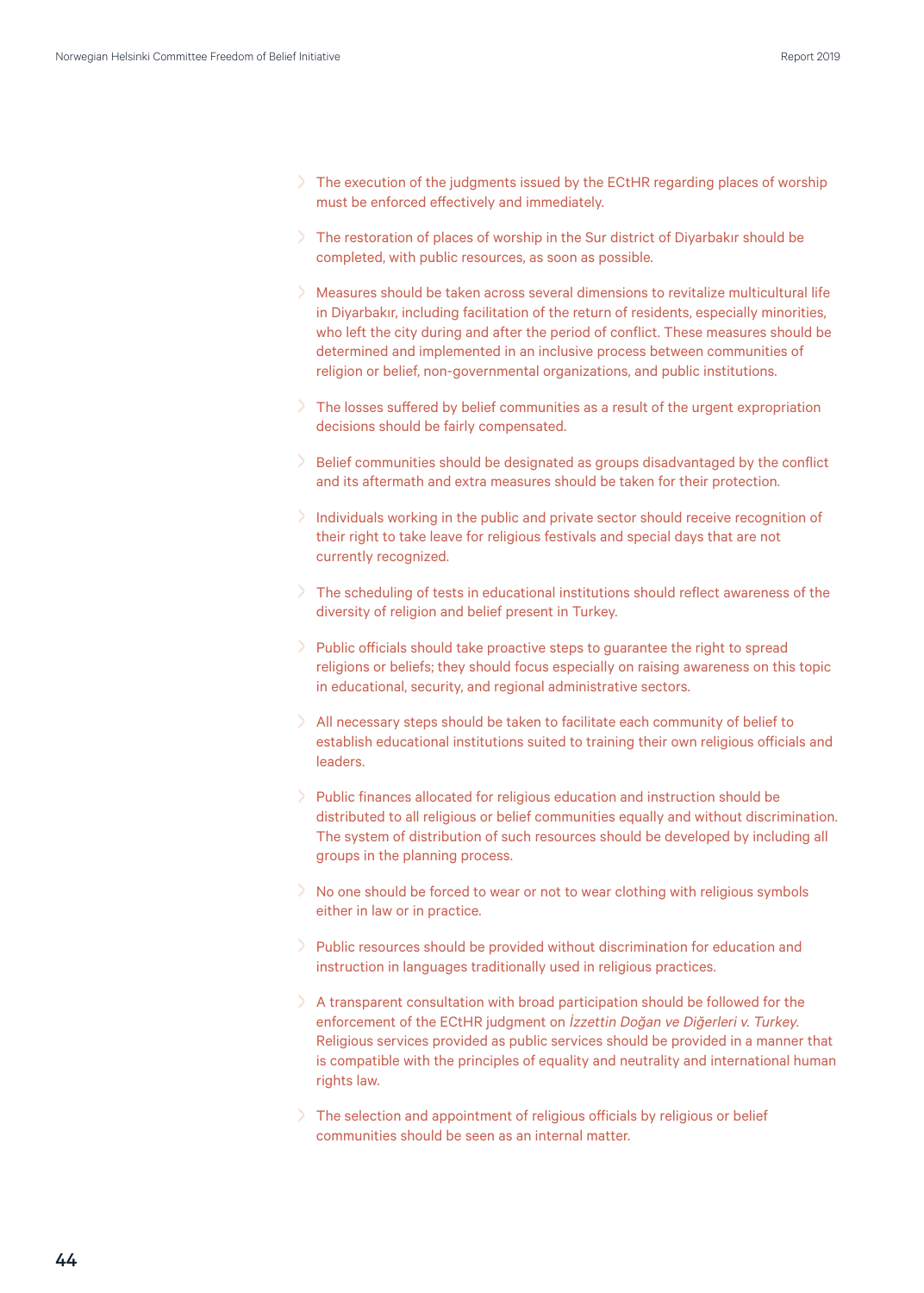- > All necessary regulations should be implemented to ensure that foreign religious officials, invited by communities of religion or belief, are able to work in Turkey without exclusion or discrimination.
- $\geq$  The right of individuals to determine their burial ceremonies and procedures in line with their beliefs should be respected.
- > Municipalities should respond to requests concerning cemeteries, burial, and cremation in a neutral and facilitative manner.
- > The rights of communities of religion or belief to establish legal personality should be protected in accordance with the standards of international law.
- > The phrase "no foundation shall be established to support the members of a particular religious community" in Article 101 of the Turkish Civil Code should be removed.
- > Legislation over associations and foundations must be re-examined and improved in the context of standards for the freedom of assembly and the right to FoRB.
- > Community foundation election regulations must be drafted following an expeditious participatory process.
- > Turkey should withdraw its reservation regarding Article 2 of ECHR Protocol No. 1.
- > The constitutional requirement for the Religious Culture and Ethics courses should be removed. If the course is to be mandatory, the course must change to present information about religions in an objective and neutral manner, or there should be a mechanism for exemptions that complies with human rights standards.
- The Ministry of National Education must take all necessary measures to avoid unequal calculation of the High School Placement Test scores for students who were exempted from the Religious Culture and Ethics courses.
- > The Ministry of National Education must track whether or not elective religion courses are actually presented as elective, and take measures necessary to ensure that they are truly optional.
- > The Ministry of National Education should take all necessary measures to eliminate the unfair circumstances facing students exempted from the RCE course arising in the context of the High School Placements test.
- > While fulfilling its duties in the field of education, the government must make regulations on religious practices in schools in accordance with its obligations to neutrality and respect for the religious or philosophical views of parents.
- > The Constitutional Court should resolve, immediately and without delay, those individual applications related to the right to FoRB and do so using the international human rights standards for the right to freedom of thought, religion, and belief.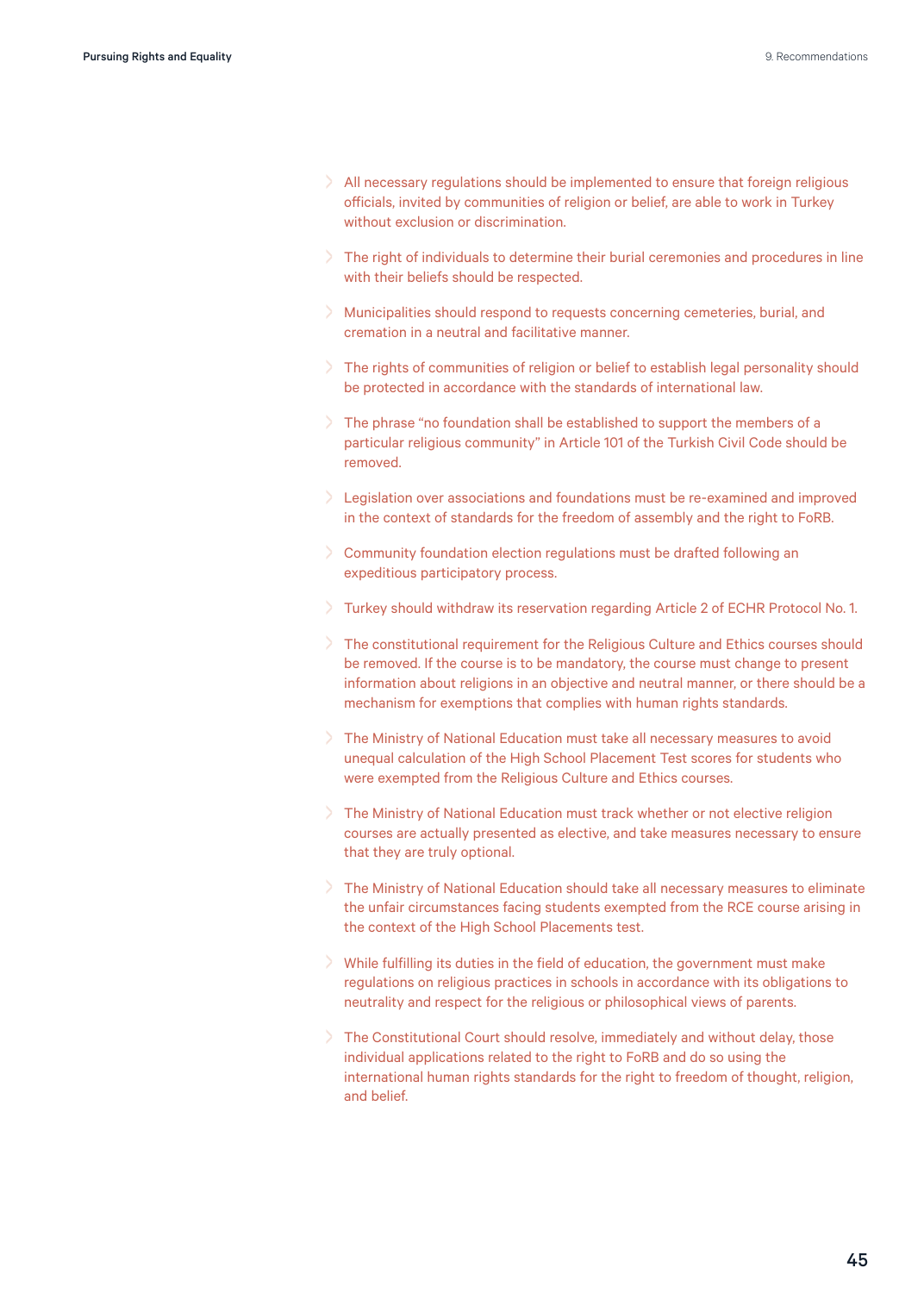# <span id="page-45-0"></span>Addendum

### **Turkish Constitutional Court judgments**

| Applicant         | <b>Application No /</b><br><b>Application Date</b><br>/ Decision Date                                                | Decision<br><b>Type</b>                                                                | <b>Rights; Application topic;</b><br><b>Decision</b>                                                                                                                                                                                                                                                                                                                      |
|-------------------|----------------------------------------------------------------------------------------------------------------------|----------------------------------------------------------------------------------------|---------------------------------------------------------------------------------------------------------------------------------------------------------------------------------------------------------------------------------------------------------------------------------------------------------------------------------------------------------------------------|
| Suat Özcan        | Application No:<br>2014/12522<br><b>Application Date:</b><br>4/8/2014<br>Decision Date:<br>8.11.2017                 | Inadmissible.<br>Due to the<br>terization as a<br>victim,<br>manifestly<br>ill-founded | Right to privacy.<br>Questions asked regarding his<br>lack of charac- religious denomination during an<br>administrative disciplinary<br>investigation. This does not qualify<br>as victimization and is therefore<br>manifestly ill-founded.                                                                                                                             |
| Mehmet<br>Doğanay | Application No:<br>2015/15505<br><b>Application Date:</b><br>3/09/2015<br>Decision Date:<br>12/12/2018               | Inadmissible.<br>Unauthorized<br>with regard to<br>time (ratione<br>temporis)          | Freedom of religion and conscience;<br>protection of private and family life.<br>Application claimed violations of<br>freedom of religion and conscience<br>and right to respect of private life.<br>Due to involvement in a religious<br>brotherhood and previous marriage<br>to a foreign woman, was not<br>admitted to the police academy<br>despite passing the exam. |
| Mehmet<br>Güler   | Application No:<br>2015/15950<br><b>Application Date:</b><br>1/10/2015<br>Decision Date:<br>11/12/2018               | Inadmissible.<br>Failure to<br>exhaust<br>domestic<br>remedies                         | Inviolability of personal and family<br>life. Freedom of religion and<br>conscience. The application regards<br>the claim that right to respect for<br>family life, freedom of religion and<br>conscience, and principle of equality<br>were violated. Applicant, whose son<br>died in Syria, was not granted<br>permission to hold the funeral in<br>Turkey.             |
|                   | Murat Kalkan Application No:<br>2017/21904<br><b>Application Date:</b><br>25/04/2017<br>Decision Date:<br>11/12/2018 | Decision on<br>the merits:<br>Not a<br>violation                                       | Freedom of religion and conscience.<br>The application regards claim that<br>the freedom of religion had been<br>violated due to the refusal to allow<br>applicant to meet with a religious<br>official while imprisoned.                                                                                                                                                 |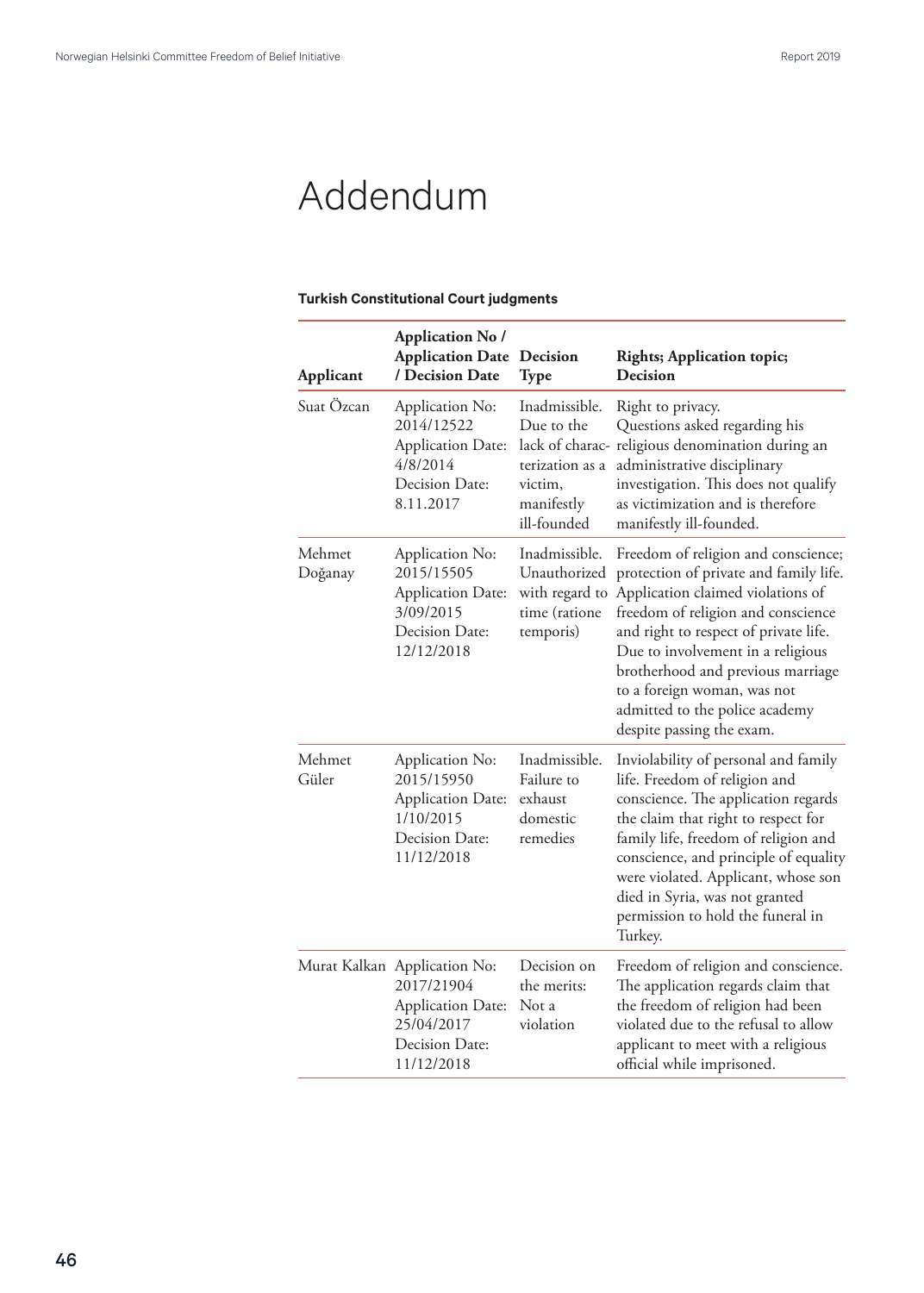| Sara Akgül                                                                                                 | Application No:<br>2015/269<br><b>Application Date:</b><br>2/01/2015<br>Decision Date:<br>22/11/2018    | Decision on<br>the merits:<br>Violation<br>(Plenary<br>Assembly)    | Freedom of religion and conscience.<br>Right to education. The applicant<br>claims violation of religious freedom<br>and right to education by the<br>requirement that a student expelled<br>from university due to the headscarf<br>ban repay the stipend she had<br>received.                                                                                                                                                                                                                                                               |
|------------------------------------------------------------------------------------------------------------|---------------------------------------------------------------------------------------------------------|---------------------------------------------------------------------|-----------------------------------------------------------------------------------------------------------------------------------------------------------------------------------------------------------------------------------------------------------------------------------------------------------------------------------------------------------------------------------------------------------------------------------------------------------------------------------------------------------------------------------------------|
| Asiye Lekesiz                                                                                              | Application No:<br>2015/6064<br>Application Date:<br>2/04/2015<br>Decision Date:<br>13/09/2018          | Inadmissible.<br>Manifestly ill-<br>founded                         | Freedom of religion and conscience.<br>Applicant claims that the use of the<br>notion that the insistence of a<br>married woman on a certain type of<br>dress led to marital discord as a<br>justification for divorce violated<br>freedom of religion.                                                                                                                                                                                                                                                                                       |
| Association<br>for Aid to<br>Continuing<br>Foundations,<br><b>Historic Sites</b><br>and the<br>Environment | Application No:<br>2015/14747<br>Application Date:<br>25/08/2015<br>Decision Date:<br>13/09/2018        | Inadmissible                                                        | Freedom of religion and conscience.<br>Applicant claims that the rejection<br>of the request to open Hagia Sophia<br>Museum to worship activities one<br>day per year so prayers can be held<br>constitutes a violation of the<br>freedom of religion and conscience.                                                                                                                                                                                                                                                                         |
| B.S.                                                                                                       | Application No:<br>2015/8491<br><b>Application Date:</b><br>13/05/2015<br>Decision Date:<br>18/07/2018  | Decision on<br>the merits:<br>Violation                             | Freedom of religion and conscience.<br>Applicant claims that being fired<br>from the civil service for wearing the<br>religiously required headscarf is a<br>violation of freedom of religion.                                                                                                                                                                                                                                                                                                                                                |
| Ahmet Sil                                                                                                  | Application No:<br>2017/24331<br><b>Application Date:</b><br>23/05/2017<br>Decision Date:<br>09/05/2018 | Decision on<br>the merits:<br>Violation                             | Freedom of religion and conscience.<br>Application regards claim that the<br>refusal to provide a penitentiary<br>inmate with his own Koran<br>constituted a violation of freedom<br>of religion.                                                                                                                                                                                                                                                                                                                                             |
| Kilikya<br>Armenian<br>Catholicosate                                                                       | Application No:<br>2015/7661<br>Application Date:<br>27/04/2015<br>Decision Date:<br>15/06/2016         | Inadmissible.<br>Domestic<br>remedies have<br>not been<br>exhausted | Freedom of religion and conscience.<br>Property rights. Prohibition of<br>discrimination.<br>Application regards claim that the<br>seizure of church and monastery<br>immovable property, according to<br>decrees issued pursuant to the law<br>on abandoned property, violates the<br>right to property; that the seizure of<br>a place of worship violates the<br>freedom of religion and belief and<br>the principle of equality; and that<br>the obstruction of access to land<br>registry records violated the right to<br>a fair trial. |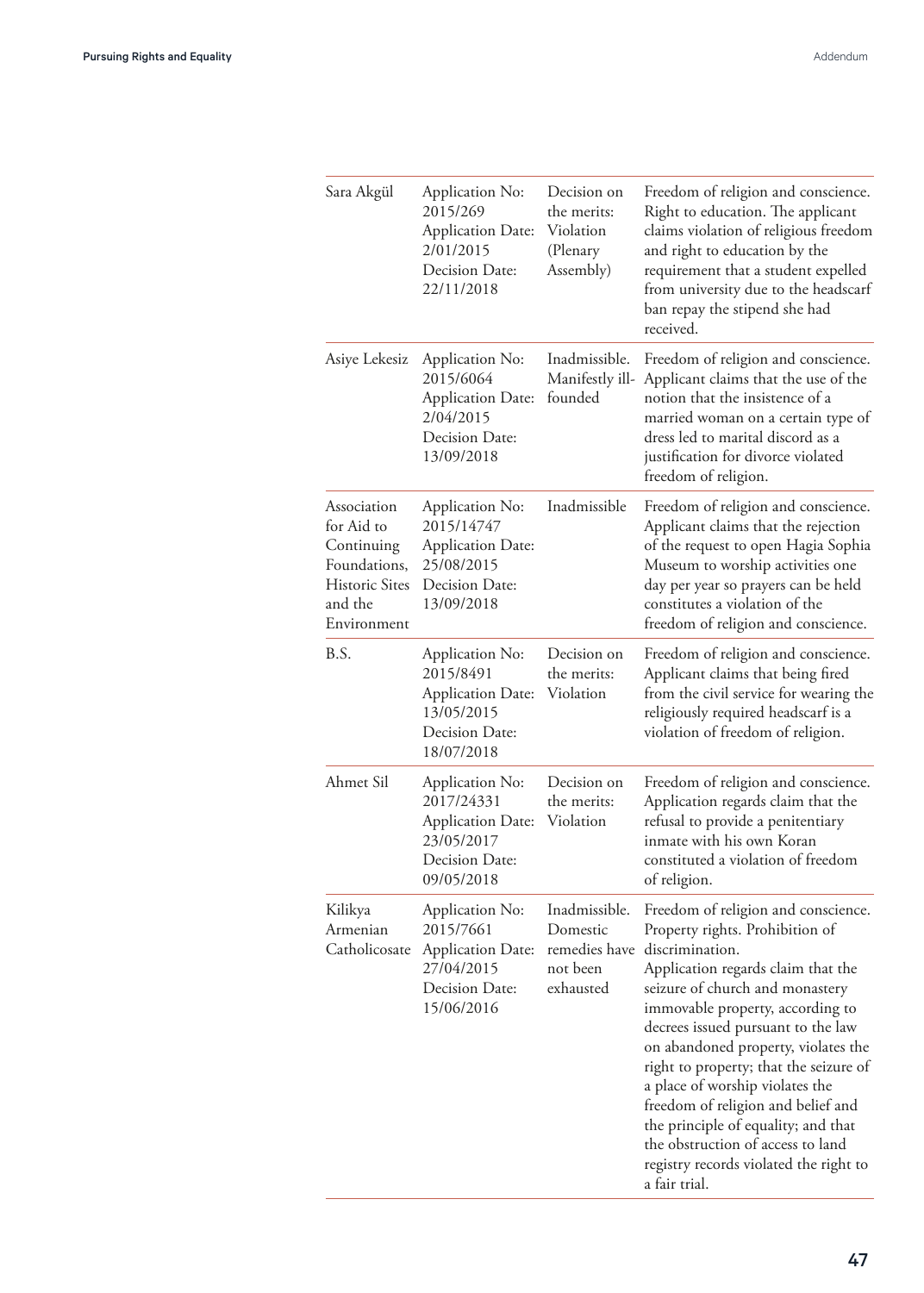<span id="page-47-0"></span>

| Esra Nur<br>Özbey                              | Application No:<br>2013/7443<br>Application Date: Violation<br>23/09/2013<br>Decision Date:<br>20/05/2015 | Decision on<br>Merits:                                       | Freedom of religion and conscience.<br>Forcing the applicant to remove her<br>coat (covering her body) by security<br>forces violated her right to freedom<br>of religion and conscience.                                                    |
|------------------------------------------------|-----------------------------------------------------------------------------------------------------------|--------------------------------------------------------------|----------------------------------------------------------------------------------------------------------------------------------------------------------------------------------------------------------------------------------------------|
| Tuğba Arslan                                   | Application No:<br>2014/256<br><b>Application Date:</b><br>08/01/2014<br>Decision Date:<br>25/06/2014     | Decision on<br>Merits:<br>Violation<br>(Plenary<br>Assembly) | Freedom of religion and conscience.<br>Prohibition of Discrimination<br>The postponement of the hearing by<br>the judge because the defence<br>lawyer was wearing a headscarf<br>violated the right to freedom of<br>religion or conscience. |
| Mardin<br>Süryani<br>Katolik<br>Kilisesi Vakfı | Application No:<br>2013/757<br><b>Application Date:</b><br>24/01/2013<br>Decision Date:<br>13/06/2013     | Inadmissible<br>Manifestly<br>Ill-founded                    | Freedom of religion and conscience.<br>Right to property.<br>The appropriation of property<br>belonging to Mardin Syriac<br>Catholic Church did not interfere<br>in the right to freedom of religion<br>or conscience.                       |

### **Council of Europe – European Court of Human Rights judgments**

| <b>Case Name</b>                      | <b>Application</b><br>No and Date | <b>Relevant Article and Subject</b>                                                                                                                                                                                                                                                                                                                                                                                           |
|---------------------------------------|-----------------------------------|-------------------------------------------------------------------------------------------------------------------------------------------------------------------------------------------------------------------------------------------------------------------------------------------------------------------------------------------------------------------------------------------------------------------------------|
| Murat Kanatlı v. 18382/15 /<br>Turkey | 06.04.2015                        | <b>Article 9</b><br>Applicant, a conscientious objector, complained of<br>being prosecuted for refusal to enter the<br>compulsory military draft.                                                                                                                                                                                                                                                                             |
| Abdullah Yalçın 34417 /<br>v. Turkey  | 24.05.2010                        | <b>Article 9</b><br>The applicant was a prisoner in the High-Security<br>Prison in Diyarbakır and complained that prison<br>officials refused to allow him to perform the<br>congregational Friday prayers required of his<br>religion, Islam.                                                                                                                                                                                |
| Mehmet Emin<br>Ince v. Turkey         | 52772/08 /<br>30.10.2008          | Applicant, who grew a beard to fulfill the<br>requirements of his religious beliefs complained<br>about being refused entry to courses and vocational<br>training due to the ban on beards in university. Due<br>to the Dress Code Regulation, he was expelled from<br>the Sivas Republic University School of Medicine.<br>Was able to return to university and complete his<br>education after the amnesty in October 2008. |

### Cases at the Application Stage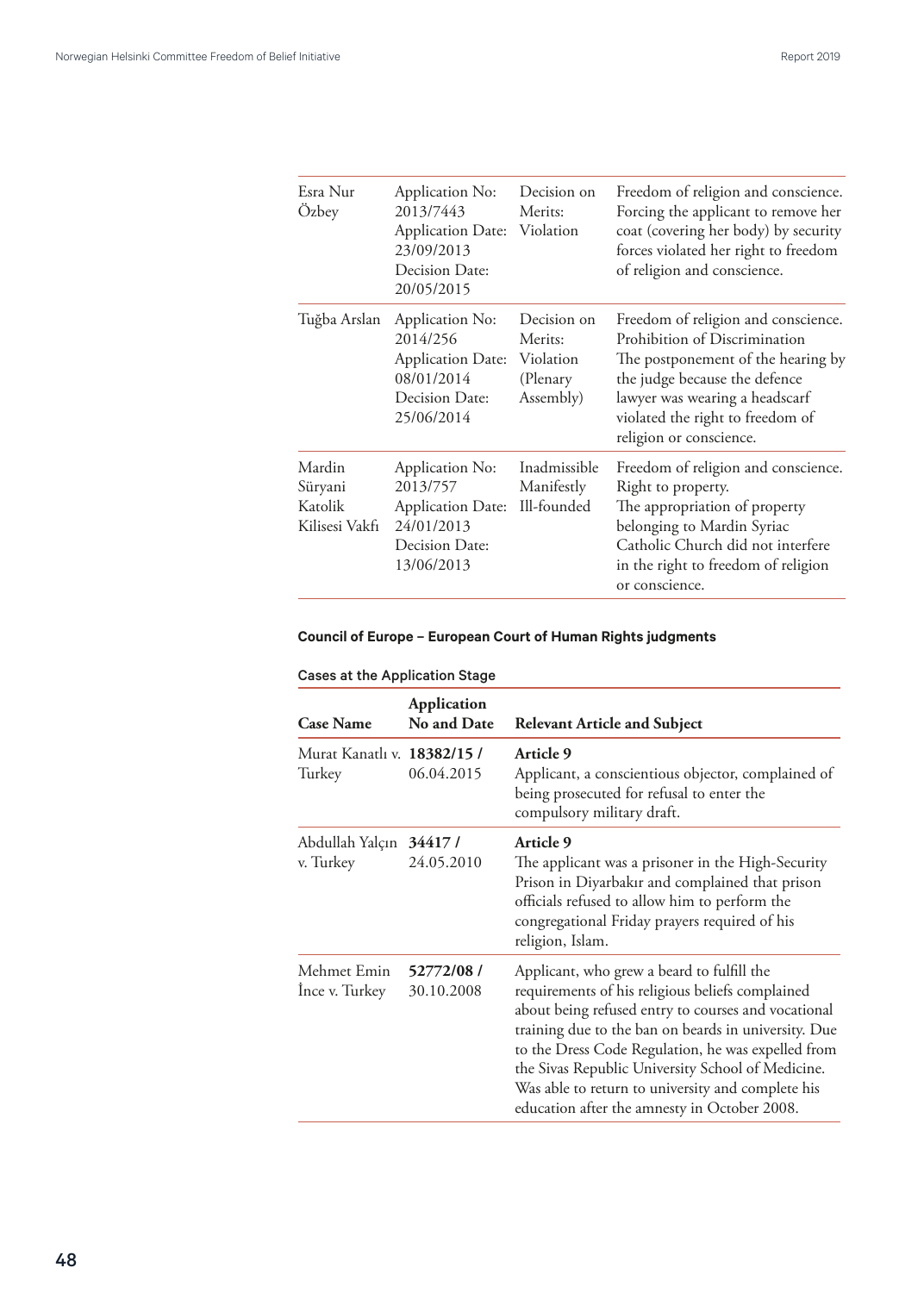| <b>MİHR</b><br>Foundation v. | 10814/07/<br>26.02.2007 | Articles 6, 9, 10, and 11; Article 11 in<br>connection with Article 14                                                                                                                     |
|------------------------------|-------------------------|--------------------------------------------------------------------------------------------------------------------------------------------------------------------------------------------|
| Turkey                       |                         | The applicants argue that the process of dissolving<br>their organization was conducted unjustly. They<br>complain that their property was given unjustly to<br>the Directorate General of |
|                              |                         | Foundations after a decision taken by the National<br>Security Board on 28 February 1997.                                                                                                  |

### ECtHR judgments and required general measures to prevent similar violations

| <b>Case Name</b>                                                                 | Application<br>No / Decision<br>Date | <b>Individual and General Provisions</b>                                                                                                                                                                                                                                                                                                                                                                                      |
|----------------------------------------------------------------------------------|--------------------------------------|-------------------------------------------------------------------------------------------------------------------------------------------------------------------------------------------------------------------------------------------------------------------------------------------------------------------------------------------------------------------------------------------------------------------------------|
| Altınkaynak<br>and Others v.<br>Turkey                                           | $12541/06 -$<br>15.01.2019           | Article 11<br>The refusal to grant applicants' permission to establish<br>legal personality for the foundation they attempted to<br>create in order to contribute to financing applicants'<br>religious practices does not respond to any urgent<br>societal need, is not proportionate to any legitimate<br>purpose, and in sum, is impossible to consider<br>necessary in a democratic society. Article 11 was<br>violated. |
| Cumhuriyetçi 32093/10<br>Eğitim ve<br>Kültür<br>Merkezi v.<br>Turkey             | 20.06.2017                           | Article 14 in conjunction with Article 9<br>The court reached the verdict that the assessment<br>made by regional courts that Alevism is not a religion<br>cannot be used to justify depriving cemevis of<br>privileges afforded to places of worship, given the<br>awareness that cemevis, like other, recognized, places<br>of worship, are places for worship conducted in<br>relation to a religious belief.              |
|                                                                                  |                                      | Whatever the scope of the privileges afforded to<br>houses of worship-electricity costs or lighting<br>expenses-cemevis cannot at present be said to benefit<br>from this privilege. As a result, it is necessary to take<br>general precautions in order to eliminate the<br>discrimination arising from this exemption.                                                                                                     |
|                                                                                  |                                      | Due to the lack of an objective and reasonable<br>justification for the discriminatory treatment suffered<br>by the applicant, the <b>Convention's</b> Articles 9 and 14<br>were violated.                                                                                                                                                                                                                                    |
| Association<br>for Solidarity<br>with the<br>Jehovah's<br>Witnesses v.<br>Turkey | 36915/10 ve<br>8606/13<br>24.05.2016 | <b>Article 9</b><br>The Court found that the decisions to reject the<br>applications made by the Association directly affected<br>the religious freedom of the applicants and that these<br>decisions were neither proportionate to a legitimate<br>aim nor necessary in a democratic society.                                                                                                                                |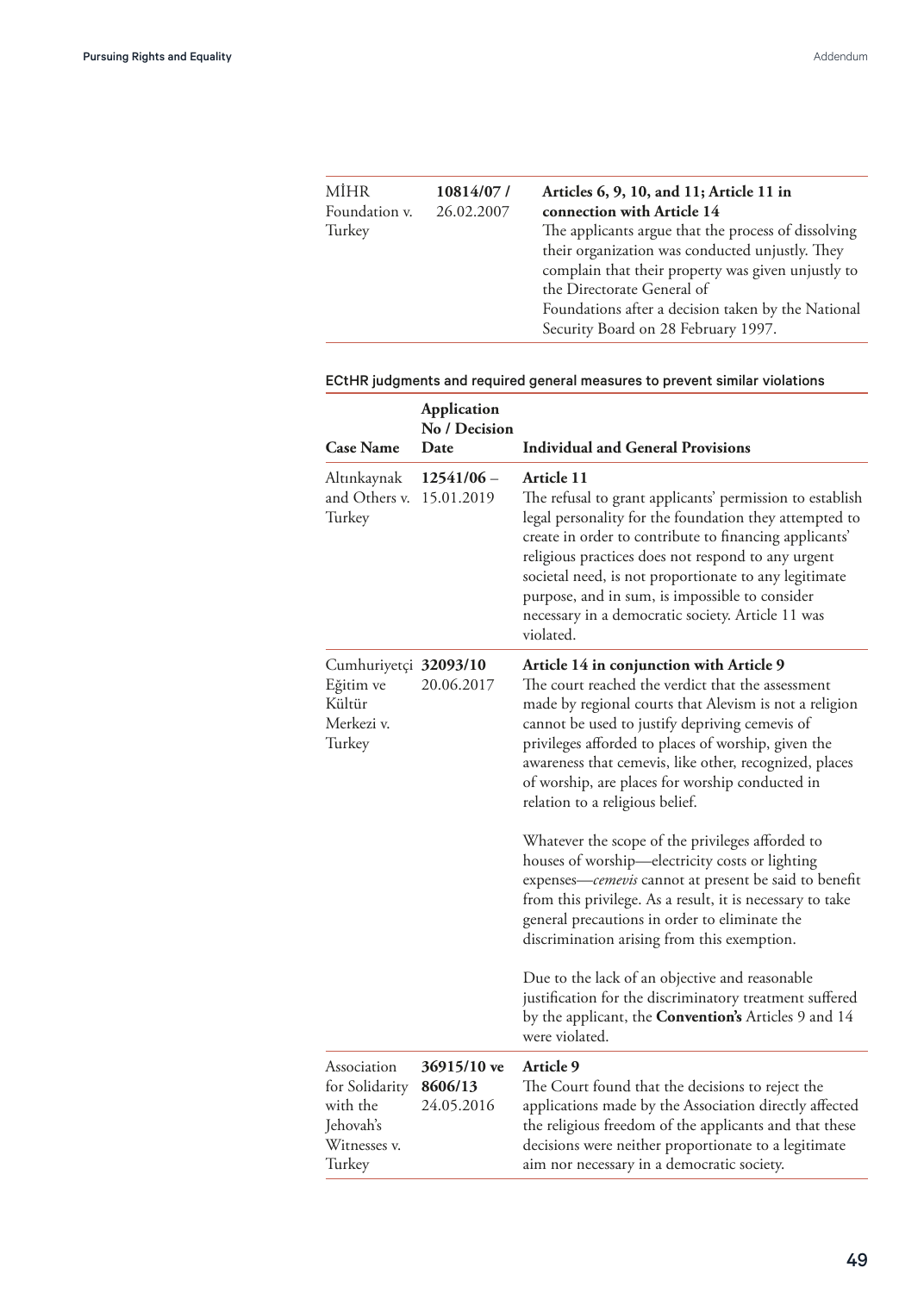| <i>Izzettin</i><br>Doğan and<br>Others v.<br>Turkey<br>(GRAND<br><b>CHAMBER</b> ) | 62649/10<br>26.04.2016   | Article 9 and Article 14 in conjunction with Article 9<br>The state's non-provision of the religious services<br>demanded by Alevi applicants together with the lack<br>of recognition of the Alevi community render the<br>Alevis unable to effectively exercise their rights to<br>freedom of religion and belief. This denial of rights<br>made it impossible the use of the Alevi community's<br>places of worship (cemevi) and the use of the titles of<br>their religious leaders, the dedes. Since the state could<br>not present valid and sufficient justifications, it was<br>found to have exceeded its margin of appreciation. For<br>this reason, the intervention subject to the complaint<br>cannot be deemed necessary in a democratic society.<br>Article 9 was violated.<br>As there is no objective or reasonable justification for<br>the separate treatment to which Alevis have been<br>subjected, Article 14 in connection with Article 9 was<br>violated. |
|-----------------------------------------------------------------------------------|--------------------------|-----------------------------------------------------------------------------------------------------------------------------------------------------------------------------------------------------------------------------------------------------------------------------------------------------------------------------------------------------------------------------------------------------------------------------------------------------------------------------------------------------------------------------------------------------------------------------------------------------------------------------------------------------------------------------------------------------------------------------------------------------------------------------------------------------------------------------------------------------------------------------------------------------------------------------------------------------------------------------------|
| Mansur Yalçın 21163/11<br>and Others v. 16.02.2015<br>Turkey                      |                          | <b>ECHR Protocol No. 1, Article 2</b><br>There is still no provision ensuring that the state<br>education system will respect the beliefs of parents.<br>The children of parents who have religious or<br>philosophical beliefs other than Sunni Islam are<br>particularly constrained in their options and face very<br>constricted exemption procedure, which places a<br>heavy burden on parent and child and leads to<br>children being forced to declare their religion in order<br>to receive exemption from the course.                                                                                                                                                                                                                                                                                                                                                                                                                                                    |
| Buldu and<br>Others v.<br>Turkey                                                  | 14017/08 /<br>03.06.2014 | Right to conscientious objection. - Necessary<br>measures should be taken to recognize the right to<br>conscientious objection and for conscientious<br>objectors not to be tried in military courts.                                                                                                                                                                                                                                                                                                                                                                                                                                                                                                                                                                                                                                                                                                                                                                             |
| Erçep v.<br>Turkey                                                                | 43965/04 /<br>22.02.2012 | Right to conscientious objection. - The obligation to<br>pay an administrative fine should be eliminated.<br>Necessary measures should be taken to recognize the<br>right to conscientious objection and for conscientious<br>objectors not to be tried in military courts.                                                                                                                                                                                                                                                                                                                                                                                                                                                                                                                                                                                                                                                                                                       |
| Feti Demirtaş 5260/07 /<br>v. Turkey                                              | 17.04.2012               | Right to conscientious objection. - Necessary<br>measures should be taken to recognize the right to<br>conscientious objection and for conscientious<br>objectors not to be tried in military courts.                                                                                                                                                                                                                                                                                                                                                                                                                                                                                                                                                                                                                                                                                                                                                                             |
| Mehmet<br>Tarhan v.<br>Turkey                                                     | 9078/06 /<br>12.07.2012  | Right to conscientious objection. - Necessary<br>measures should be taken to recognize the right to<br>conscientious objection and for conscientious<br>objectors not to be tried in military courts.                                                                                                                                                                                                                                                                                                                                                                                                                                                                                                                                                                                                                                                                                                                                                                             |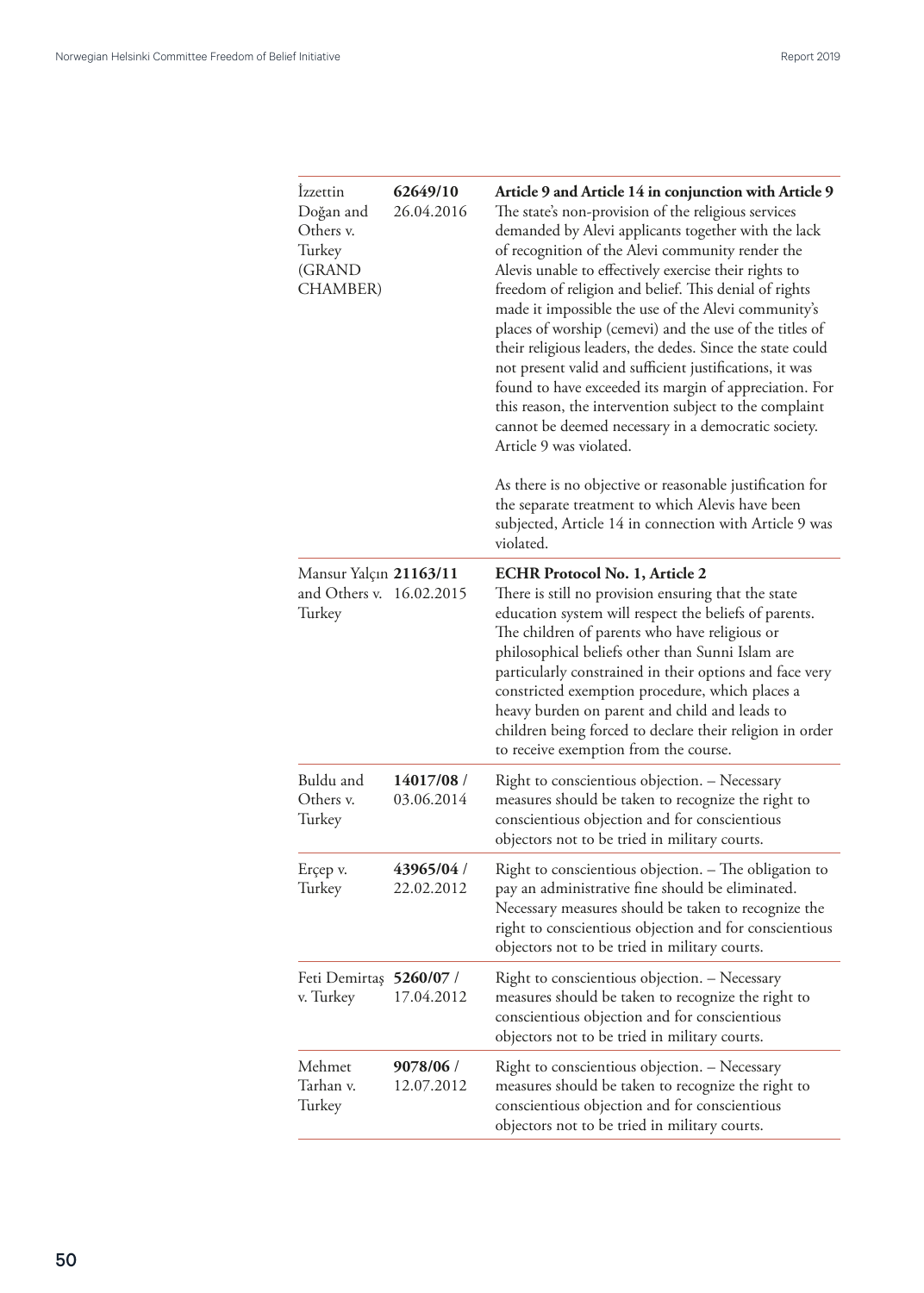<span id="page-50-0"></span>

| Halil Savda v. 42730/05 /<br>Turkey               | 12.06.2012              | Right to conscientious objection. - Necessary<br>measures should be taken to recognize the right to<br>conscientious objection and for conscientious<br>objectors not to be tried in military courts.                                                                                                                                                                                                                                                                   |
|---------------------------------------------------|-------------------------|-------------------------------------------------------------------------------------------------------------------------------------------------------------------------------------------------------------------------------------------------------------------------------------------------------------------------------------------------------------------------------------------------------------------------------------------------------------------------|
| Osman<br>Murat Ülke<br>v. Turkey                  | 43965/04/<br>24.04.2006 | Prohibition of inhumane treatment. - Necessary<br>measures should be taken for the recognition of the<br>right to conscientious objection and for conscientious<br>objectors not to be tried in military courts.                                                                                                                                                                                                                                                        |
| Ahmet Arslan 41135/98 /<br>v. Turkey              | 04.10.2010              | The enforcement of the verdict is under review.                                                                                                                                                                                                                                                                                                                                                                                                                         |
| Sinan Işık v.<br>Turkey                           | 21924/05/<br>02.05.2010 | Requirement of the religion field on identity cards. -<br>ECtHR ruled that removing the religion field from<br>identity cards would be an appropriate measure to<br>prevent similar violations. According to the action<br>plan presented by Turkey on 29 June 2011 this would<br>be applied to citizenship cards and information on<br>religion would not be present on the card. However,<br>the field for religion continues to be present in<br>population records. |
| Hasan and<br>Eylem Zengin 09.01.2008<br>v. Turkey | 1448/04/                | The education system is not showing sufficient respect<br>for the beliefs of parents - The education system must<br>come into compliance with Article 2 of the ECHR<br>Protocol No. 1.                                                                                                                                                                                                                                                                                  |

### **United Nations – Human Rights Committee views**

| <b>Case Name</b>               | Application<br>No. / Decision<br>Date         | <b>Individual and General Measures / Provisions</b>                                                                                                                                                                                                                                                                                                                                                                                                                                                                                                                                                                                                                                             |
|--------------------------------|-----------------------------------------------|-------------------------------------------------------------------------------------------------------------------------------------------------------------------------------------------------------------------------------------------------------------------------------------------------------------------------------------------------------------------------------------------------------------------------------------------------------------------------------------------------------------------------------------------------------------------------------------------------------------------------------------------------------------------------------------------------|
| Atasoy and<br>Sarkut v. Turkey | 1853/2008<br>and<br>1854/2008 /<br>19.06.2012 | The HRCttee ruled that Jehovah's Witnesses and<br>other conscientious objectors' freedoms of religion<br>or belief, protected under the framework of the<br>Convention on Civil and Political Rights Article<br>18 Paragraph 1, had been violated. There was no<br>arrest warrant for the applicants. But the applicants<br>were still considered deserters. To prevent similar<br>violations, the HRC ruled for Turkey to develop an<br>effective mechanism for protecting the right to<br>conscientious objection and to lift the penalties<br>imposed on conscientious objectors in individually<br>appropriate ways. However, nothing has been done<br>to implement these general measures. |